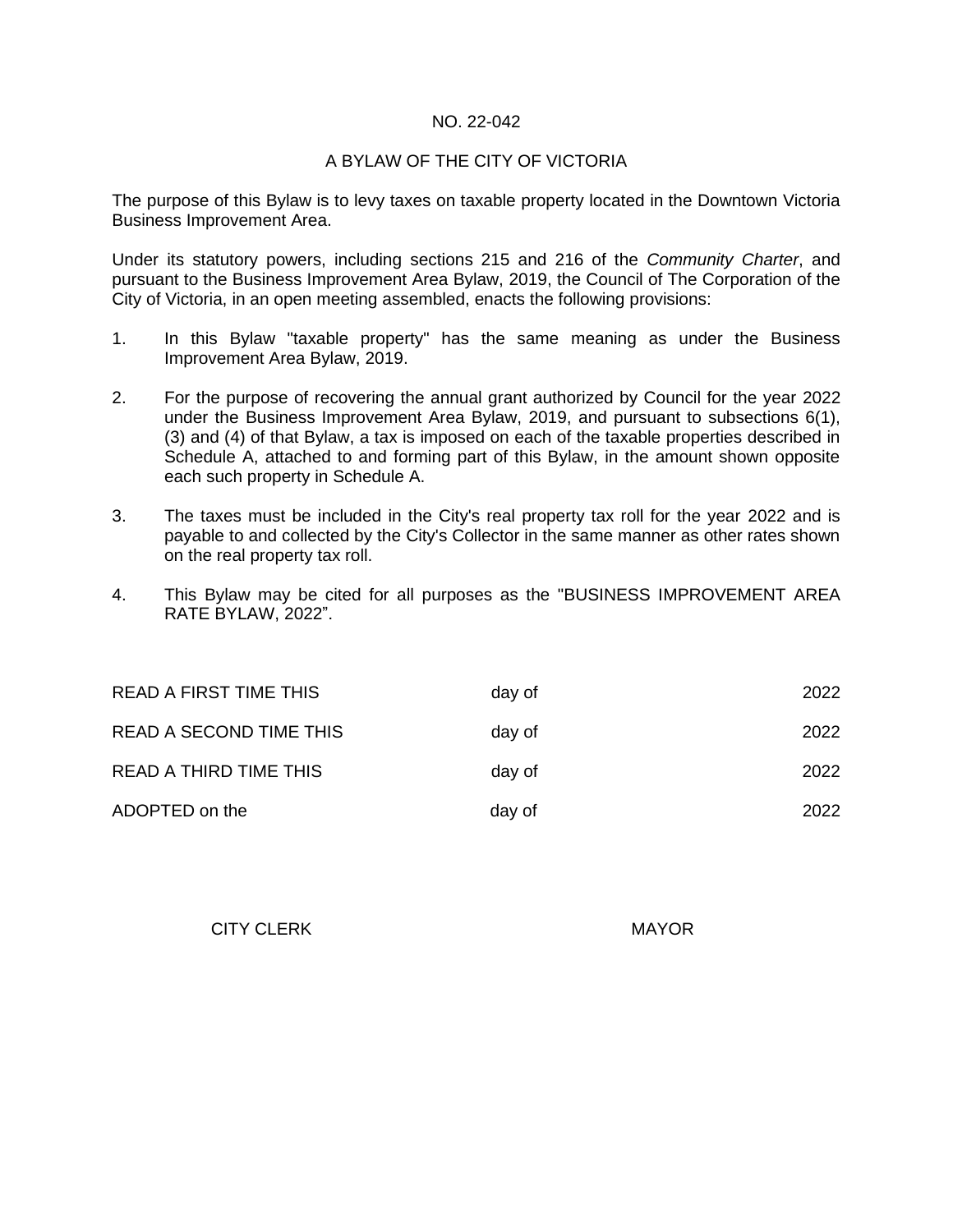| <b>Folio Number</b> |     | <b>Property Location</b> | <b>Legal Description</b>                                                        | <b>2022 Levy</b> |
|---------------------|-----|--------------------------|---------------------------------------------------------------------------------|------------------|
| 01001154            |     | A 777 BLANSHARD ST       | LOT 1, SECTION 88, VICTORIA, VIS7062                                            | 170.50           |
| 01001155            | B   | 777 BLANSHARD ST         | LOT 2, SECTION 88, VICTORIA, VIS7062                                            | 178.46           |
| 01001156            | 101 | 777 BLANSHARD ST         | LOT 3, SECTION 88, VICTORIA, VIS7062                                            | 119.27           |
| 01001157            |     | 102 777 BLANSHARD ST     | LOT 4, SECTION 88, VICTORIA, VIS7062                                            | 118.63           |
| 01001158            |     | 103 777 BLANSHARD ST     | LOT 5, SECTION 88, VICTORIA, VIS7062                                            | 134.91           |
| 01001159            | 104 | 777 BLANSHARD ST         | LOT 6, SECTION 88, VICTORIA, VIS7062                                            | 248.44           |
| 01001160            |     | 105 777 BLANSHARD ST     | LOT 7, SECTION 88, VICTORIA, VIS7062                                            | 118.23           |
| 01003003            |     | 823 BROUGHTON ST         | LOT 1, OF LOTS 256 & 257, VICTORIA, PLAN 7483                                   | 2,462.67         |
| 01003004            |     | 837 BROUGHTON ST         | LOT B, LOTS 255 & 256, VICTORIA, PLAN 16658                                     | 1,077.91         |
| 01003005            |     | 851 BROUGHTON ST         | LT 1 PL 17675 VICTORIA                                                          | 10,008.07        |
| 01003006            |     | 850 COURTNEY ST          | PL 25520 VICTORIA                                                               | 1,216.49         |
| 01003007            |     | 848 COURTNEY ST          | LT 245 VICTORIA                                                                 | 2,183.54         |
| 01003012            |     | 836 COURTNEY ST          | LT A PL 32062 VICTORIA                                                          | 4,611.57         |
| 01004001            |     | 1019 BLANSHARD ST        | LT 279 & LT 280 VICTORIA, EXCEPT THE N 8 FT THEREOF NOW FORMING PART OF FORT ST | 2,470.10         |
| 01004002            |     | 815 FORT ST              | LOT 263, THAT PART OF LOT 278, VICTORIA                                         | 2,592.34         |
| 01004005            |     | 829 FORT ST              | <b>VICTORIA</b>                                                                 | 1,136.12         |
|                     |     |                          | LOT 274, PARCEL A (DD46838I) OF LOT 275, VICTORIA, EXCEPT THE NORTHERLY 8 FEET, |                  |
| 01004006            |     | 835 FORT ST              | NOW FORMING PART OF FORT STREET                                                 | 1,126.07         |
| 01004010            |     | 891 FORT ST              | LOT A OF LOTS 270, & 272, VICTORIA, PLAN 16155                                  | 2,869.49         |
| 01004011            |     | 856 BROUGHTON ST         | THE S 50 FT OF LOT 270, VICTORIA                                                | 467.69           |
| 01004012            |     | 827 FORT ST              | LOT 1, VICTORIA, EPP109361                                                      | 3,144.66         |
| 01004014            |     | 846 BROUGHTON ST         | W 1/2 OF LOT 268, VICTORIA                                                      | 699.80           |
| 01004023            |     | 1009 BLANSHARD ST        | THE NORTHERLY 30 FEET OF LOT 261, VICTORIA, CITY                                | 422.65           |
| 01004024            |     | 804 BROUGHTON ST         | LOT 1 OF LOTS 261 & 262, VICTORIA, PLAN 31711                                   | 2,161.02         |
| 01004025            |     | 841 FORT ST              | LOT A, VICTORIA LOTS 272 & 273, PLAN 45314                                      | 1,167.64         |
| 01004026            |     | 854 BROUGHTON ST         | LOT B, VICTORIA LOTS 268, 269, AND 272, PLAN 45314                              | 1,650.52         |
| 01004027            |     | 849 FORT ST              | LT A PL 6909 VICTORIA                                                           | 506.29           |
| 01004028            |     | 818 BROUGHTON ST         | LT 1 VICTORIA CITY                                                              | 4,467.06         |
| 01004101            | 101 | 838 BROUGHTON ST         | LOT 1 VICTORIA EPS2332                                                          | 324.17           |
| 01004102            |     | 101 838 BROUGHTON ST     | LOT 2 VICTORIA EPS2332                                                          | 303.87           |
| 01005005            |     | 815 VIEW ST              | LOT 301, VICTORIA                                                               | 1,072.82         |
| 01005011            |     | 1126 QUADRA ST           | LT 294 VICTORIA                                                                 | 626.06           |
| 01005013            |     | 888 FORT ST              | LT 293 VICTORIA                                                                 | 2,764.07         |
| 01005015            |     | 848 FORT ST              | LT 1 PL 27779 VICTORIA                                                          | 3,088.24         |
| 01005016            |     | 840 FORT ST              | LOT 290, VICTORIA, EXCEPT THE SOUTHERLY 8 FEET THEREOF                          | 224.19           |
| 01005017            |     | 838 FORT ST              | LOT 289, VICTORIA, EXCEPT THE S 8 FT THEREOF                                    | 2,617.08         |
| 01005018            |     | 826 FORT ST              | LOT 288, VICTORIA, EXCEPT THE SOUTHERLY 8 FEET THEREOF                          | 1,103.75         |
|                     |     |                          | EASTERLY 1/2 OF LOT 287, VICTORIA, EXCEPT THE SOUTHERLY 8 FEET THEREOF TAKEN    |                  |
| 01005019            |     | 824 FORT ST              | FOR ROAD PURPOSES                                                               | 600.33           |
| 01005020            |     | 822 FORT ST              | THE W 30 FT OF LOT 287, VICTORIA, EXCEPT THE S 8 FT                             | 548.36           |
| 01005021            |     | 814 FORT ST              | LT 286 VICTORIA                                                                 | 3,134.76         |
| 01005022            |     | 810 FORT ST              | LOT 282, VICTORIA, EXCEPT THE S 8 FEET OF SAID LOT TAKEN FOR ROAD PURPOSES      | 1,772.77         |
| 01005023            |     | 1107 BLANSHARD ST        | LOT 281, VICTORIA CITY                                                          | 2,913.04         |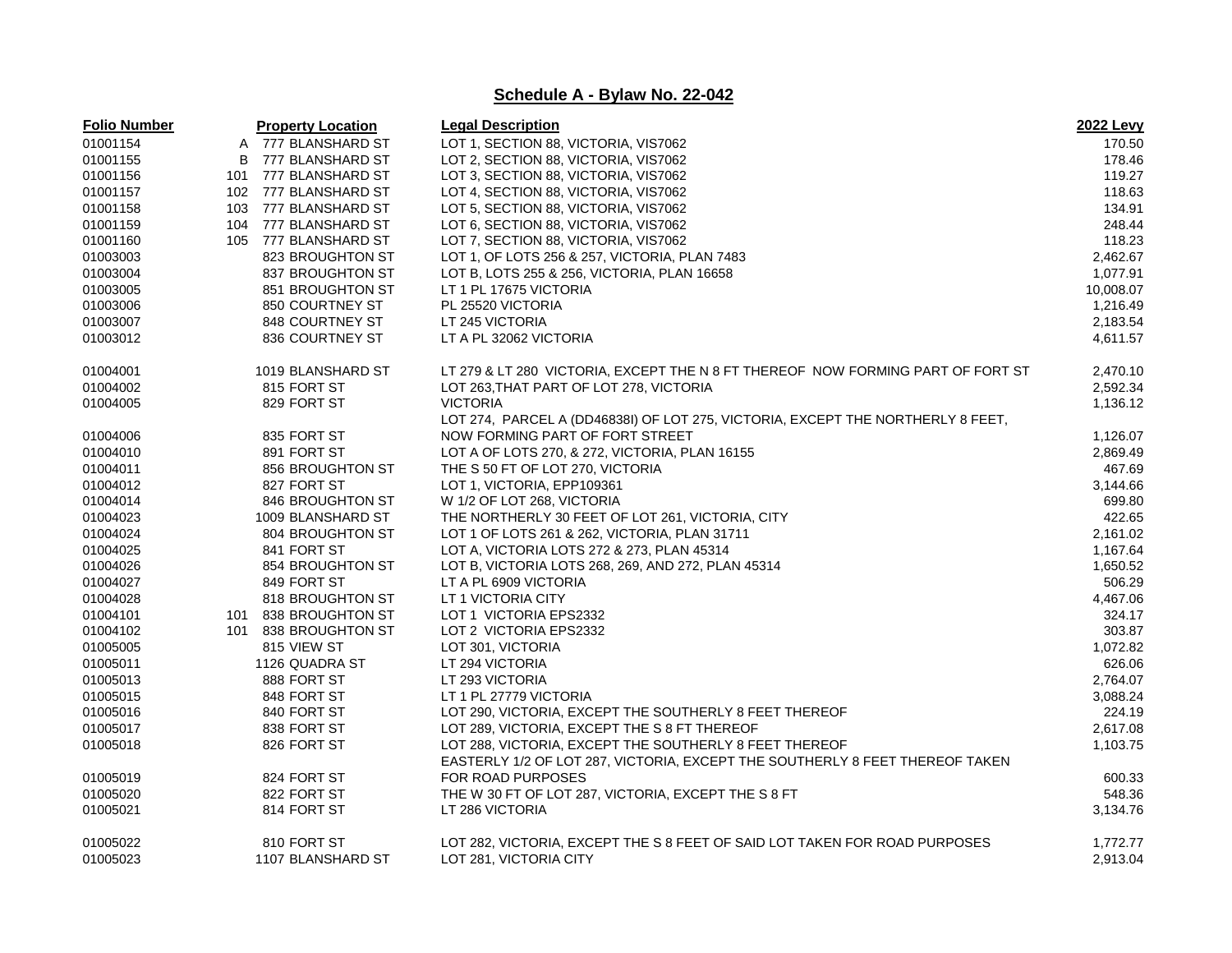| <b>Folio Number</b> |   | <b>Property Location</b> | <b>Legal Description</b>                                                             | <b>2022 Levy</b> |
|---------------------|---|--------------------------|--------------------------------------------------------------------------------------|------------------|
| 01005024            |   | 1115 BLANSHARD ST        | PARCEL A (DD 189158I) OF LOTS 302 & 303, VICTORIA                                    | 442.45           |
| 01005025            |   | 865 VIEW ST              | LT A PL 31096 VICTORIA                                                               | 858.67           |
| 01005028            |   | 101 835 VIEW ST          | LT 1 PL VIS3578 VICTORIA                                                             | 220.23           |
| 01005029            |   | 102 835 VIEW ST          | LT 2 PL VIS3578 VICTORIA                                                             | 202.42           |
| 01005162            |   | 1125 BLANSHARD ST        | LT A PL VIP73975 VICTORIA                                                            | 2,434.96         |
| 01006001            |   | 812 VIEW ST              | LOT 1, OF LOTS 304, 305, 326, & 327, VICTORIA, PLAN 27731                            | 5,661.28         |
| 01006009            |   | 849 YATES ST             | LT 315 VICTORIA                                                                      | 1,248.31         |
| 01006010            |   | 1250 QUADRA ST           | LT A PL 19445 VICTORIA                                                               | 5,214.87         |
| 01006015            |   | 819 YATES ST             | LOT A, DISTRICT LOTS 306, 307, 324 & 325, VICTORIA, PLAN 33016                       | 1,336.75         |
| 01006019            |   | 828 VIEW ST              | LOT 1 OF LOTS 308 AND 323, VICTORIA, VIS5137                                         | 696.34           |
| 01006085            |   | 847 YATES ST             | LOT 2 OF LOTS 318, 319 & 322, VICTORIA, VIS6115                                      | 364.25           |
| 01006187            |   | 841 YATES ST             | LOT 104, OF LOTS 318, 319 & 322, VICTORIA, VIS6115                                   | 389.49           |
| 01006188            | A | 843 YATES ST             | LOT 105 OF LOTS 318, 319 & 322, VICTORIA, VIS6115                                    | 221.18           |
| 01006189            | B | 843 YATES ST             | LOT 106 OF LOTS 318, 319 & 322, VICTORIA, VIS6115                                    | 212.56           |
| 01007005            |   | 851 JOHNSON ST           | LOT 379 VICTORIA                                                                     | 1,244.45         |
| 01007006            |   | 881 JOHNSON ST           | THE N 60 FT OF LOT 378, VICTORIA                                                     | 641.40           |
| 01007007            |   | 1314 QUADRA ST           | LT 378 VICTORIA                                                                      | 692.18           |
| 01007008            |   | 866 YATES ST             | LT 377 VICTORIA                                                                      | 1,191.45         |
| 01007009            |   | 858 YATES ST             | LT 376 VICTORIA                                                                      | 1,095.48         |
| 01007018            |   | 836 YATES ST             | LOT A OF LOTS 373 & 382, VICTORIA, PLAN 60321                                        | 4,374.51         |
| 01007019            |   | 826 YATES ST             | LOT 1 OF LOTS 368, 370-372, 383-387, VICTORIA, VIP65118 EXCEPT PART IN PLAN VIP83639 | 7,600.83         |
| 01007021            |   | 1321 BLANSHARD ST        | LOT A OF LOTS 368-370, 385-387 VICTORIA, VIP83640                                    | 58,342.47        |
| 01007024            |   | YATES ST                 | LOT 1, VICTORIA, EPS7014                                                             | 251.41           |
| 01007025            |   | 841 JOHNSON ST           | LOT 2, VICTORIA, EPS7014                                                             | 260.32           |
| 01007026            |   | 843 JOHNSON ST           | LOT 3, VICTORIA, EPS7014                                                             | 214.64           |
| 01007027            |   | 856 YATES ST             | LOT 4, VICTORIA, EPS7014                                                             | 766.12           |
| 01007028            |   | 852 YATES ST             | LOT 5, VICTORIA, EPS7014                                                             | 474.62           |
| 01008018            |   | 818 JOHNSON ST           | LT 391 VICTORIA                                                                      | 1,549.56         |
| 01008023            |   | 1420 QUADRA ST           | LOT 1, OF LOTS 398 & 399, VICTORIA, PLAN 41744                                       | 2,073.18         |
| 01008025            |   | 800 JOHNSON ST           | LOT 1 OF LOTS 388, 389, 390 & 432, VICTORIA, PLAN 49562                              | 13,031.97        |
| 01008028            | 1 | 834 JOHNSON ST           | LOT 1 OF LOTS 392 AND 393, VICTORIA, EPS522                                          | 311.79           |
| 01008029            |   | 2 834 JOHNSON ST         | LOT 2 OF LOTS 392 AND 393, VICTORIA, EPS522                                          | 335.05           |
| 01008030            |   | 3 834 JOHNSON ST         | LOT 3 OF LOTS 392 AND 393, VICTORIA, EPS522                                          | 204.89           |
| 01008143            |   | 1400 QUADRA ST           | LOT A OF LOTS 396 397 AND 398 VICTORIA EPP67310                                      | 1,416.43         |
|                     |   |                          | LOT 1, SECTION 3, VICTORIA, PLAN 37190 EXCEPT PART IN PLAN 37205                     |                  |
| 01009019            |   | 2300 DOWLER PL           | THAT PART OF SECTION 3, VICTORIA, INCLUDED IN PLAN 45795                             | 287.10           |
|                     |   |                          | LOTS 1 & 2, PLAN 46137, PARCEL A, PLAN VIP75364, SECTION 3, VICTORIA,                |                  |
| 01009027            |   | 2315 BLANSHARD ST        | PCL A (BEING A CONSOLIDATION OF LOTS 1 & 2, SEE FB60416).                            | 8,873.24         |
| 01010001            |   | 2445 DOUGLAS ST          | LOT A, SECTION 3, VICTORIA, PLAN 24458                                               | 737.91           |
| 01010008            |   | 760 QUEENS AVE           | LOT A, BLOCK 1, SECTION 3, VICTORIA, PLAN 779, (DD E88096)                           | 314.27           |
| 01010014            |   | 2353 DOUGLAS ST          | LOT A SEC 3 VICTORIA EPP52585                                                        | 1,206.10         |
| 01010017            |   | 2405 DOUGLAS ST          | LOT 1, BLOCK 2, SECTION 3, VICTORIA, PLAN 779, EXCEPT THE WESTERLY 37.5 FEET         | 564.69           |
|                     |   |                          | LOT 2, BLOCK 2, SECTION 3, VICTORIA, PLAN 779, EXCEPT THE WESTERLY 37.5 FEET TAKEN   |                  |
| 01010018            |   | 2417 DOUGLAS ST          | FOR ROAD PURPOSES AS SHOWN ON SAID PLAN                                              | 674.56           |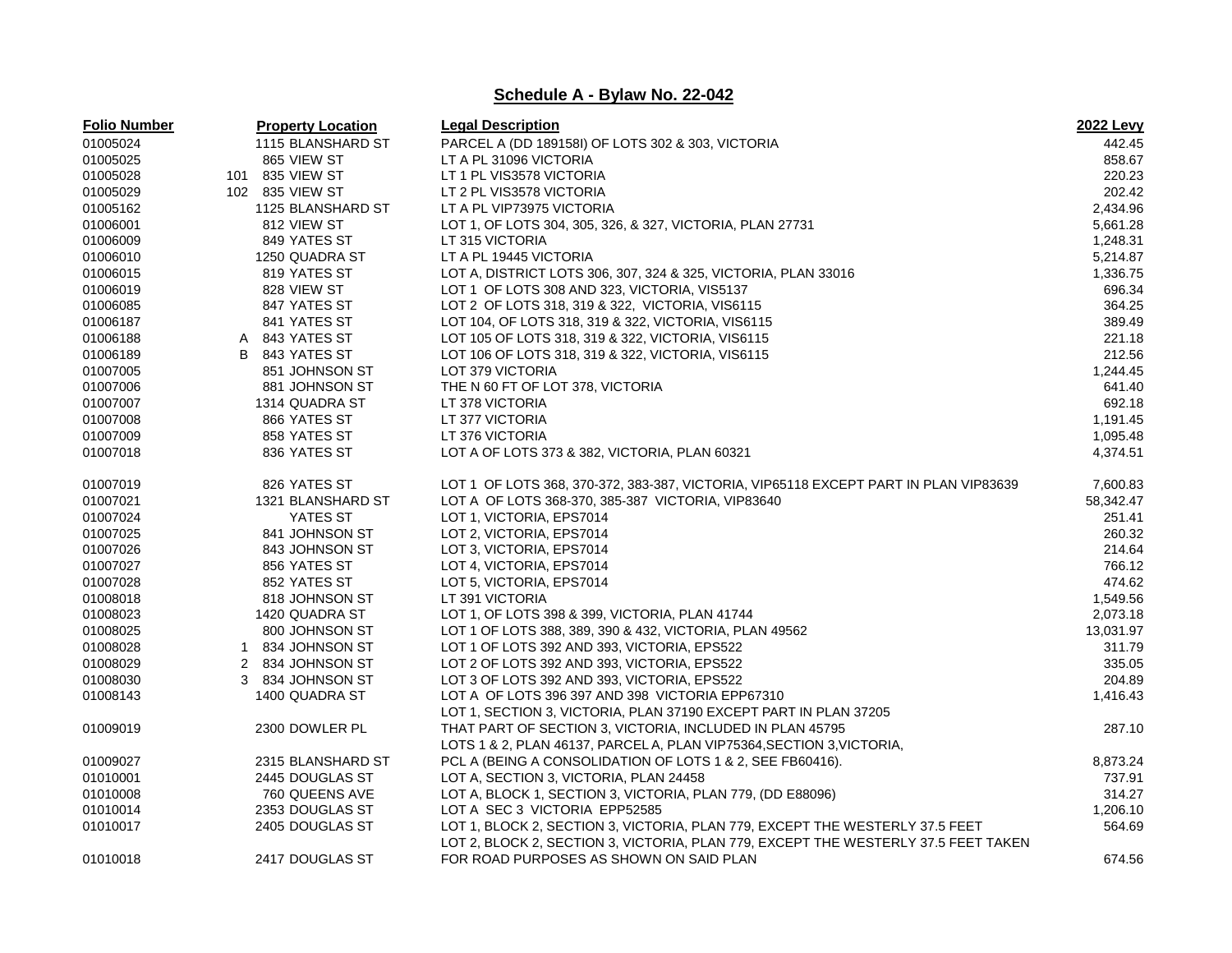| <b>Folio Number</b> |     | <b>Property Location</b> | <b>Legal Description</b>                                                            | 2022 Levy |
|---------------------|-----|--------------------------|-------------------------------------------------------------------------------------|-----------|
| 01012001            |     | 2269 DOUGLAS ST          | LOT 1, SECTION 3, VICTORIA, PLAN 21954                                              | 3,833.08  |
| 01012008            |     | 755 QUEENS AVE           | LOT A SEC 3 VICTORIA EPP74864                                                       | 1,310.03  |
| 01012016            |     | 736 PRINCESS AVE         | LT 12 BLK B PL 8 SEC 3 VICTORIA                                                     | 492.44    |
| 01012022            |     | 748 PRINCESS AVE         | LT 1 PL 34644 SEC 3 VICTORIA                                                        | 875.00    |
| 01012023            |     | 740 PRINCESS AVE         | LT 2 PL 34644 SEC 3 VICTORIA                                                        | 517.68    |
| 01012025            |     | 103 732 PRINCESS AVE     | LT A PL VIS1708 SEC 3 VICTORIA                                                      | 78.39     |
| 01012026            |     | 102 732 PRINCESS AVE     | LT B PL VIS1708 SEC 3 VICTORIA                                                      | 107.79    |
| 01012027            | 101 | 732 PRINCESS AVE         | LT C PL VIS1708 SEC 3 VICTORIA                                                      | 66.22     |
| 01012028            |     | 204 732 PRINCESS AVE     | LT D PL VIS1708 SEC 3 VICTORIA                                                      | 74.73     |
| 01012030            | 202 | 732 PRINCESS AVE         | LT F PL VIS1708 SEC 3 VICTORIA                                                      | 60.53     |
| 01012031            | 201 | 732 PRINCESS AVE         | LT G PL VIS1708 SEC 3 VICTORIA                                                      | 61.67     |
| 01012034            |     | 720 PRINCESS AVE         | LOT 1, SECTION 3, VICTORIA, PLAN 74013                                              | 521.44    |
| 01012035            |     | 725 QUEENS AVE           | LOT 2, SECTION 3, VICTORIA, PLAN 74013                                              | 663.67    |
| 01013003            |     | 715 PRINCESS AVE         | PART OF LOT 7, BLOCK A, SECTION 3, VICTORIA, PLAN 8                                 | 449.38    |
| 01013004            |     | 717 PRINCESS AVE         | THAT PART OF LOT 7, BLOCK A, SECTION 3, VICTORIA, PLAN 8                            | 610.22    |
| 01013005            |     | 723 PRINCESS AVE         | PARCEL A (DD 389235I) OF LOT 9, BLOCK A, SECTION 3, VICTORIA, PLAN 8                | 473.63    |
|                     |     |                          |                                                                                     |           |
| 01013006            |     | 727 PRINCESS AVE         | LOT 9, BLOCK A, SECTION 3, VICTORIA, PLAN 8 EXCEPT PARCEL A (DD 389235I) THEREOF    | 200.44    |
| 01013008            |     | 735 PRINCESS AVE         | PART OF LOT 11, BLOCK A, SECTION 3, VICTORIA, PLAN 8                                | 444.43    |
| 01013018            |     | 728 PEMBROKE ST          | LOT 12, BLOCK A, SECTION 3, VICTORIA, PLAN 8                                        | 732.96    |
|                     |     |                          | LOT 3, LOT 4, LOT 6 & LOT 8, BLOCK A, SECTION 3, VICTORIA, PLAN 8, EXCEPT THAT PART |           |
| 01013020            |     | 2103 DOUGLAS ST          | TAKEN FOR ROAD PURPOSES AS SHOWN ON SAID PLAN                                       | 1,746.64  |
| 01013021            |     | 730 PEMBROKE ST          | LOT 1, SECTION 3, VICTORIA, PLAN 3958                                               | 428.59    |
| 01013022            |     | 711 PRINCESS AVE         | LT A PL VIP66196 SEC 3 VICTORIA                                                     | 608.74    |
| 01013023            |     | 747 PRINCESS AVE         | S/VIP73921/////A                                                                    | 2,636.88  |
| 01013024            |     | 2121 DOUGLAS ST          | LOT A SEC 3 VICTORIA EPP53798                                                       | 471.15    |
| 01014001            |     | 2021 DOUGLAS ST          | LOT 1, LOTS 770 & 771, VICTORIA, PLAN 3954                                          | 251.41    |
| 01014007            |     | 741 PEMBROKE ST          | LOT 1, LOTS 764 & 765, VICTORIA, PLAN 22903                                         | 1,958.85  |
| 01014008            |     | 2030 BLANSHARD ST        | LOT 7, SECTION 3, VICTORIA, PLAN 27185                                              | 287.54    |
| 01014013            |     | 2020 BLANSHARD ST        | LT 760 PL 27185 VICTORIA                                                            | 819.57    |
| 01014016            |     | 740 DISCOVERY ST         | LOT 757, VICTORIA                                                                   | 765.13    |
| 01014017            |     | 726 DISCOVERY ST         | LOT 756, VICTORIA                                                                   | 625.07    |
| 01014018            |     | 722 DISCOVERY ST         | LOT 755, VICTORIA                                                                   | 625.07    |
| 01014019            |     | 714 DISCOVERY ST         | LT 754 VICTORIA                                                                     | 307.98    |
| 01014020            |     | 712 DISCOVERY ST         | LOT 753, VICTORIA                                                                   | 756.72    |
| 01014022            |     | 731 PEMBROKE ST          | PL 31032 VICTORIA                                                                   | 1,523.04  |
| 01014023            |     | 721 PEMBROKE ST          | LT 1 PL 31189 VICTORIA                                                              | 1,534.72  |
| 01014024            |     | 750 DISCOVERY ST         | LOT A, OF LOTS 758 AND 789, VICTORIA, PLAN 38853                                    | 1,538.63  |
|                     |     |                          | LOT 2 AND 3, LOTS 770 & 771, VICTORIA, PLAN 3954.                                   |           |
|                     |     |                          | LOT 4, LOT 770, VICTORIA, PLAN 3954                                                 |           |
| 01014025            |     | 2001 DOUGLAS ST          | LOT 752, VICTORIA                                                                   | 2,361.66  |
| 01015002            |     | 747 DISCOVERY ST         | LOT 746, VICTORIA, CITY                                                             | 643.23    |
| 01015003            |     | 751 DISCOVERY ST         | LOT 745, VICTORIA, CITY                                                             | 939.34    |
| 01015005            |     | 1930 BLANSHARD ST        | PL 29949 VICTORIA                                                                   | 393.95    |
| 01015006            |     | 752 CALEDONIA AVE        | THE S72 FT OF LOT 740, VICTORIA                                                     | 579.04    |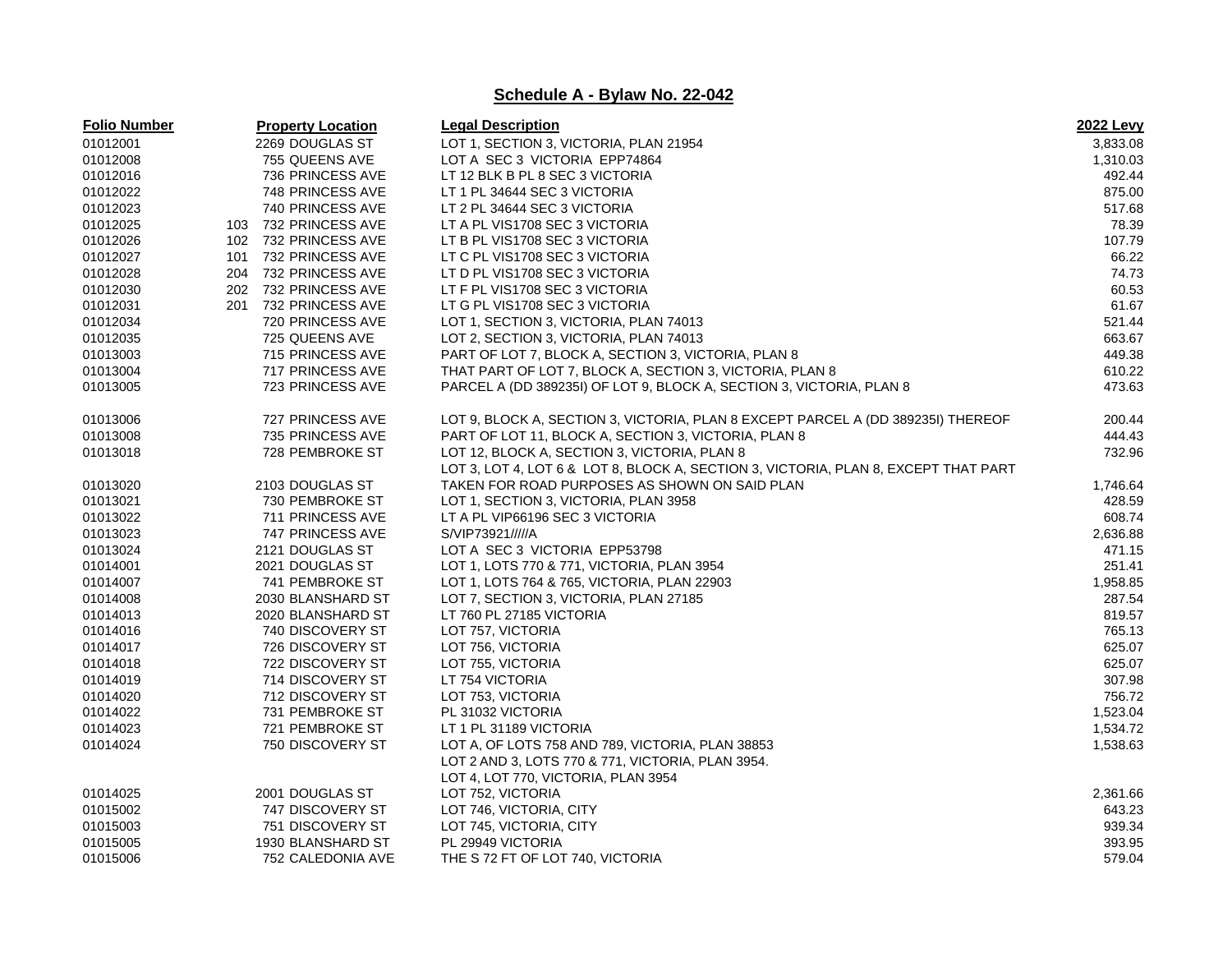| <b>Folio Number</b> | <b>Property Location</b> | <b>Legal Description</b>                                                         | <b>2022 Levy</b>     |
|---------------------|--------------------------|----------------------------------------------------------------------------------|----------------------|
| 01015007            | 746 CALEDONIA AVE        | LT 739 VICTORIA                                                                  | 968.54               |
| 01015011            | 710 CALEDONIA AVE        | LT 1 PL 23509 VICTORIA                                                           | 3,662.33             |
| 01015013            | 734 CALEDONIA AVE        | LOT 1 OF LOTS 737 & 738, VICTORIA, VIS5569                                       | 503.82               |
| 01015014            | 736 CALEDONIA AVE        | LOT 2 OF LOTS 737 & 738, VICTORIA, VIS5569                                       | 189.55               |
| 01015015            | 738 CALEDONIA AVE        | LOT 3 OF LOTS 737 & 738, VICTORIA, VIS5569                                       | 365.74               |
| 01015016            | 732 CALEDONIA AVE        | LOT 4 OF LOTS 737 & 738, VICTORIA, VIS5569                                       | 215.78               |
| 01015021            | 1950 BLANSHARD ST        | LT 1 OF LTS 743 AND 744 VICTORIA EPS4138                                         | 138.08               |
|                     |                          |                                                                                  |                      |
| 01015022            | GRD FL 1952 BLANSHARD ST | LT 2 OF LTS 743 AND 744 VICTORIA EPS4138                                         | 1,827.21             |
| 01015023            | 2ND FL 1952 BLANSHARD ST | LT 3 OF LTS 743 AND 744 VICTORIA EPS4138                                         | 1,876.70             |
| 01016002            | 1819 DOUGLAS ST          | LOT A OF LOTS 730 AND 731 VICTORIA EPP62664                                      | 1,027.43             |
| 01016013            | 1813 DOUGLAS ST          | THE SOUTH 1/2 OF LOT 730 & 731, VICTORIA                                         | 969.28               |
| 01016025            | 1803 DOUGLAS ST          | LOT A OF LOTS 712-716, 723-729, VICTORIA, VIP86828                               | 11,923.37            |
| 01016028            | 755 CALEDONIA AVE        | LOT 1 OF LOTS 714 715 716 726 727 728 AND 729 VICTORIA EPP77385                  | 2,035.56             |
| 01016029            | 785 CALEDONIA AVE        | LOT 2 OF LOTS 723 724 725 AND 726 VICTORIA EPP77385                              | 1,499.08             |
|                     |                          | LOT 1 OF LOTS 692 TO 696 INCLUSIVE, AND OF LOTS 707 TO 711 INCLUSIVE, VICTORIA,  |                      |
| 01017003            | 1701 DOUGLAS ST          | EPP3862                                                                          | 7,495.91             |
| 01017004            | 780 FISGARD ST           | LT 2 EPP3862 EXCEPT PART IN EPP38768                                             | 1,559.46             |
|                     |                          | LOT A OF LOTS 704 TO 707 VICTORIA CITY PLAN EPP100458, EXCEPT AIR SPACE PLAN     |                      |
| 01017201            | 777 HERALD ST            | EPP96373                                                                         | 438.39               |
| 01017202            | 1700 BLANSHARD ST        | LOT B, VICTORIA, EPP100458                                                       | 574.10               |
|                     |                          | LOT 684 & LOT 683, VICTORIA, EXCEPT PART SHOWN COLOURED RED ON PLAN 316 BL, THE  |                      |
| 01018010            | 741 FISGARD ST           | E 1/2 OF LOT 685 AND THE W 1/2 OF LOT 685, VICTORIA                              | 3,907.81             |
| 01018016            | 722 CORMORANT ST         | LT 674 VICTORIA                                                                  | 2,649.75             |
| 01018017            | 1601 DOUGLAS ST          | THE S 90 FT OF LTS 672 & 673 VICTORIA                                            | 1,667.35             |
| 01018022            | 101 770 CORMORANT ST     | LOT 1 OF LOTS 678, 679 & 680, VICTORIA, VIS1190                                  | 555.78               |
| 01018074            | 727 FISGARD ST           | LT A PL VIP53962 VICTORIA                                                        | 8,212.54             |
| 01018075            | 1675 DOUGLAS ST          | LOT A OF LOTS 672, 673, 689, 690 & 691, VICTORIA, PLAN 54550                     | 13,289.32            |
| 01018076            | 721 FISGARD ST           | LOT 1 OF LOTS 687 AND 688, VICTORIA, PLAN 76202                                  | 1,718.82             |
| 01019008            | 1520 BLANSHARD ST        | LOT B OF LOT 1257, VICTORIA, VIP60943                                            | 7,512.24             |
| 01019009            | 1515 DOUGLAS ST          | LOT 1 OF LOT 1247, 1248 AND 1257 VICTORIA EPP27886                               | 82,449.04            |
| 01020003            | 723 PANDORA AVE          | LOT 157, VICTORIA                                                                | 978.78               |
| 01020004            | 735 PANDORA AVE          | LT 156 VICTORIA                                                                  | 476.60               |
| 01020008            | 769 PANDORA AVE          | LOT 151, VICTORIA CITY                                                           | 1,208.08             |
| 01020009            | 785 PANDORA AVE          | LT 150 VICTORIA                                                                  | 967.20               |
| 01020010            | 791 PANDORA AVE          | LT 149 VICTORIA                                                                  | 561.32               |
| 01020013            | 722 JOHNSON ST           | LT 142 VICTORIA                                                                  | 2,300.84             |
| 01020014            | 716 JOHNSON ST           | LT 141                                                                           | 987.25               |
|                     |                          |                                                                                  |                      |
| 01020015            | 1405 DOUGLAS ST          | LOT 1 OF LOTS 139 & 140, VICTORIA, PLAN 21972<br>LT A PL 38222 VICTORIA          | 6,989.61<br>7,234.59 |
| 01020017            | 1483 DOUGLAS ST          | LOT 1 OF LOTS 147 & 148, VICTORIA, VIS6683                                       |                      |
| 01020021            | 1410 BLANSHARD ST        |                                                                                  | 965.07               |
| 01020022            | 1406 BLANSHARD ST        | LOT 2 OF LOTS 147 & 148, VICTORIA, VIS6683                                       | 247.60               |
| 01020023            | 780 JOHNSON ST           | LOT 3 OF LOTS 147 & 148, VICTORIA, VIS6683                                       | 494.42               |
| 01020120            | 726 JOHNSON ST           | LEASED PART OF LOT 2 OF LOTS 143-146, VICTORIA, VIP69294 PARENT FOLIO 01-020-020 | 360.79               |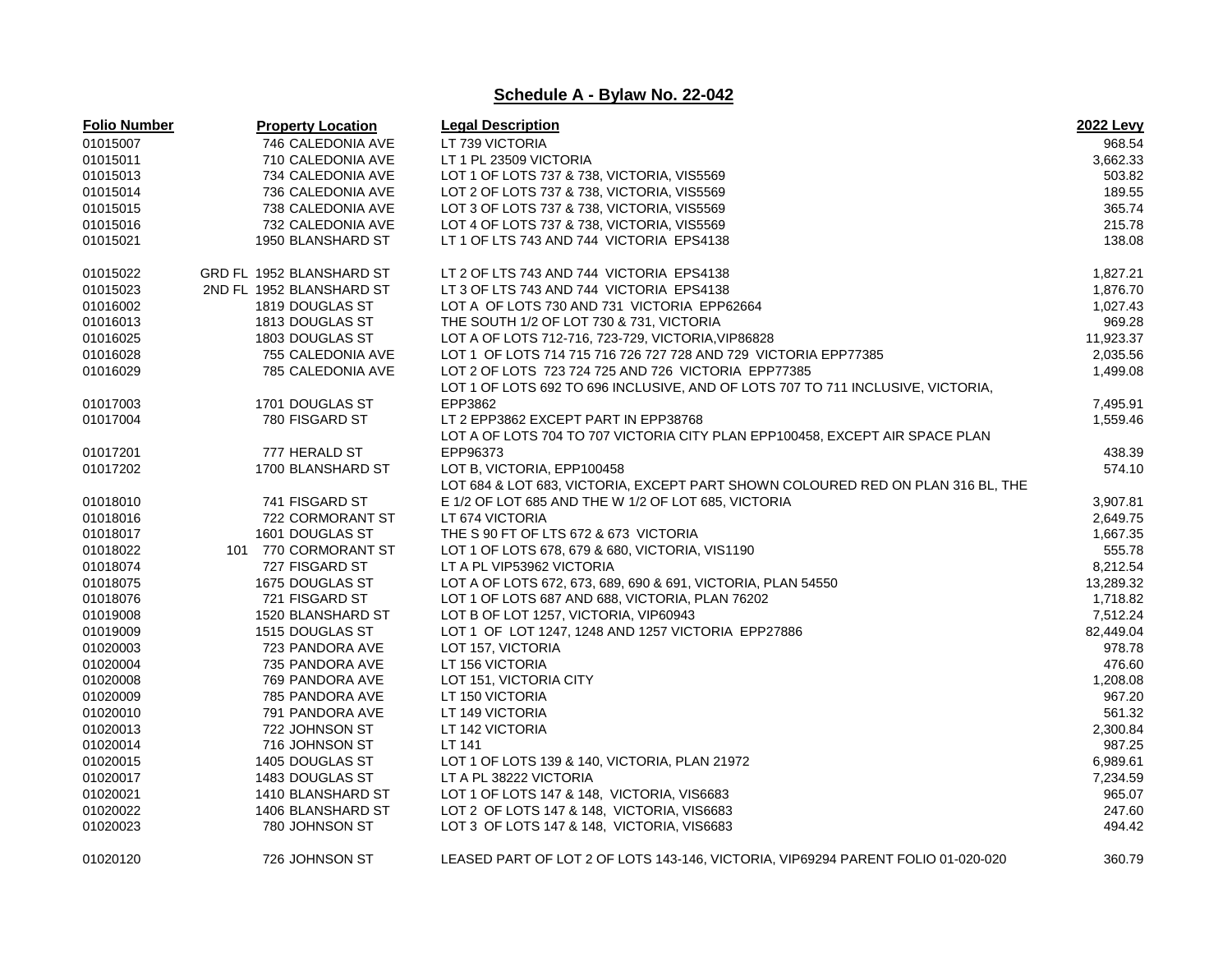| <b>Folio Number</b> | <b>Property Location</b> | <b>Legal Description</b>                                                          | <b>2022 Levy</b> |
|---------------------|--------------------------|-----------------------------------------------------------------------------------|------------------|
| 01020121            | 748 JOHNSON ST           | LEASED PART OF LOT 2 OF LOTS 143-146, VICTORIA, VIP69294 PARENT FOLIO 01-020-020  | 229.64           |
| 01020122            | 738 JOHNSON ST           | LEASED PART OF LOT 2 OF LOTS 143-146, VICTORIA, VIP69294 PARENT FOLIO 01-020-020  | 185.10           |
| 01020123            | 744 JOHNSON ST           | LEASED PART OF LOT 2 OF LOTS 143-146, VICTORIA, VIP69294 PARENT FOLIO 01-020-020  | 206.87           |
| 01021001            | 1313 DOUGLAS ST          | LOT 20 EXCEPT PARCEL B (DD 35690I) THEREOF AND LOT 37, VICTORIA                   | 1,518.38         |
| 01021002            | 705 JOHNSON ST           | LOT 36, THE WESTERLY 8 1/2 INCHES OF LOT 35, VICTORIA                             | 811.16           |
| 01021004            | 721 JOHNSON ST           | LOT 34, VICTORIA CITY                                                             | 992.59           |
| 01021005            | 727 JOHNSON ST           | LT 33 VICTORIA                                                                    | 364.75           |
| 01021006            | 731 JOHNSON ST           | LT 32 VICTORIA                                                                    | 2.146.42         |
| 01021009            | 1320 BLANSHARD ST        | LT 1 PL 11516 VICTORIA                                                            | 412.26           |
| 01021010            | 1318 BLANSHARD ST        | LOT 2 OF LOT 107, VICTORIA, PLAN 11516                                            | 850.75           |
| 01021011            | 794 YATES ST             | LOT 29 & THE SOUTHERLY 22 FEET OF LOT 107, VICTORIA CITY                          | 3,140.20         |
| 01021012            | 784 YATES ST             | THE E 1/2 OF LOT 572, VICTORIA                                                    | 594.54           |
| 01021013            | 760 YATES ST             | LOT 1, VICTORIA, PLAN 28532                                                       | 1,838.10         |
| 01021020            | 702 YATES ST             | PARCEL B (DD 35690I) OF LOT 20, VICTORIA                                          | 3,966.70         |
| 01021023            | 706 YATES ST             | LOT A, VICTORIA, PLAN 46366                                                       | 11,512.10        |
| 01021026            | 780 YATES ST             | LOT 1 PLAN VIP63791 VICTORIA LOTS 30 31 108 AND 572                               | 4,438.35         |
| 01021030            | 726 YATES ST             | LOT 1 OF LOTS 23, 24, 25 AND 26 VICTORIA EPS2516                                  | 238.05           |
| 01021031            | 732 YATES ST             | LOT 2 OF LOTS 23, 24, 25 AND 26 VICTORIA EPS2516                                  | 288.04           |
| 01021032            | 736 YATES ST             | LOT 3 OF LOTS 23, 24, 25 AND 26 VICTORIA EPS2516                                  | 207.37           |
| 01021033            | 740 YATES ST             | LOT 4 OF LOTS 23, 24, 25 AND 26 VICTORIA EPS2516                                  | 253.89           |
| 01021034            | 744 YATES ST             | LOT 5 OF LOTS 23, 24, 25 AND 26 VICTORIA EPS2516                                  | 209.35           |
| 01022001            | 1225 DOUGLAS ST          | LT 1 PL 11443 VICTORIA                                                            | 6,194.79         |
| 01022002            | 709 YATES ST             | PARCEL "A" (DD 146507I) OF LOTS 3, 17 & 18, VICTORIA                              | 2,105.84         |
| 01022006            | 721 YATES ST             | LOT 1, VICTORIA, EPP101059                                                        | 2,714.58         |
|                     |                          | THE EASTERLY 50 FEET OF LOT 13, VICTORIA, EXCEPT THE EASTERLY 16 FEET 4 INCHES OF |                  |
| 01022008            | 749 YATES ST             | SAID LOT                                                                          | 667.39           |
| 01022009            | 753 YATES ST             | LT 13 VICTORIA                                                                    | 321.35           |
| 01022010            | 759 YATES ST             | LOTS 12 & 105 & 106, VICTORIA                                                     | 2,311.72         |
| 01022017            | 716 VIEW ST              | LOT 2, OF 4, VICTORIA, PLAN 22063                                                 | 370.34           |
| 01022018            | 714 VIEW ST              | LT A PL 23702 VICTORIA                                                            | 326.89           |
| 01022019            | 712 VIEW ST              | LT 4 VICTORIA                                                                     | 255.87           |
| 01022020            | 708 VIEW ST              | THE EASTERLY 40 FEET OF LOT 3, VICTORIA, EXCEPT THE NORTHERLY 7 FEET THEREOF      | 807.69           |
| 01022021            | 1201 DOUGLAS ST          | LOT 2 & WEST 1/3 OF LOT 3, VICTORIA, CITY                                         | 7,160.36         |
| 01022031            | 743 YATES ST             | LT A PL VIS4308 VICTORIA                                                          | 12,091.64        |
| 01022032            | 738 VIEW ST              | LT B PL VIS4308 VICTORIA                                                          | 20,870.85        |
| 01023001            | 1175 DOUGLAS ST          | LOT A OF LOTS 44, 45, 403 & 410, VICTORIA, PLAN 22117                             | 23,944.74        |
| 01023003            | 749 VIEW ST              | S/VICTORIA CITY/////39                                                            | 727.27           |
| 01023004            | 751 VIEW ST              | LT 38 VICTORIA                                                                    | 1,478.30         |
| 01023005            | 1114 BLANSHARD ST        | LOT 61, VICTORIA, CITY                                                            | 1,338.73         |
| 01023006            | 1106 BLANSHARD ST        | LOT 2 OF LOTS 28 & 66, VICTORIA, PLAN 4755                                        | 1,330.86         |
| 01023007            | 780 FORT ST              | LT 1 PL 4755 VICTORIA                                                             | 823.53           |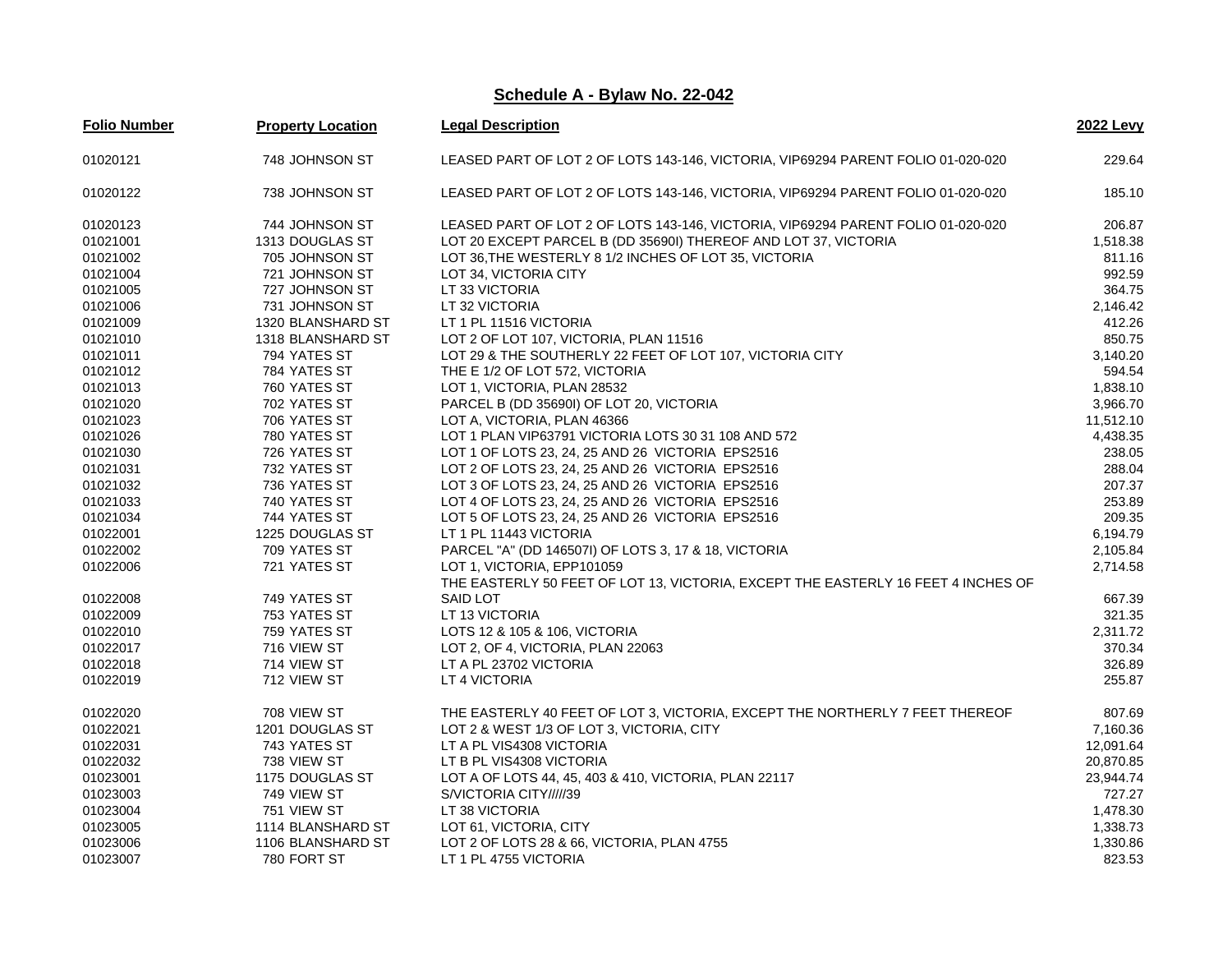| <b>Folio Number</b> |    | <b>Property Location</b> | <b>Legal Description</b>                                                         | <b>2022 Levy</b> |
|---------------------|----|--------------------------|----------------------------------------------------------------------------------|------------------|
| 01023008            |    | 778 FORT ST              | THE W 1/2 OF LOT 28, VICTORIA, EXCEPT THE S 8 FT                                 | 581.57           |
| 01023009            |    | 766 FORT ST              | LOT 46, VICTORIA, EXCEPT THE S 8 FT                                              | 1,169.47         |
| 01023010            |    | 762 FORT ST              | LOT 47, VICTORIA, EXCEPT THE SOUTHERLY 8 FEET THEREOF                            | 1,484.98         |
|                     |    |                          | LOT 48 AND THE E 1/2 OF LOT 49, VICTORIA, EXCEPT THE S 8 FT NOW FORMING PART OF  |                  |
| 01023011            |    | 754 FORT ST              | <b>FORT ST</b>                                                                   | 4,347.78         |
|                     |    |                          | THE WEST 1/2 OF LOT 49, VICTORIA, EXCEPT THE SOUTHERLY 8 FEET THEREOF TAKEN FOR  |                  |
| 01023012            |    | 738 FORT ST              | <b>ROAD PURPOSES</b>                                                             | 1,455.53         |
|                     |    |                          | THE EASTERLY 30 FEET OF LOT 50, VICTORIA EXCEPT THE SOUTHERLY 8 FEET THEREOF     |                  |
| 01023013            |    | 732 FORT ST              | NOW FORMING PART OF FORT STREET                                                  | 1,037.33         |
| 01023014            |    | 728 FORT ST              | LT 50 VICTORIA                                                                   | 774.04           |
|                     |    |                          |                                                                                  |                  |
| 01023015            |    | 724 FORT ST              | THE EASTERLY 31.25 FEET OF LOT 51, VICTORIA, EXCEPT THE SOUTHERLY 8 FEET THEREOF | 653.78           |
|                     |    |                          | LOT 51, VICTORIA EXCEPT THE EASTERLY 31.25 FEET AND EXCEPT THE SOUTHERLY 8 FEET  |                  |
| 01023016            |    | 716 FORT ST              | THEREOF FORMING PART OF FORT ST                                                  | 805.22           |
| 01023017            |    | 706 FORT ST              | LT 52 VICTORIA                                                                   | 1,047.72         |
| 01023018            |    | 1125 DOUGLAS ST          | LOT 2, DISTRICT LOT 403, VICTORIA CITY, PLAN 7304                                | 2,741.31         |
| 01024005            |    | 737 FORT ST              | LT 53 VICTORIA                                                                   | 934.39           |
| 01024009            |    | 761 FORT ST              | LOT 71 EXCEPT N PT, EAST PT OF LOT 72, VICTORIA                                  | 2,326.37         |
| 01024011            |    | 783 FORT ST              | LT 2 PL 8705 VICTORIA                                                            | 613.69           |
| 01024012            |    | 789 FORT ST              | LOT 69, VICTORIA, EXCEPT THE N 8 FT THEREOF NOW FORMING PART OF FORT ST          | 1,552.53         |
| 01024013            |    | 1018 BLANSHARD ST        | THE NORTH 30 FEET OF LOT 68, VICTORIA                                            | 461.26           |
| 01024014            |    | 1002 BLANSHARD ST        | THE SOUTHERLY 90 FEET OF LOT 68, VICTORIA CITY                                   | 1,643.60         |
| 01024015            |    | 754 BROUGHTON ST         | THE EAST 1/2 OF LOT 67, VICTORIA                                                 | 1,006.65         |
| 01024016            |    | 744 BROUGHTON ST         | LOT 65 AND THE W 1/2 OF LOT 67, VICTORIA                                         | 1,844.03         |
| 01024017            |    | 740 BROUGHTON ST         | THE EASTERLY 50 FEET OF LOT 64, VICTORIA, CITY                                   | 890.84           |
| 01024019            |    | 734 BROUGHTON ST         | LOT 63, VICTORIA                                                                 | 2,752.69         |
| 01024024            |    | 747 FORT ST              | LOT A OF LOTS 53, 64, 72-74, VICTORIA, PLAN 30593                                | 7,636.46         |
| 01024026            |    | BSMT 777 FORT ST         | LOT 1 OF LOT 70, VICTORIA, VIS700                                                | 184.16           |
| 01024027            |    | G-FLR 777 FORT ST        | LOT 2 OF LOT 70, VICTORIA, VIS700                                                | 250.92           |
| 01024028            |    | 2-FLR 777 FORT ST        | LOT 3 PLAN VIS700 VICTORIA OF L 70 + INT COM PROP                                | 340.00           |
| 01024029            |    | 3-FLR 777 FORT ST        | LOT 4 PLAN VIS700 VICTORIA OF L 70 + INT COM PROP                                | 246.47           |
| 01024030            |    | 4-FLR 777 FORT ST        | LOT 5 PLAN VIS700 VICTORIA OF L 70 + INT COM PROP                                | 248.44           |
| 01024032            |    | 731 FORT ST              | LOT B, DISTRICT LOTS 53 AND 54, VICTORIA, PLAN 33082                             | 860.15           |
| 01024034            |    | 701 FORT ST              | LT A PL 33082 VICTORIA                                                           | 12,905.77        |
| 01024035            |    | 720 BROUGHTON ST         |                                                                                  | 28,765.65        |
| 01024036            |    | 101 732 BROUGHTON ST     | LT A PL VIP59410 VICTORIA<br>LOT 1 OF LOT 62, VICTORIA, VIS6827                  |                  |
|                     |    |                          |                                                                                  | 121.60           |
| 01024037            |    | 201 732 BROUGHTON ST     | LOT 2 OF LOT 62, VICTORIA, VIS6827                                               | 1,152.15         |
| 01024038            |    | 301 732 BROUGHTON ST     | LOT 3 OF LOT 62, VICTORIA, VIS6827                                               | 1,148.19         |
| 01025015            |    | 905 DOUGLAS ST           | LOT A (DD 18381W) OF LOTS 75, 76, 77 AND 94, VICTORIA, PLAN 1061                 | 1,976.67         |
| 01025021            |    | 933 DOUGLAS ST           | LT A PL 36042 VICTORIA                                                           | 3,246.61         |
| 01025022            |    | 980 BLANSHARD ST         | LT 1 PL 39153 VICTORIA                                                           | 10,813.78        |
| 01025025            |    | A 711 BROUGHTON ST       | LOT 1 PLAN VIS4317 VICTORIA OF LOT 93                                            | 217.07           |
| 01025026            | В  | 711 BROUGHTON ST         | LOT 2 OF LOT 93, VICTORIA, VIS4317                                               | 153.92           |
| 01025027            | C. | 711 BROUGHTON ST         | LOT 3 OF LOT 93, VICTORIA, VIS4317                                               | 160.35           |
| 01025028            |    | D 711 BROUGHTON ST       | LOT 4 OF LOT 93, VICTORIA, VIS4317                                               | 74.63            |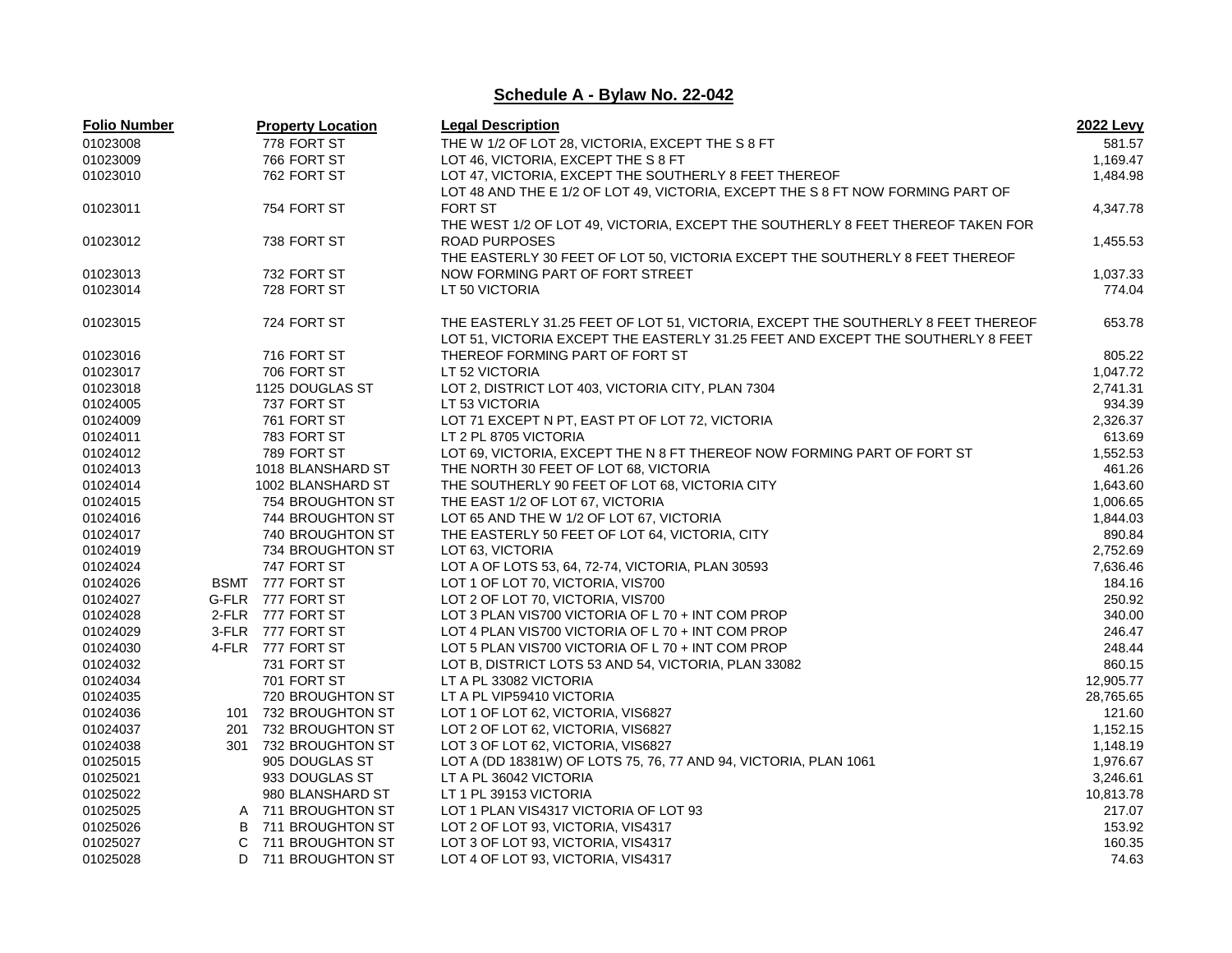| <b>Folio Number</b> |    | <b>Property Location</b> | <b>Legal Description</b>                                                             | 2022 Levy |
|---------------------|----|--------------------------|--------------------------------------------------------------------------------------|-----------|
| 01025029            |    | E 711 BROUGHTON ST       | LOT 5 OF LOT 93, VICTORIA, VIS4317                                                   | 885.39    |
| 01025031            | G  | 711 BROUGHTON ST         | LOT 7 OF LOT 93, VICTORIA, VIS4317                                                   | 836.00    |
| 01025032            | H. | 711 BROUGHTON ST         | LOT 8 OF LOT 93, VICTORIA, VIS4317                                                   | 628.54    |
| 01026003            |    | 727 COURTNEY ST          | LOT A VICTORIA EPP85029                                                              | 1,603.01  |
| 01026005            |    | 725 COURTNEY ST          | LOT 101, VICTORIA                                                                    | 1,069.01  |
| 01026006            |    | 740 BURDETT AVE          | LT A PL 26090 SEC 88 VICTORIA                                                        | 5,263.86  |
| 01026008            |    | 850 BLANSHARD ST         | LOT A, SECTION 88, VICTORIA, PLAN 26292                                              | 1,622.07  |
| 01026009            |    | 810 BLANSHARD ST         | LOT B, SECTION 88, VICTORIA, PLAN 26090                                              | 5,514.78  |
| 01026010            |    | 716 BURDETT AVE          | LT 99 VICTORIA                                                                       | 1,112.76  |
| 01026015            |    | 739 COURTNEY ST          | THE E 30 FT OF LOT 102, VICTORIA                                                     | 534.50    |
| 01026016            |    | 759 COURTNEY ST          | LOT 1, SECTION 88, VICTORIA, PLAN 74954                                              | 816.55    |
| 01026018            |    | 809 DOUGLAS ST           | LOT 1 OF LOTS 95-98 AND 104, VICTORIA VIS6797                                        | 2,056.35  |
| 01026019            |    | 869 DOUGLAS ST           | LOT 2 OF LOTS 95-98 AND 104, VICTORIA VIS6797                                        | 2,535.92  |
|                     |    |                          | LOTS 1, 2, 3, 4, 28 & 29 OF SECTION 88 AND OF LOT 1627, CHRIST CHURCH TRUST ESTATE,  |           |
| 01027001            |    | 780 BLANSHARD ST         | VICTORIA, PLAN 35B                                                                   | 6,000.29  |
| 01028007            |    | 728 HUMBOLDT ST          | LT A PL VIP71706 VICTORIA                                                            | 6,758.49  |
| 01028174            |    | 762 HUMBOLDT ST          | LOT 165, CHRIST CHURCH TRUST ESTATE AND OF LOT 1627, VICTORIA, VIS5966               | 230.13    |
| 01028175            |    | 758 HUMBOLDT ST          | LOT 165, CHRIST CHURCH TRUST ESTATE AND OF LOT 1627, VICTORIA, VIS5966               | 345.94    |
| 01028176            |    | 754 HUMBOLDT ST          | LOT 167, CHRIST CHURCH TRUST ESTATE AND OF LOT 1627, VICTORIA, VIS5966               | 692.38    |
| 01028177            |    | 780 HUMBOLDT ST          | LOT 1, CHRIST CHURCH TRUST ESTATE, AND OF LOT 1627, VICTORIA, VIS6102                | 254.24    |
| 01028178            |    | 792 HUMBOLDT ST          | LOT 2, CHRIST CHURCH TRUST ESTATE, AND OF LOT 1627, VICTORIA, VIS6102                | 341.04    |
| 01029001            |    | 777 DOUGLAS ST           | LOT 1, PLAN 17151, VICTORIA                                                          | 5,323.50  |
| 01030009            |    | 749 DOUGLAS ST           | LEASED PORTION OF LOT 1 OF LOTS 207, 209, 210, 228 & 1270B, VICTORIA, PLAN 31886     | 1,188.28  |
| 01030019            |    | 703 DOUGLAS ST           | LEASED PORTION OF LOT 2 OF LOTS 1269, 1270A, 1270B, SECTION 18, VICTORIA, PLAN 31886 | 1,214.41  |
| 01030021            |    | 757 DOUGLAS ST           | LT 1 PL 31886 VICTORIA                                                               | 1,237.77  |
| 01030027            |    | 755 HUMBOLDT ST          | LOT 1 OF LOTS 205, 206, 1627, 1270, 1270A & 1270B, VICTORIA, VIS6606                 | 771.56    |
| 01030110            |    | 729 HUMBOLDT ST          | LOT 80 OF LOTS 205, 206, 1627, 1270, 1270A & 1270B VICTORIA, VIS6606                 | 248.44    |
| 01030111            |    | 733 HUMBOLDT ST          | LOT 81 OF LOTS 205, 206, 1627, 1270, 1270A & 1270B VICTORIA, VIS6606                 | 464.23    |
| 01030207            |    | 725 HUMBOLDT ST          | LOT 177 OF LOTS 205, 206, 1627, 1270, 1270A & 1270B, VICTORIA, VIS6606               | 241.52    |
| 01030208            |    | 723 HUMBOLDT ST          | LOT 178 OF LOTS 205, 206, 1627, 1270, 1270A & 1270B, VICTORIA, VIS6606               | 440.47    |
| 01030224            |    | 717 DOUGLAS ST           | LT 2 SEC 18 VICTORIA VIP31886 INCL IN LEASE SHOWN ON VIP70259                        | 184.11    |
| 01030225            |    | 719 DOUGLAS ST           | LT 2 SEC 18 VICTORIA VIP31886 INCL IN LEASE SHOWN ON VIP70259                        | 342.08    |
|                     |    |                          | LOT 2 OF LOTS 1269, 1270A & 1270B, VICTORIA AND SECTION 18, VICTORIA, PLAN 31886     |           |
| 01030227            |    | 707 DOUGLAS ST           | <b>EXCEPT LEASED PORTIONS</b>                                                        | 175.20    |
| 01031001            |    | 700 DOUGLAS ST           | LOT A PLAN 23703 SEC 6 VICTORIA                                                      | 15,697.06 |
| 01032002            |    | 633 COURTNEY ST          | LOT 1 OF LOTS 347-351, 364-366, VICTORIA, VIP26451                                   | 9,163.75  |
| 01032003            |    | 850 DOUGLAS ST           | LOT 1 OF LOTS 349, 350, 351, 363 AND 364, VICTORIA, PLAN 16810                       | 11,943.66 |
| 01032004            |    | 818 DOUGLAS ST           | LT 2 PL 26451 VICTORIA                                                               | 1,260.54  |
| 01032005            |    | 805 GORDON ST            | LT A PL 17686 VICTORIA                                                               | 1,461.96  |
| 01032006            |    | 623 COURTNEY ST          | LT 1 PL VIS4624                                                                      | 14.01     |
| 01032007            |    | 623 COURTNEY ST          | LT 2 PL VIS4624                                                                      | 213.50    |
| 01032008            |    | 625 COURTNEY ST          | LT 3 PL VIS4624                                                                      | 235.82    |
| 01032009            |    | <b>619 COURTNEY ST</b>   | LT 4 PL VIS4624                                                                      | 366.98    |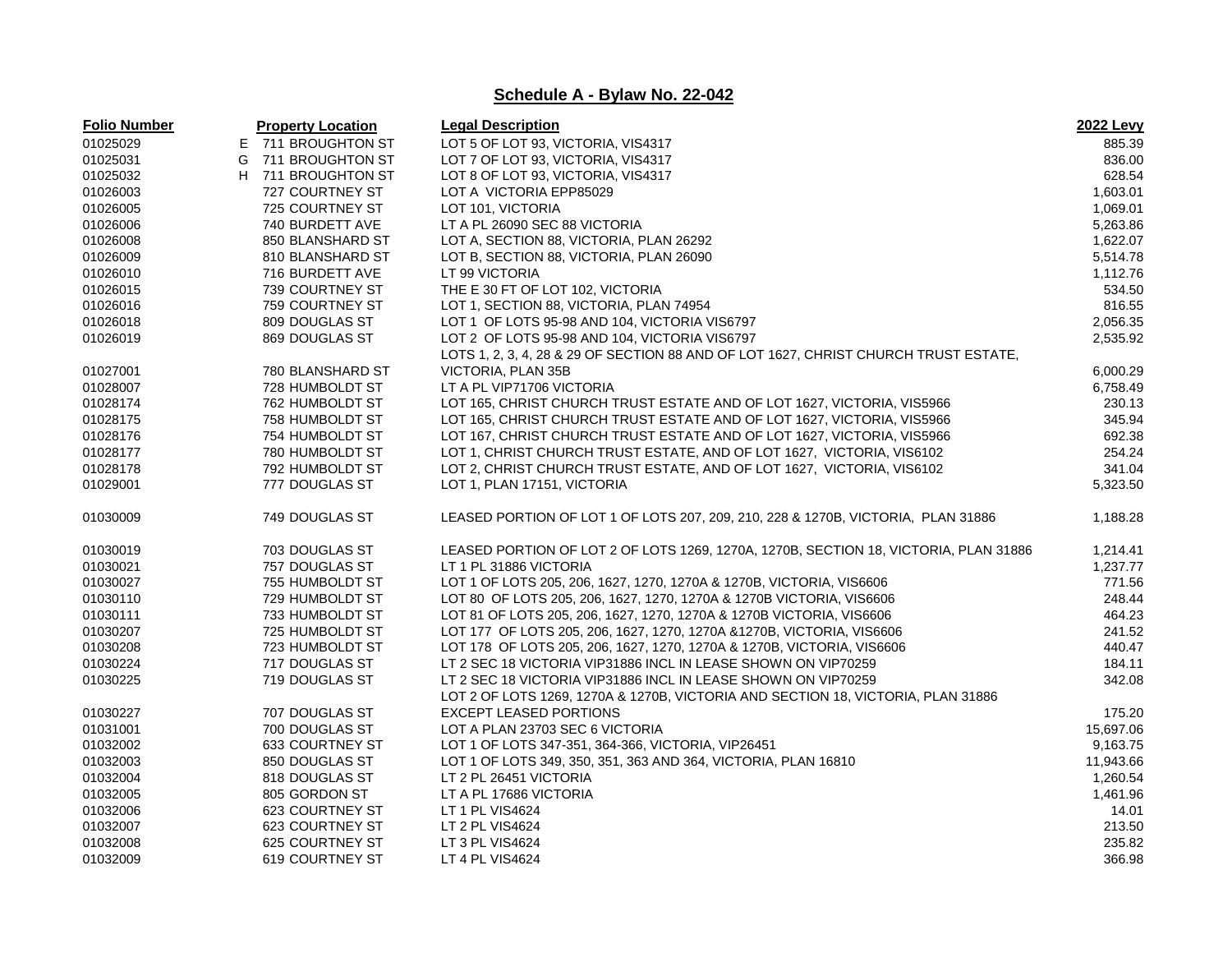| <b>Folio Number</b> | <b>Property Location</b> | <b>Legal Description</b>                                                                                                                                             | <b>2022 Levy</b> |
|---------------------|--------------------------|----------------------------------------------------------------------------------------------------------------------------------------------------------------------|------------------|
| 01032010            | <b>623 COURTNEY ST</b>   | LT 5 PL VIS4624                                                                                                                                                      | 1,383.52         |
| 01033001            | <b>605 COURTNEY ST</b>   | LT 224 VICTORIA                                                                                                                                                      | 3,325.30         |
| 01033002            | 607 COURTNEY ST          | LT 227 VICTORIA                                                                                                                                                      | 1,081.87         |
| 01033003            | 801 GOVERNMENT ST        | LT A PL 27815 VICTORIA                                                                                                                                               | 14,093.06        |
| 01034001            | 609 BROUGHTON ST         | LOT 1267, VICTORIA                                                                                                                                                   | 7,285.57         |
| 01034002            | 913 GOVERNMENT ST        | LT 1268 VICTORIA                                                                                                                                                     | 979.92           |
| 01034003            | 911 GOVERNMENT ST        | LT 1268 VICTORIA                                                                                                                                                     | 1,131.36         |
| 01034004            | 909 GOVERNMENT ST        | LT 1268 VICTORIA                                                                                                                                                     | 859.16           |
| 01034005            | 907 GOVERNMENT ST        | <b>VICTORIA</b>                                                                                                                                                      | 987.35           |
| 01034006            | 600 COURTNEY ST          | LT 223 VICTORIA                                                                                                                                                      | 1,604.00         |
| 01035001            | 617 BROUGHTON ST         | LOT A, OF LOTS 229, 230, 235-237 AND 525, VICTORIA, PLAN 14044                                                                                                       | 7,792.36         |
| 01035006            | 912 DOUGLAS ST           | LOT A, OF LOTS 231 & 232, VICTORIA, VIP87927                                                                                                                         | 2,762.59         |
| 01036001            | 655 FORT ST              | LOT 537, VICTORIA, EXCEPT THAT PART WITHIN BROAD STREET                                                                                                              | 2,759.62         |
| 01036002            | 685 FORT ST              | LT 1 PL 16563 VICTORIA                                                                                                                                               | 10,797.95        |
| 01036003            | 1000 DOUGLAS ST          | S/VICTORIA CITY/////240//A                                                                                                                                           | 3,538.61         |
| 01036004            | 1005 BROAD ST            | LOT 239, VICTORIA, EXCEPT THAT PART LYING WITHIN THE BOUNDARIES OF BROAD STREET<br>LOT 238 & 538, VICTORIA, CITY EXCEPT THE EASTERLY STRIP THEREOF WHICH IS INCLUDED | 3,807.84         |
| 01037004            | 637 FORT ST              | <b>WITHIN BROAD STREET</b>                                                                                                                                           | 12,737.06        |
| 01037007            | 1001 GOVERNMENT ST       | LOT 7 AND 8 OF LOT 121A, VICTORIA, PLAN 2671                                                                                                                         | 1,921.24         |
| 01037010            | 1017 GOVERNMENT ST       | LOT 2 AND 3, DISTRICT LOT 121-A, VICTORIA, PLAN 2671                                                                                                                 | 1,324.38         |
| 01037012            | 623 FORT ST              | LOT A OF LOT 121-A, VICTORIA, VIP87839                                                                                                                               | 6,926.27         |
| 01037014            | 102 608 BROUGHTON ST     | LOT 1 OF LOT 121A VICTORIA, EPS1336                                                                                                                                  | 980.91           |
| 01037015            | 608 BROUGHTON ST<br>100  | LOT 2 OF LOT 121A VICTORIA, EPS1336                                                                                                                                  | 340.00           |
| 01037016            | 200 608 BROUGHTON ST     | LOT 3 OF LOT 121A VICTORIA, EPS1336                                                                                                                                  | 1,160.56         |
| 01037055            | 1009 GOVERNMENT ST       | LOT A, VICTORIA, EPP55166                                                                                                                                            | 1,478.79         |
| 01037056            | 1007 GOVERNMENT ST       | LOT B, VICTORIA, EPP55166                                                                                                                                            | 1,199.17         |
| 01037057            | 1023 GOVERNMENT ST       | LOT 1 OF LOT 121-A, VICTORIA, VIP2671                                                                                                                                | 680.50           |
| 01037058            | 611 FORT ST              | LOT 20 OF LOT 121-A, VICTORIA, VIP2671                                                                                                                               | 674.07           |
|                     |                          | LOT A (DD EC116724) OF LOTS 121, 169, 169A, 170, 170A, 404, 405, 406, 411, 412, 413, 414 AND                                                                         |                  |
| 01039012            | 1150 DOUGLAS ST          | 415, VICTORIA, PLAN 48135                                                                                                                                            | 59,403.55        |
| 01040001            | 631 YATES ST             | LOT 1 OF LOTS 428 & 429, VICTORIA, VIP31129                                                                                                                          | 4,921.39         |
| 01040002            | 1222 DOUGLAS ST          | <b>VICTORIA</b>                                                                                                                                                      | 4,022.13         |
| 01040003            | 1280 DOUGLAS ST          | THE N 43.02 FT OF LOT 426, VICTORIA                                                                                                                                  | 1,488.69         |
| 01040007            | 1214 DOUGLAS ST          | LOT A, LOTS 416-419, VICTORIA, PLAN 48444 EXCEPT PART IN PLAN VIP64889                                                                                               | 6,124.02         |
| 01040008            | 1200 DOUGLAS ST          | LOT B OF LOTS 416 - 419, VICTORIA, PLAN 48444                                                                                                                        | 2,451.78         |
| 01040009            | 650 VIEW ST              | LT C PL 48444 VICTORIA                                                                                                                                               | 3,076.36         |
| 01040010            | 1215 BROAD ST            | LOT 1 OF LOTS 416 AND 417, VICTORIA, PLAN 64889                                                                                                                      | 1,377.83         |
| 01041001            | 1241 GOVERNMENT ST       | LOT A OF LOTS 164, 164A, 165, 165A (DD E36455), VICTORIA, PLAN 10820                                                                                                 | 2,057.34         |
| 01041003            | 615 YATES ST             | LOT 1 OF LOTS 164A & 165A, VICTORIA, PLAN 38582                                                                                                                      | 4,347.29         |
| 01041004            | 1210 BROAD ST            | LOT 166A, VICTORIA, CITY                                                                                                                                             | 1,979.64         |
| 01041007            | 612 VIEW ST              | LT 167 VICTORIA                                                                                                                                                      | 5,439.06         |
| 01041008            | 1221 GOVERNMENT ST       | LT 5 PL 10820 VICTORIA                                                                                                                                               | 1,963.31         |
| 01041009            | 1223 GOVERNMENT ST       | LT 2 PL 10820 VICTORIA                                                                                                                                               | 2,027.65         |
| 01041010            | 620 VIEW ST              | THE EAST HALF & THE W HALF OF LOT 167-A, VICTORIA, CITY                                                                                                              | 4,117.65         |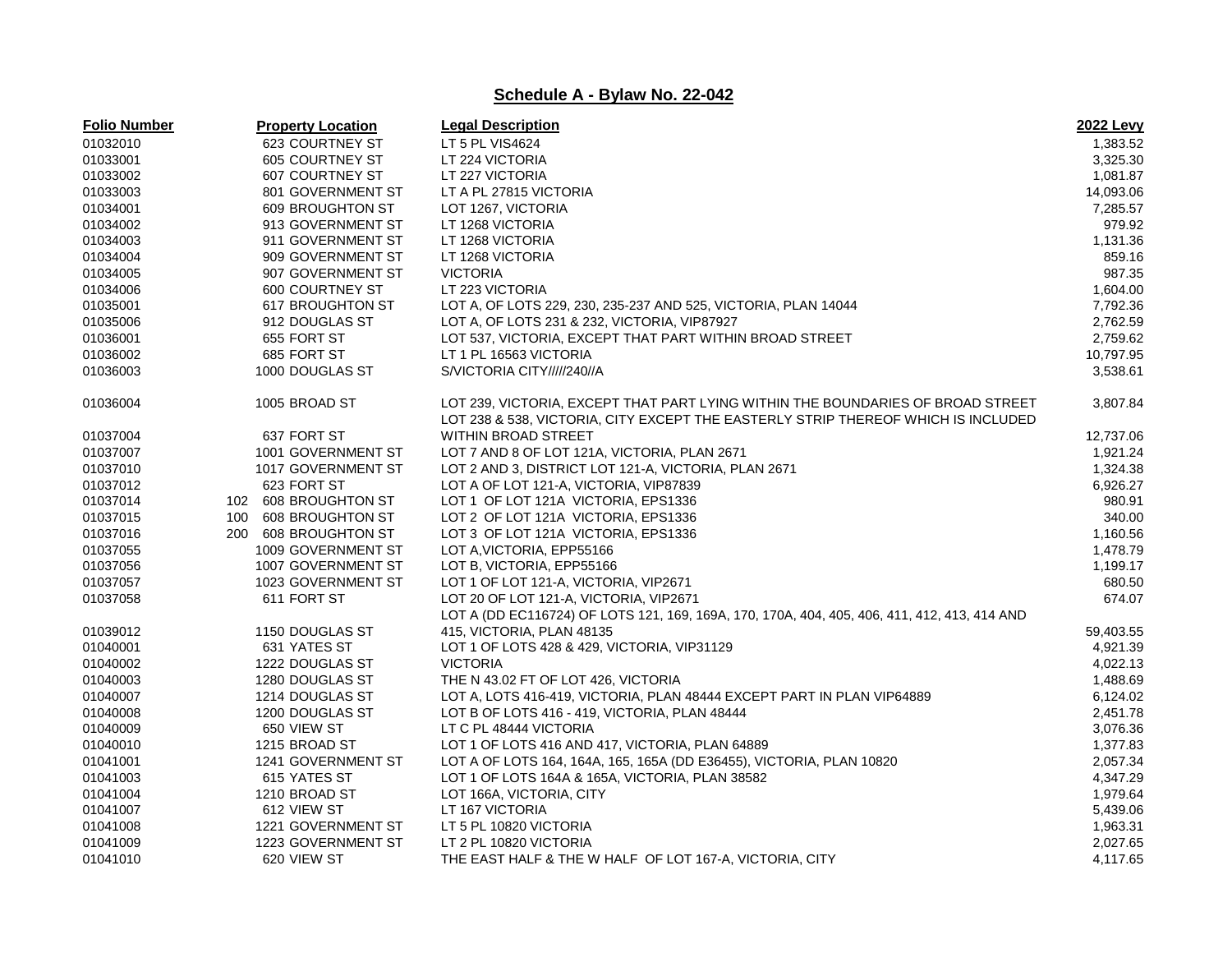| <b>Folio Number</b> | <b>Property Location</b> | <b>Legal Description</b>                                                          | <b>2022 Levy</b> |
|---------------------|--------------------------|-----------------------------------------------------------------------------------|------------------|
| 01042001            | 1325 GOVERNMENT ST       | LT 159 VICTORIA                                                                   | 1,249.15         |
| 01042003            | 1314 BROAD ST            | LOT 159A/160A, PORTION E PTS VICTORIA                                             | 2,591.35         |
| 01042004            | 1312 BROAD ST            | LOT 2, DISTRICT LOT 161A, VICTORIA, PLAN 5500                                     | 573.11           |
| 01042006            | 622 YATES ST             | LOT "A" OF LOTS 161-A AND 162-A, VICTORIA, PLAN 3564                              | 446.41           |
| 01042007            | 614 YATES ST             | LOT C OF LOTS 161A & 162A, VICTORIA, PLAN 3564                                    | 747.31           |
| 01042008            | 606 YATES ST             | THE EAST 50 FT OF LOT 162, VICTORIA                                               | 596.86           |
| 01042010            | 1306 BROAD ST            | LT 1 VICTORIA PL VIP5500                                                          | 243.00           |
| 01042011            | 1313 GOVERNMENT ST       | THE NORTH 1/2 OF LOT 161, VICTORIA, CITY                                          | 1,140.77         |
| 01042012            | 1319 GOVERNMENT ST       | LOT 160, VICTORIA                                                                 | 2,505.23         |
| 01042014            | 1323 GOVERNMENT ST       | LT A PL 33100 DL 159 VICTORIA                                                     | 830.95           |
| 01042015            | 1301 GOVERNMENT ST       | LOT A OF LOTS 161 AND 162, VICTORIA, PLAN 49321, EXCEPT PART IN PLAN 54020        | 1,757.43         |
| 01042016            | 1305 GOVERNMENT ST       | LOT 1, OF LOTS 161 & 162, VICTORIA, VIP54020                                      | 1,195.70         |
| 01043001            | 1315 BROAD ST            | LOTS 424 & 425, VICTORIA, CITY                                                    | 2,105.84         |
| 01043003            | 1328 DOUGLAS ST          | PARCEL 1 (DD 176785-I) OF PARCEL A (DD 74649-I) OF LOTS 430 AND 431, VICTORIA     | 705.74           |
| 01043007            | 1300 DOUGLAS ST          | LT 1 PL 17635 VICTORIA                                                            | 1,315.47         |
| 01043008            | 648 YATES ST             | LT 421 VICTORIA                                                                   | 1,382.28         |
| 01043009            | 644 YATES ST             | LT 7 PL 2567                                                                      | 413.25           |
| 01043010            | 642 YATES ST             | LT 6 PL 2567 VICTORIA                                                             | 324.66           |
| 01043011            | 640 YATES ST             | LOT 5 OF LOT 422, VICTORIA, PLAN 2567                                             | 308.82           |
| 01043012            | 634 YATES ST             | LOT 4 OF LOT 423, VICTORIA, PLAN 2567                                             | 563.70           |
| 01043013            | 632 YATES ST             | LOT 3, OF LOT 423, VICTORIA, PLAN 2567                                            | 631.51           |
| 01043014            | 1305 BROAD ST            | LOT 1 AND 2, DISTRICT LOTS 422 & 423, VICTORIA, PLAN 2567                         | 1,270.93         |
| 01043017            | 1310 DOUGLAS ST          | LOT 1 OF LOT 420, VICTORIA, VIS5193                                               | 536.48           |
| 01043026            | 645 JOHNSON ST           | LOT A, VICTORIA, EPP100805                                                        | 2,302.82         |
| 01044002            | 1450 DOUGLAS ST          | LOT 668, VICTORIA                                                                 | 1,991.02         |
| 01044003            | 1416 DOUGLAS ST          | LT A PL 12000 VICTORIA                                                            | 1,440.19         |
| 01044006            | 1402 DOUGLAS ST          | THE EASTERLY 60 FEET OF LOT 671, VICTORIA                                         | 1,133.34         |
| 01044008            | 1407 BROAD ST            | LOT 665, VICTORIA CITY                                                            | 908.65           |
| 01044009            | 1415 BROAD ST            | LOT 666, VICTORIA, CITY                                                           | 1,409.01         |
| 01044011            | 634 JOHNSON ST           | LOT A OF LOTS 664 AND 671, VICTORIA, PLAN 34894                                   | 2,355.28         |
| 01044012            | 1410 DOUGLAS ST          | LOT 1 OF LOT 670, VICTORIA, PLAN 23213                                            | 1,109.59         |
|                     |                          | LOT 1, OF LOTS 661, 662, AND 663, VICTORIA CITY, PLAN 7110                        |                  |
| 01045001            | 603 PANDORA AVE          | REMAINDER LOTS 661 - 663, VICTORIA, EXCEPT THOSE PARTS IN PLAN 7110               | 3,121.89         |
| 01045004            | 613 PANDORA AVE          | LT A VICTORIA EPP28096                                                            | 667.63           |
| 01045006            | 618 JOHNSON ST           | LOT B, OF LOTS 657 & 658, VICTORIA, PLAN 7492                                     | 1,199.17         |
| 01045010            | 1408 BROAD ST            | LOT 1, OF LOT 658, VICTORIA, PLAN 32505                                           | 568.16           |
| 01045011            | 1414 BROAD ST            | LT 2 PL 32505 VICTORIA                                                            | 722.07           |
| 01045012            | 1 1407 GOVERNMENT ST     | LOT 1 OF LOTS 656 AND 663, VICTORIA, VIS1633                                      | 341.49           |
| 01045013            | 2 1407 GOVERNMENT ST     | LOT 2 OF LOTS 656 & 663, VICTORIA, VIS1633                                        | 405.33           |
|                     |                          | LOT 1 PLAN VIS4995 VICTORIA OF LOT 663 HERITAGE TX/EX BYLAW SECTION 359(1)(A) LGA |                  |
| 01045018            | 1 1411 GOVERNMENT ST     | 10 YEAR PERIOD EXPIRES 2010                                                       | 127.39           |
|                     |                          | LOT 2 PLAN VIS4995 VICTORIA OF LOT 663 HERITAGE TX/EX BYLAW SECTION 359(1)(A) LGA |                  |
| 01045019            | 2 1411 GOVERNMENT ST     | 10 YEAR PERIOD EXPIRES 2010                                                       | 342.48           |
| 01045028            | 1420 BROAD ST            | LOT A LOTS 659 & 660 VICTORIA, VIP71660                                           | 5,649.40         |
| 01045029            | 1 610 JOHNSON ST         | LOT 1 OF LOTS 656 & 657 VICTORIA, VIS6304                                         | 2,370.12         |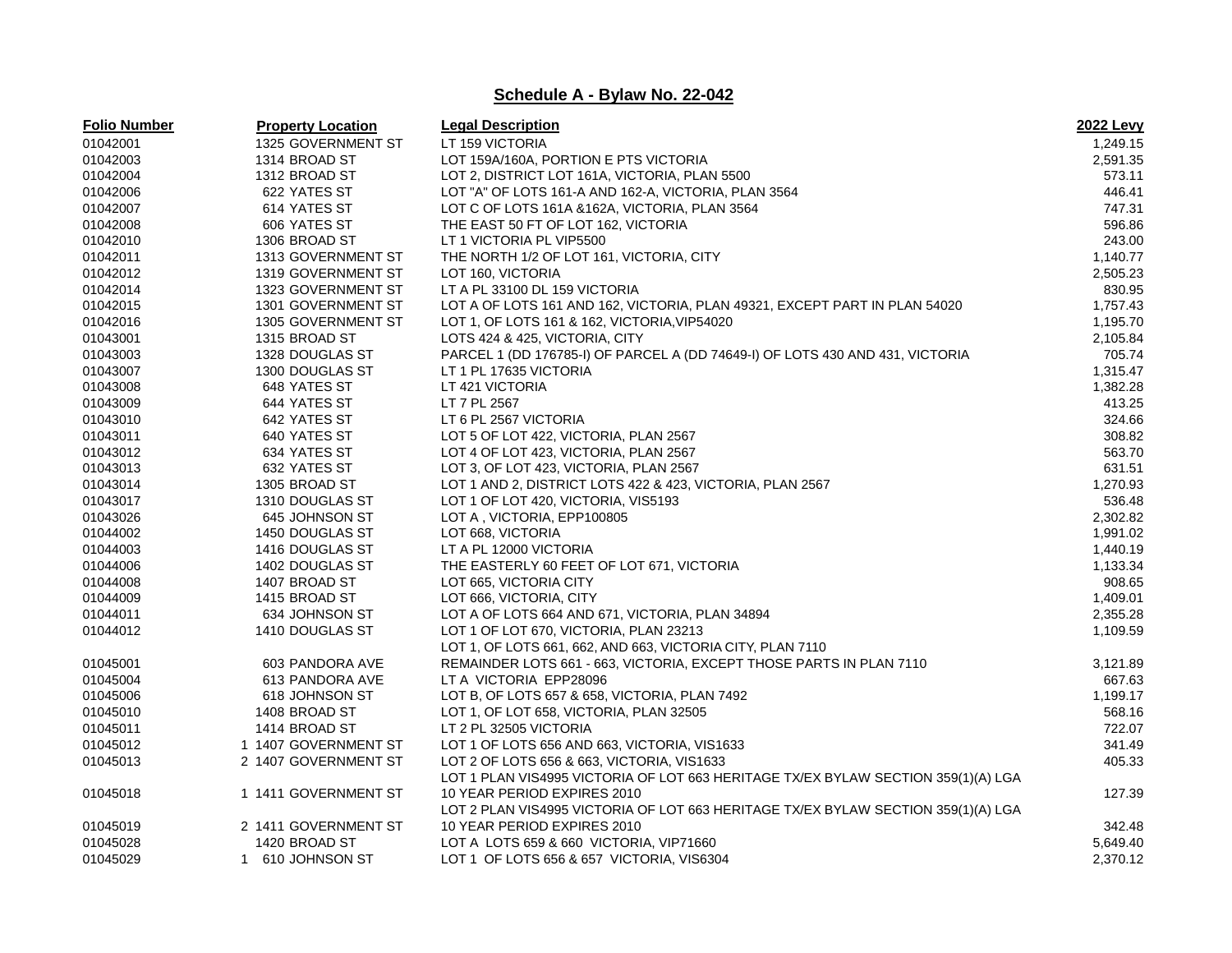| <b>Folio Number</b> | <b>Property Location</b> | <b>Legal Description</b>                                                           | <b>2022 Levy</b> |
|---------------------|--------------------------|------------------------------------------------------------------------------------|------------------|
| 01046010            | 1672 DOUGLAS ST          | LT A PL 11299 VICTORIA                                                             | 2,079.46         |
|                     |                          | LEASED PORTION OF LOT 2 OF LOTS 535, 584-592, 594-601, 1249, 1250-1252, AND CLOSED |                  |
| 01046021            | 20 CENTENNIAL SQ         | ROAD ADJOINING, VICTORIA, VIP76432                                                 | 180.74           |
| 01047007            | 1720 DOUGLAS ST          | LOT 611 & 612, VICTORIA, CITY                                                      | 2,076.15         |
| 01047008            | 1708 DOUGLAS ST          | THE NORTHERLY 50 FEET OF LOT 609 & LOT 610, VICTORIA, CITY                         | 809.62           |
| 01047016            | 618 FISGARD ST           | LT 604                                                                             | 855.20           |
| 01047017            | 614 FISGARD ST           | LOT 13 AND LOT 14 EXCEPT THE W 19 FT OF LOTS 602 AND 603, VICTORIA. PLAN 2779      | 503.82           |
| 01047018            | 612 FISGARD ST           | THE WESTERLY 19 FEET OF LOT 14 OF LOT 603, VICTORIA, PLAN 2779                     | 598.84           |
| 01047019            | 1701 GOVERNMENT ST       | PL 2779 VICTORIA                                                                   | 1,138.79         |
| 01047021            | 1713 GOVERNMENT ST       | LT 7 PL 2779 VICTORIA                                                              | 209.35           |
| 01047022            | 1715 GOVERNMENT ST       | AMENDED LOT 6 (DD 124138I) OF LOTS 618 AND 619, VICTORIA, PLAN 2779                | 567.66           |
| 01047024            | 622 FISGARD ST           | LT 605 VICTORIA                                                                    | 1,228.37         |
| 01047025            | 655 HERALD ST            | LT A PL 42094 VICTORIA                                                             | 332.08           |
| 01047026            | 638 FISGARD ST           | LT 1 PL VIP55957 VICTORIA                                                          | 762.66           |
| 01047027            | 646 FISGARD ST           | LT 2 PL VIP55957 VICTORIA                                                          | 756.22           |
| 01047028            | 1725 GOVERNMENT ST       | LOT 1 OF LOTS 618 & 619, VICTORIA, EPS569                                          | 101.95           |
| 01047029            | 101 1725 GOVERNMENT ST   | LOT 2 OF LOTS 618 & 619, VICTORIA, EPS569                                          | 227.66           |
| 01047057            | 1717 GOVERNMENT ST       | LOT 5 OF LOTS 618 AND 619, VICTORIA, PLAN VIP2779                                  | 525.64           |
| 01047101            | 101 613 HERALD ST        | STRATA LOT 1 VICTORIA STRATA PLAN EPS5226                                          | 155.25           |
| 01047102            | 102 613 HERALD ST        | STRATA LOT 2 VICTORIA STRATA PLAN EPS5226                                          | 207.52           |
| 01048006            | 1850 DOUGLAS ST          | LOT A OF LOTS 629, 630 & 631, VICTORIA, PLAN 25475                                 | 1,613.16         |
| 01048013            | 1802 DOUGLAS ST          | LT 1 PL 36720 VICTORIA                                                             | 11,226.54        |
| 01048014            | 1885 GOVERNMENT ST       | LOT A, OF LOTS 636 & 637, VICTORIA, PLAN 45681                                     | 2,070.70         |
| 01048016            | 650 HERALD ST            | LOT 1 OF LOT 625, VICTORIA, VIS5362                                                | 206.87           |
| 01048017            | 652 HERALD ST            | LOT 2 PLAN VIS5362 VICTORIA LOT 625                                                | 120.71           |
| 01048032            | 610 HERALD ST            | LOT 1, VICTORIA, EPP113183                                                         | 8,820.78         |
| 01049001            | 601 DISCOVERY ST         | LOT 1 OF LOTS 638 TO 644 AND OF LOTS 649 TO 655, VICTORIA, PLAN 6922               | 7,849.27         |
| 01049004            | 1901 GOVERNMENT ST       | LOT B (DD A36035) OF LOTS 638 & 639, VICTORIA, PLAN 2779                           | 593.89           |
| 01050002            | 639 PEMBROKE ST          | LOT 884, VICTORIA                                                                  | 825.01           |
| 01050006            | 2000 DOUGLAS ST          | LT 880 VICTORIA                                                                    | 1,078.90         |
| 01050007            | 660 DISCOVERY ST         | LT 879 VICTORIA                                                                    | 563.70           |
| 01050009            | 640 DISCOVERY ST         | LOT 877, VICTORIA                                                                  | 628.54           |
| 01050011            | 2003 GOVERNMENT ST       | LT 872 VICTORIA                                                                    | 683.97           |
| 01050012            | 617 PEMBROKE ST          | LOT 1 OF LOTS 872-876, 885-889, VICTORIA, PLAN 32433                               | 6,789.67         |
| 01050013            | 2018 DOUGLAS ST          | LT A PL 39860 VICTORIA                                                             | 2,011.31         |
| 01051001            | 2141 GOVERNMENT ST       | PL 10688 SEC 3 VICTORIA                                                            | 1,044.26         |
| 01051003            | 631 PRINCESS AVE         | LT 16 BLK C PL 139 SEC 3 VICTORIA                                                  | 650.81           |
| 01051004            | 632 PEMBROKE ST          | LOT 9, BLOCK C, SECTION 3, VICTORIA, VIP139                                        | 425.62           |
| 01051006            | 2110 DOUGLAS ST          | LOT 12, BLOCK C, SECTION 3, VICTORIA, PLAN 139, EXCEPT THE E 4 FT THEREOF          | 358.81           |
| 01051007            | 2100 DOUGLAS ST          | LOT 11, BLOCK C, SECTION 3, VICTORIA, PLAN 139, EXCEPT THE E 4 FT THEREOF          | 1,410.00         |
| 01051008            | 650 PEMBROKE ST          | LT 10 BLK C PL 139 SEC 3 VICTORIA                                                  | 578.05           |
| 01051009            | 630 PEMBROKE ST          | REM LOT 8 AND PCL A OF LOT 8, BLOCK C, SECTION 3, VICTORIA, VIP139                 | 768.10           |
| 01051012            | 2111 GOVERNMENT ST       | LT 2 PL 10688 VICTORIA                                                             | 1,114.04         |
| 01051013            | 2101 GOVERNMENT ST       | S/10688/////3                                                                      | 679.02           |
| 01051015            | 2122 DOUGLAS ST          | LT 1 PL 36605 SEC 3 VICTORIA                                                       | 1,827.21         |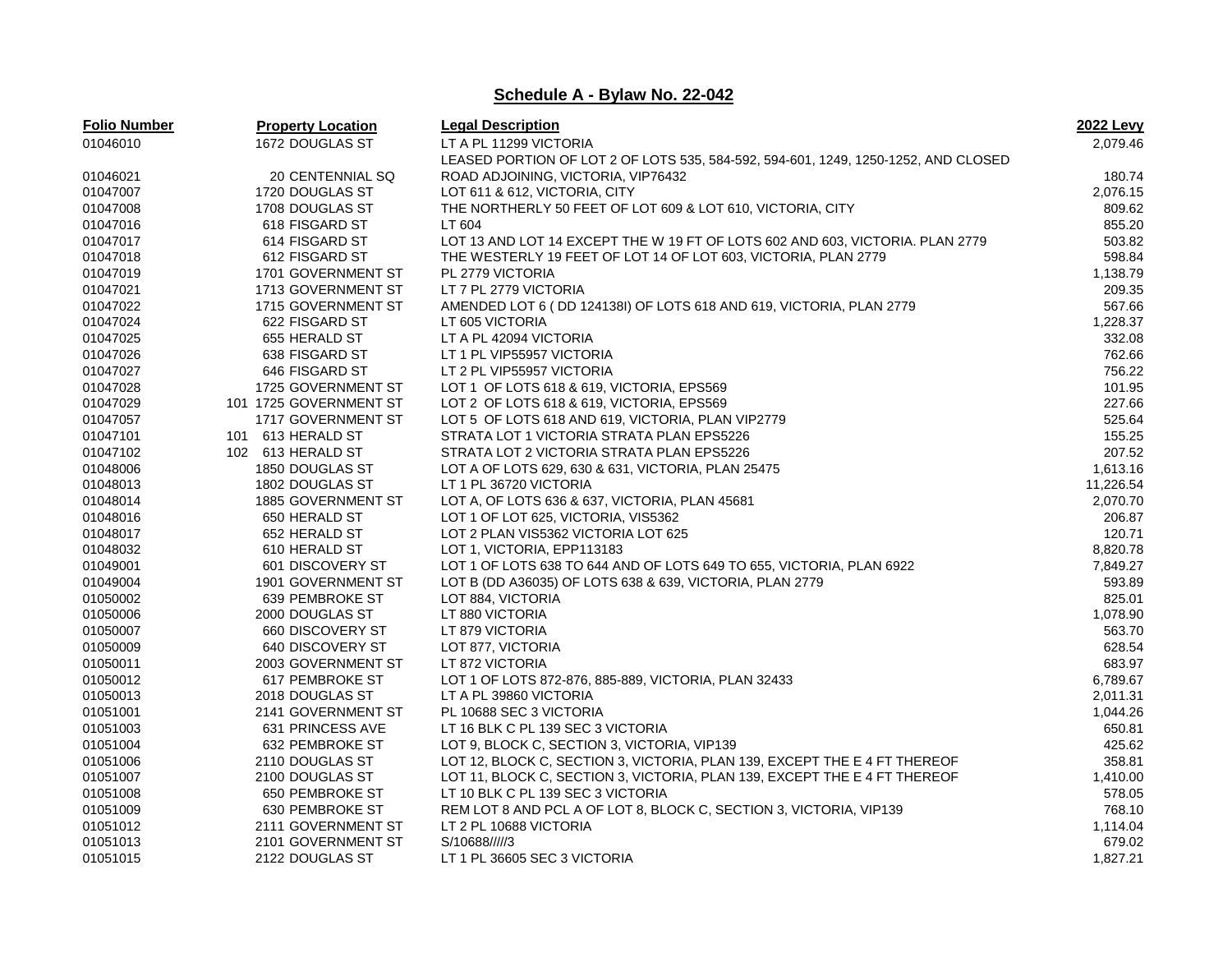| <b>Folio Number</b> | <b>Property Location</b> | <b>Legal Description</b>                                                             | <b>2022 Levy</b> |
|---------------------|--------------------------|--------------------------------------------------------------------------------------|------------------|
| 01051016            | 2121 GOVERNMENT ST       | LOT A, SECTION 3, VICTORIA, PLAN 78447                                               | 532.03           |
| 01051017            | 621 PRINCESS AVE         | LOT B, SECTION 3, VICTORIA, PLAN 78447                                               | 387.51           |
| 01051018            | 627 PRINCESS AVE         | LOT C, SECTION 3, VICTORIA, PLAN 78447                                               | 387.51           |
| 01051019            | 629 PRINCESS AVE         | LOT D, SECTION 3, VICTORIA, PLAN 78447                                               | 378.11           |
| 01051020            | 616 PEMBROKE ST          | LOT E, SECTION 3, VICTORIA, PLAN 78447                                               | 460.27           |
| 01051021            | 624 PEMBROKE ST          | LOT F, SECTION 3, VICTORIA, PLAN 78447                                               | 446.41           |
| 01052001            | 2215 GOVERNMENT ST       | LT 1 PL 27869 SEC 3 VICTORIA                                                         | 2,727.45         |
|                     |                          | LOT 1, SECTION 3, VICTORIA, PLAN 19590                                               |                  |
|                     |                          | LOT 10, BLOCK D, SECTION 3, VICTORIA, PLAN 139 EXCEPT PART INCLUDED IN PLAN 19590    |                  |
| 01052003            | 655 QUEENS AVE           | LOT 8, BLOCK D, SECTION 3, VICTORIA, PLAN 139                                        | 2,526.02         |
| 01052008            | 2204 DOUGLAS ST          | S/VIP75881/////1                                                                     | 1,377.83         |
| 01053001            | 637 BAY ST               | LOT A, SECTION 3, VICTORIA, PLAN 32052                                               | 1,272.41         |
| 01053004            | 2420 DOUGLAS ST          | LT 1 PL 936 SEC 3 VICTORIA                                                           | 771.22           |
| 01053010            | 2312 DOUGLAS ST          | LOT 26, SECTION 3, VICTORIA, PLAN 936                                                | 347.92           |
| 01053011            | 2310 DOUGLAS ST          | LOT 25, SECTION 3, VICTORIA, PLAN 936                                                | 425.03           |
| 01053012            | 2300 DOUGLAS ST          | LOT 24, SECTION 3, VICTORIA, PLAN 936                                                | 450.86           |
| 01053014            | 630 QUEENS AVE           | LOT 20 & 21, SECTION 3, VICTORIA, PLAN 936                                           | 603.30           |
| 01053015            | 624 QUEENS AVE           | LOT 19, SECTION 3, VICTORIA, PLAN 936                                                | 318.62           |
| 01053016            | 616 QUEENS AVE           | LT B PL 936 SEC 3 VICTORIA                                                           | 1,000.21         |
| 01053017            | 2311 GOVERNMENT ST       | LT A PL 936 SEC 3 VICTORIA                                                           | 1,346.16         |
| 01053018            | 2315 GOVERNMENT ST       |                                                                                      | 758.70           |
|                     |                          | LT 13 PL 936 SEC 3 VICTORIA                                                          | 2.757.64         |
| 01053019            | 2333 GOVERNMENT ST       | LT 1 PL 6529 SEC 3 VICTORIA                                                          |                  |
| 01053022            | 644 QUEENS AVE           | LT 1 PL 39933 SEC 3 VICTORIA                                                         | 2,805.15         |
| 01053023            | 2340 DOUGLAS ST          | LT A PL 40570 SEC 3 VICTORIA                                                         | 1,101.57         |
| 01053024            | A 2404 DOUGLAS ST        | LOT 1, SECTION 3, VICTORIA, VIS3380                                                  | 332.58           |
| 01053025            | B 2404 DOUGLAS ST        | LOT 2, SECTION 3, VICTORIA, VIS3380                                                  | 319.22           |
| 01054001            | <b>501 BAY ST</b>        | LOT 1 OF LOT 120-A, SECTION 4, VICTORIA, PLAN 5380                                   | 193.51           |
| 01054017            | 575 BAY ST               | LT A PL 44971 SEC 4 VICTORIA                                                         | 7,663.68         |
| 01054019            | 611 BAY ST               | LOT 1, SECTIONS 3& 4, AND DISTRICT LOT 121, VICTORIA                                 | 5,728.09         |
|                     |                          | LOT A, SECTIONS 3 & 4, AND OF DISTRICT LOT 121, VICTORIA, AND PART OF THE BED OF THE |                  |
| 01054020            | 2324 GOVERNMENT ST       | PUBLIC HARBOUR OF VICTORIA, PLAN 48591                                               | 7,013.86         |
|                     |                          | LOT B, DISTRICT LOT 121, VICTORIA, AND PART OF THE BED OF THE PUBLIC HARBOUR OF      |                  |
| 01054021            | 2230 GOVERNMENT ST       | VICTORIA, PLAN 48591                                                                 | 1,189.76         |
| 01054028            | 515 BAY ST               | LOT A OF PART OF THE BED OF VICTORIA HARBOUR, VICTORIA, VIP88770                     | 178.17           |
| 01054029            | 525 BAY ST               | LOT A OF PART OF THE BED OF VICTORIA HARBOUR, VICTORIA, VIP88771                     | 185.10           |
| 01054030            | BAY ST                   | LOT A OF PART OF THE BED OF VICTORIA HARBOUR, VICTORIA, VIP88772                     | 11.33            |
| 01054031            | <b>BAY ST</b>            | LOT A OF PART OF THE BED OF VICTORIA HARBOUR, VICTORIA, VIP88773                     | 7.72             |
| 01054032            | 565 BAY ST               | LOT A OF PART OF THE BED OF VICTORIA HARBOUR, VICTORIA, VIP88774                     | 31.33            |
| 01054033            | <b>BAY ST</b>            | LOT A OF PART OF THE BED OF VICTORIA HARBOUR, VICTORIA, VIP88775                     | 59.88            |
| 01054034            | BLOCK 2200 GOVERNMENT ST | LOT A VICTORIA EPP64151                                                              | 369.70           |
| 01054035            | 502 PEMBROKE ST          | LOT 1, VICTORIA, EPP79761                                                            | 973.98           |
| 01055035            | 701 BELLEVILLE ST        | LT A VICTORIA EPP75355                                                               | 1,204.61         |
| 01056002            | 515 PEMBROKE ST          | <b>VICTORIA</b>                                                                      | 2,221.55         |
| 01056004            | 540 DISCOVERY ST         | LOT 1 OF LOTS 514-517, VICTORIA, PLAN 22293                                          | 3,357.47         |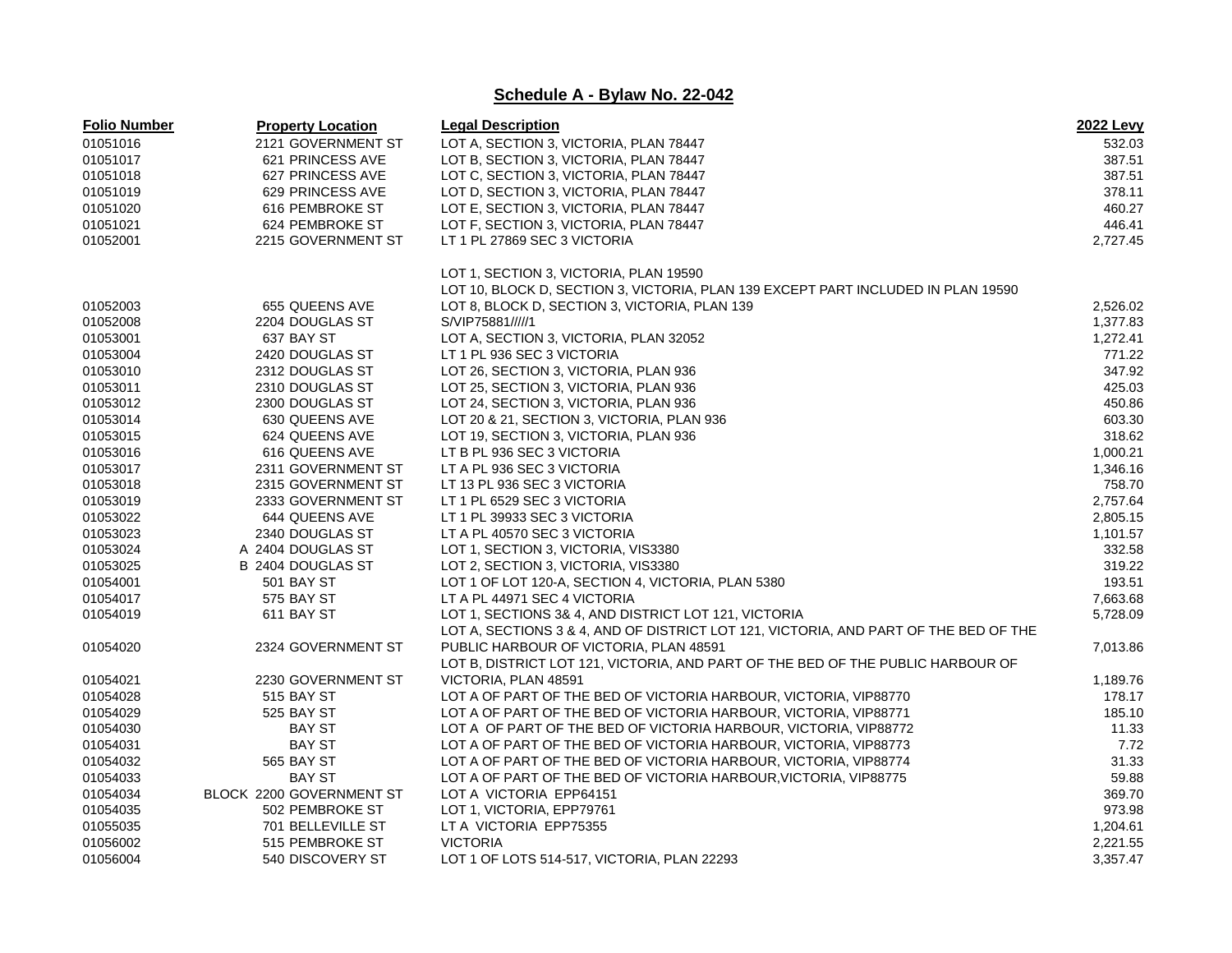| <b>Folio Number</b> | <b>Property Location</b> | <b>Legal Description</b>                                                    | 2022 Levy |
|---------------------|--------------------------|-----------------------------------------------------------------------------|-----------|
| 01056005            | 516 DISCOVERY ST         | LOT 511, VICTORIA & PARCEL A OF LOTS 512 & 513, VICTORIA, PLAN 26121        | 1,321.46  |
| 01056006            | 555 PEMBROKE ST          | LOT 1, OF LOTS 518 & 519, VICTORIA, VIP88587                                | 660.21    |
| 01056008            | 577 PEMBROKE ST          | LOT 1 OF LOTS 518 & 519, VICTORIA, VIS7114                                  | 311.79    |
| 01056009            | 2018 GOVERNMENT ST       | LOT 2 OF LOTS 518 & 519, VICTORIA, VIS7114                                  | 299.92    |
| 01056011            | 502 DISCOVERY ST         | LOT A VICTORIA EPP77949                                                     | 5,453.91  |
| 01057007            | 1907 STORE ST            | LOT A, LOTS 487-491, 500, 501, 506-508, VICTORIA, PLAN 45292                | 5,907.54  |
| 01057008            | 530 CHATHAM ST           | LOT B OF LOTS 491-500, VICTORIA, PLAN 45292                                 | 5,438.57  |
| 01058002            | 533 CHATHAM ST           | LOT 481 & 482, VICTORIA                                                     | 1,725.55  |
| 01058004            | 1802 GOVERNMENT ST       | VICTORIA LOT 477/478                                                        | 2,549.78  |
| 01058005            | 542 HERALD ST            | LT 476 VICTORIA                                                             | 702.77    |
| 01058010            | 504 HERALD ST            | LOTS 469, 470, 471, AND 472, VICTORIA                                       | 3,727.17  |
| 01058011            | 532 HERALD ST            | LOT A OF LOTS 473 & 474, VICTORIA, PLAN 68503                               | 1,347.64  |
| 01058014            | 551 CHATHAM ST           | LOT 1 OF LOT 479, VICTORIA, VIS5035                                         | 1,162.54  |
|                     |                          | LOT A PLAN VIP72416 VICTORIA OF LOTS 475 & 480 HERITAGE TX/EX BYLAW SECTION |           |
| 01058036            | 536 HERALD ST            | 359(1)(A) LGA 10 YEAR PERIOD EXPIRES 2014                                   | 1,038.32  |
| 01058098            | <b>CHATHAM ST</b>        | LOT 483, VICTORIA, VICTORIA CITY                                            | 852.24    |
| 01058101            | 515 CHATHAM ST<br>101    | LOT 1, VICTORIA, EPS5492                                                    | 350.40    |
| 01058102            | 102 515 CHATHAM ST       | LOT 2, VICTORIA, EPS5492                                                    | 412.26    |
| 01058103            | 103 515 CHATHAM ST       | LOT 3, VICTORIA, EPS5492                                                    | 290.51    |
| 01058104            | 104 515 CHATHAM ST       | LOT 4, VICTORIA, EPS5492                                                    | 353.86    |
| 01059002            | 517 HERALD ST            | LOT 1, OF LOTS 453, 465 & 466, VICTORIA, PLAN 14527                         | 2,089.46  |
| 01059003            | 523 HERALD ST            | LOT 2, OF LOTS 453, 465 & 466, VICTORIA, PLAN 14527                         | 940.33    |
| 01059005            | 541 HERALD ST            | LOT 463, VICTORIA, CITY                                                     | 966.31    |
| 01059006            | 543 HERALD ST            | LOT 462, VICTORIA, CITY                                                     | 776.51    |
| 01059008            | 1750 GOVERNMENT ST       | LT 460 VICTORIA                                                             | 1,021.15  |
| 01059009            | 564 FISGARD ST           | LOT 459 VICTORIA                                                            | 1,676.76  |
| 01059010            | 554 FISGARD ST           | LT 2 PL 8952 VICTORIA                                                       | 1,077.42  |
| 01059011            | 546 FISGARD ST           | <b>LOT 457 VICTORIA</b>                                                     | 1,732.68  |
| 01059012            | 538 FISGARD ST           | LOT 456, VICTORIA, CITY                                                     | 1,401.59  |
| 01059013            | 530 FISGARD ST           | LOT 454, VICTORIA                                                           | 962.11    |
| 01059015            | 531 HERALD ST            | LOT A OF LOT 464, VICTORIA, VIP68735                                        | 975.47    |
| 01059017            | 532 FISGARD ST           | LT C PL VIP68735 VICTORIA                                                   | 868.07    |
| 01059030            | 1705 STORE ST            | LOT 1 OF LOTS 451, 452, 467, 468, VICTORIA, PLAN 76332                      | 3,871.43  |
| 01060004            | 539 FISGARD ST           | <b>VICTORIA</b>                                                             | 1,246.18  |
| 01060005            | 549 FISGARD ST           | S/VICTORIA CITY/////443                                                     | 1,449.59  |
| 01060006            | 557 FISGARD ST           | LT A PL 17268 VICTORIA                                                      | 643.38    |
| 01060007            | 565 FISGARD ST           | LOT B OF LOT 442, VICTORIA, PLAN 17268                                      | 1,986.57  |
| 01060009            | 550 PANDORA AVE          | LT 440 VICTORIA                                                             | 982.15    |
| 01060018            | 546 PANDORA AVE          | LOT 1 OF LOT 439, VICTORIA, PLAN 32936                                      | 1,567.38  |
| 01060021            | 1619 STORE ST            | LOT 1, OF CITY LOTS 154, 434, 449 & 450, VICTORIA, PLAN 41127               | 1,034.36  |
| 01060024            | 505 FISGARD ST           | LT A PL 42419 VICTORIA                                                      | 1,433.26  |
| 01060025            | 506 PANDORA AVE          | LT A PL 41127 VICTORIA                                                      | 1,717.27  |
| 01060026            | 101 1600 GOVERNMENT ST   | LOT 1 LOT 441 VICTORIA, VIS4963                                             | 475.11    |
| 01060027            | 102 1600 GOVERNMENT ST   | LOT 2, LOT 441, VICTORIA, VIS4963                                           | 560.73    |
| 01060038            | 530 PANDORA AVE          | LOT 1 OF LOTS 435, 436, 437, 447, 448 AND 449 VICTORIA, EPS1833             | 625.57    |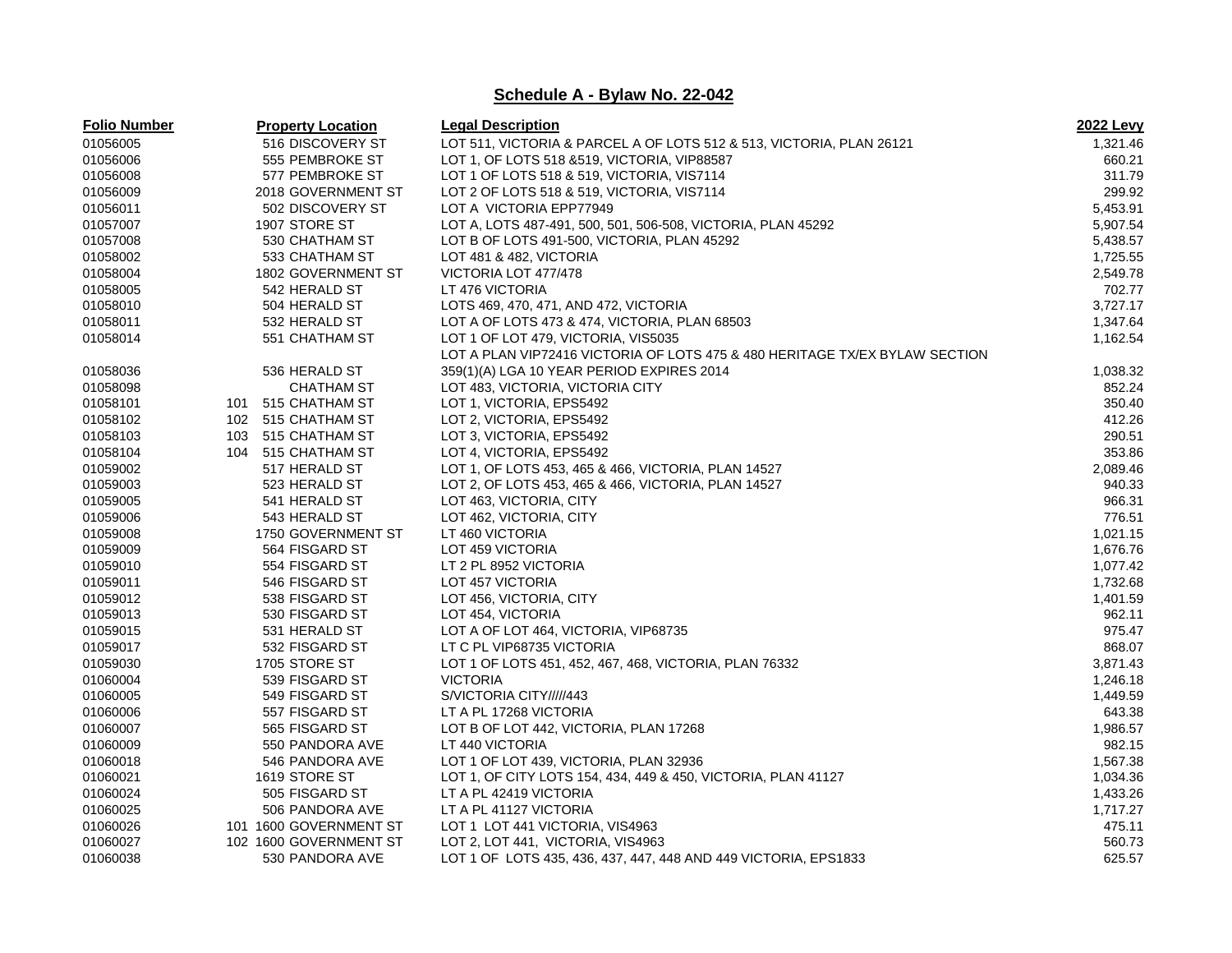| <b>Folio Number</b> | <b>Property Location</b> | <b>Legal Description</b>                                                            | <b>2022 Levy</b> |
|---------------------|--------------------------|-------------------------------------------------------------------------------------|------------------|
| 01060039            | 524 PANDORA AVE          | LOT 2 OF LOTS 435, 436, 437, 447, 448 AND 449, VICTORIA, EPS1833                    | 600.33           |
| 01060040            | 519 FISGARD ST           | LOT 3 OF LOTS 435, 436, 437, 447, 448 AND 449, VICTORIA, EPS1833                    | 1,303.59         |
|                     |                          | LOT 1262, PT LOT 1264, LOTS 1265 AND 1266, PARCEL A OF LOTS 1265 & 1266, LOT 194,   |                  |
| 01061002            | 560 JOHNSON ST           | PARCEL A OF LOT 193, AND LOT 1265, LOT 528 AND 529, PART OF LOT 530, VICTORIA       | 11,037.29        |
| 01061004            | 529 PANDORA AVE          | LT 530 VICTORIA                                                                     | 457.30           |
| 01061008            | 582 JOHNSON ST           | AMENDED LOT 1259, (DD 68237-I), VICTORIA, CITY                                      | 1,982.11         |
| 01061009            | 572 JOHNSON ST           | LT 1260 VICTORIA                                                                    | 1,411.48         |
| 01061010            | 566 JOHNSON ST           | LT 1261 VICTORIA                                                                    | 1,722.29         |
| 01061020            | 1 1441 STORE ST          | LT 1 PL VIS1580 VICTORIA                                                            | 411.07           |
| 01061027            | 1450 GOVERNMENT ST       | LOT 1 OF LOTS 533, 534 AND AMENDED LOT 1258, VICTORIA, VIS6012                      | 4,567.52         |
| 01061101            | CRU1 595 PANDORA AVE     | LT 1 VICTORIA EPS3741                                                               | 595.38           |
| 01061102            | CRU2 595 PANDORA AVE     | LT 2 VICTORIA EPS3741                                                               | 255.87           |
| 01061103            | CRU3 595 PANDORA AVE     | LT 3 VICTORIA EPS3741                                                               | 369.20           |
| 01062003            | 541 JOHNSON ST           | LOT 12, 13 & PART OF ALLEY ADJOINING LOT 13 OF LOT 178, VICTORIA, PLAN 2524         | 479.07           |
| 01062008            | 579 JOHNSON ST           | PARCEL A OF LOTS 173 & 174, VICTORIA, CITY                                          | 784.43           |
| 01062009            | 585 JOHNSON ST           | LOT 173, VICTORIA, EXCEPT THE WESTERLY 14.5 FEET                                    | 887.87           |
| 01062010            | 1320 GOVERNMENT ST       | LOT 172, VICTORIA CITY, (SEE PLAN 184)                                              | 2,490.39         |
| 01062013            | 1308 GOVERNMENT ST       | LT 3 PL 23847 VICTORIA                                                              | 403.35           |
| 01062016            | 566 YATES ST             | THE WEST 1/2 OF LOT 183, AND THE EAST 1/2 OF LOT 183, VICTORIA                      | 1,134.33         |
| 01062017            | 564 YATES ST             | THE EASTERLY PART OF LOT 184, VICTORIA, CITY                                        | 762.66           |
| 01062018            | 1300 GOVERNMENT ST       | LOT 1, DISTRICT LOT 182E AND 183, VICTORIA, EPP99493                                | 1,133.84         |
| 01062020            | 546 YATES ST             | LOT 1 OF LOTS 175, 176, 186, 187, VICTORIA, PLAN 30210                              | 3,282.74         |
| 01062022            | 536 YATES ST             | LT 187 VICTORIA                                                                     | 630.52           |
| 01062026            | 1321 WADDINGTON ALLEY    | LEASED PORTION OF LOT 9, VICTORIA, PLAN 2524                                        | 33.65            |
| 01062031            | 565 JOHNSON ST           | LOT A, OF LOTS 174 & 175, VICTORIA, PLAN 36667                                      | 1,779.20         |
|                     |                          | LOT 177, LOT 1 OF LOTS 175 AND 176, VICTORIA, PLAN 7314, EXCEPT PART IN PLANS 28721 |                  |
| 01062034            | 547 JOHNSON ST           | AND 30210                                                                           | 3,549.00         |
| 01062037            | 537 JOHNSON ST           | LT 1 PL VIP68655 VICTORIA                                                           | 651.30           |
| 01062038            | 101 524 YATES ST         | LOT 1 OF LOTS 188 & 189, VICTORIA, VIS6630                                          | 1,221.93         |
| 01062039            | 101 534 YATES ST         | LOT 2 OF LOTS 188 & 189, VICTORIA, VIS6630                                          | 1,017.53         |
| 01062084            | 550 YATES ST             | LOT 1 OF LOTS 184 & 185, VICTORIA, EPS460                                           | 327.14           |
| 01062085            | 554 YATES ST             | LOT 2 OF LOTS 184 & 185, VICTORIA, EPS460                                           | 525.59           |
| 01062086            | 560 YATES ST             | LOT 3 OF LOTS 184 & 185, VICTORIA, EPS460                                           | 559.74           |
| 01063006            | 510 YATES ST             | LOT 24 OF LOT 191, VICTORIA, PLAN 2524                                              | 1,053.66         |
| 01063010            | 516 YATES ST             | LT 1 PL VIP52204 VICTORIA                                                           | 647.11           |
| 01063013            |                          | 101 1310 WADDINGTON ALLEY LT 1 OF LT 190 VICTORIA EPS2086                           | 169.26           |
| 01064001            | 503 YATES ST             | LT 1 PL 7167 VICTORIA                                                               | 2,924.42         |
| 01064002            | 527 YATES ST             | PARCEL "C" (DD 53505I), OF LOTS 197 & 198, VICTORIA, EXCEPT PART IN PLAN 7167       | 1,315.47         |
| 01064004            | 533 YATES ST             | LT 197 VICTORIA                                                                     | 750.28           |
| 01064005            | 535 YATES ST             | LOT 1 OF LOT 196, VICTORIA, VIP18712                                                | 2,306.28         |
| 01064007            | 1218 LANGLEY ST          | <b>VICTORIA</b>                                                                     | 924.99           |
| 01064009            | 12 BASTION SQ            | LT A PL 19960 VICTORIA                                                              | 3,224.83         |
| 01064010            | 10 BASTION SQ            | PARCEL E (DD 169756-I) OF LOTS 197, 198, 200 & 204, VICTORIA                        | 4,467.55         |
| 01065002            | 1200 GOVERNMENT ST       | LOTS 1595, 1596, 1597 & 1598, VICTORIA, CITY                                        | 3,039.24         |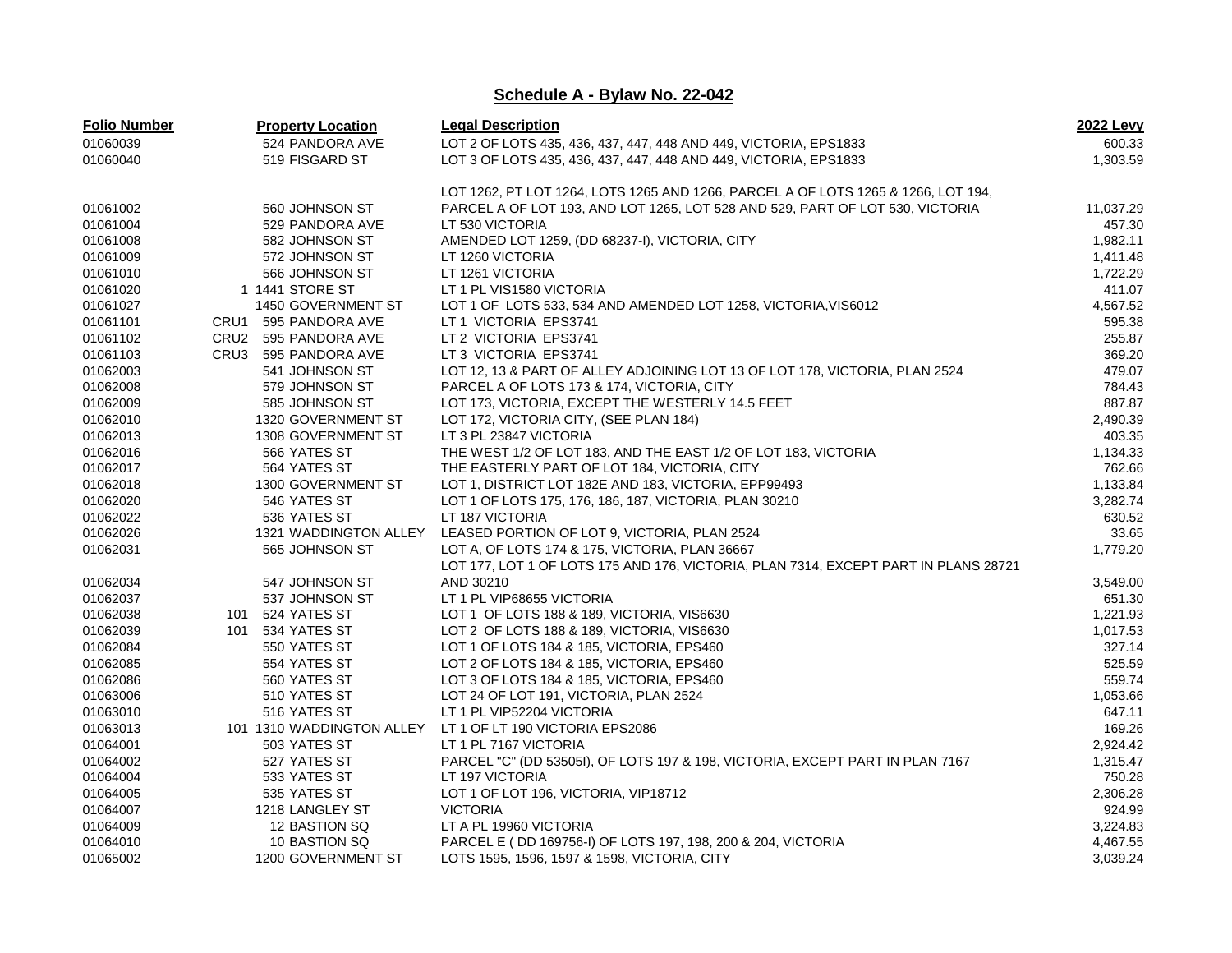| <b>Folio Number</b> |        | <b>Property Location</b> | <b>Legal Description</b>                                                                | <b>2022 Levy</b> |
|---------------------|--------|--------------------------|-----------------------------------------------------------------------------------------|------------------|
| 01065004            |        | 1254 GOVERNMENT ST       | LEASED AREA OF LOT 1 OF LOTS 1599 TO 1615, VICTORIA, PLAN 7696                          | 2,072.19         |
| 01065006            |        | 1234 GOVERNMENT ST       | LT 1 VICTORIA PL VIP7696                                                                | 515.70           |
| 01066002            |        | 1130 GOVERNMENT ST       | LOTS 7, 8, 9,10,11, 12 & NORTH PART OF LOT 13, BLOCK 76, SECTION 18, VICTORIA, PLAN 219 | 1,552.29         |
| 01066003            |        | 1116 GOVERNMENT ST       | LT 6 BLK 76 PL 219 SEC 18 VICTORIA                                                      | 627.55           |
| 01066004            |        | 1110 GOVERNMENT ST       | BLK 76 PL 219 VICTORIA                                                                  | 2,916.01         |
| 01066005            |        | 1108 GOVERNMENT ST       | LOT 1, SECTION 18, VICTORIA, VIP13144                                                   | 2,259.26         |
|                     |        |                          | LOT 1, PT LOT 17, PT LOT 18, AND PARCEL A (DD 48020I) OF LOT 18, BLOCK 76, VICTORIA,    |                  |
| 01066006            |        | 1102 GOVERNMENT ST       | <b>PLAN 219</b>                                                                         | 2,284.50         |
| 01067001            |        | 15 BASTION SQ            | PART OF LOT 12, BLOCK 77, VICTORIA, PLAN 219                                            | 1,909.36         |
| 01067006            |        | 1114 LANGLEY ST          | LOT 4, BLOCK 77, SECTION 18, VICTORIA, PLAN 219                                         | 371.68           |
| 01067008            |        | 520 FORT ST              | LT A PL 23498 SEC 18 VICTORIA                                                           | 1,205.11         |
| 01067011            |        | 500 FORT ST              | LT 18 BLK 77 PL 219 VICTORIA                                                            | 1,762.87         |
| 01067015            |        | 510 FORT ST              | LT 2 PL 29564 SEC 18 VICTORIA                                                           | 738.41           |
| 01067016            |        | 506 FORT ST              | LOT 1, SECTION 18, VICTORIA, PLAN 29564                                                 | 441.95           |
| 01067018            |        | 31 BASTION SQ            | LOT 1 (DD G19886) OF SECTION 18, VICTORIA, PLAN 22323                                   | 5,636.53         |
| 01067019            |        | 1107 WHARF ST            | LOT A, VICTORIA, PLAN 32475                                                             | 5,065.40         |
| 01067020            |        | 512 FORT ST              | LT A PL 47531 SEC 18 VICTORIA                                                           | 938.84           |
| 01067022            | 101    | 19 BASTION SQ            | LOT 1, SECTION 18, VICTORIA, VIS1861                                                    | 120.96           |
| 01067023            | 102    | 19 BASTION SQ            | LOT 2, SECTION 18, VICTORIA, VIS1861                                                    | 107.69           |
| 01067024            | 201    | 19 BASTION SQ            | LOT 3, SECTION 18, VICTORIA, VIS1861                                                    | 145.40           |
| 01067025            | 202    | 19 BASTION SQ            | LOT 4, SECTION 18, VICTORIA, VIS1861                                                    | 107.00           |
| 01067026            | 301    | 19 BASTION SQ            | LOT 5, SECTION 18, VICTORIA, VIS1861                                                    | 142.48           |
| 01067027            | 302    | 19 BASTION SQ            | LOT 6, SECTION 18, VICTORIA, VIS1861                                                    | 108.43           |
| 01067028            | 4TH FL | 19 BASTION SQ            | LOT 7, SECTION 18, VICTORIA, VIS1861                                                    | 145.36           |
| 01067029            | 4TH FL | 19 BASTION SQ            | LOT 8, SECTION 18, VICTORIA, VIS1861                                                    | 105.81           |
| 01068001            |        | 1019 WHARF ST            | LT 1 PL 21300 SEC 18 VICTORIA                                                           | 8,024.97         |
| 01068002            |        | 517 FORT ST              | LOT 5, 6 & 7, BLOCK 74, SECTION 18, VICTORIA, PLAN 219                                  | 2,398.33         |
| 01068003            |        | 1010 LANGLEY ST          | LOT 4, BLOCK 74, SECTION 18, VICTORIA, PLAN 219                                         | 552.32           |
| 01068004            |        | 1000 LANGLEY ST          | LT A PL 26978 SEC 18 VICTORIA                                                           | 1,027.63         |
| 01068005            |        | 1001 WHARF ST            | LOT 13, BLOCK 74, SECTION 18, VICTORIA, PLAN 219                                        | 1,868.78         |
| 01069001            |        | 525 FORT ST              | LOT 9, BLOCK 75, VICTORIA, PLAN 219                                                     | 1,199.66         |
| 01069003            |        | 1012 GOVERNMENT ST       | LT 5 BLK 75 PL 219 VICTORIA                                                             | 792.85           |
| 01069007            |        | 1020 GOVERNMENT ST       | LOT 6, BLOCK 75, VICTORIA, PLAN 219                                                     | 771.07           |
| 01069009            |        | 1022 GOVERNMENT ST       | LOT A, SECTION 18, VICTORIA, PLAN 48819                                                 | 4,449.74         |
|                     |        |                          | PARCEL A (BEING A CONSOLIDATION OF LOTS 13 & 14, SEE FB298229) BLOCK 75 SECTION 18,     |                  |
| 01069010            |        | 1005 LANGLEY ST          | VICTORIA, PLAN VIP219                                                                   | 2,857.61         |
| 01069011            |        | 1000 GOVERNMENT ST       | PARCEL B BLK 75 VICTORIA VIP219                                                         | 2,649.75         |
| 01070003            |        | 910 GOVERNMENT ST        | LOT 1, SECTION 18, VICTORIA, VIS612                                                     | 28,650.83        |
| 01072008            |        | 898 GOVERNMENT ST        | LOT 1, SECTION 18, VICTORIA, EPS7887                                                    | 313.77           |
| 01072009            |        | 890 GOVERNMENT ST        | LOT 2, SECTION 18, VICTORIA, EPS7887                                                    | 194.00           |
| 01072010            |        | 878 GOVERNMENT ST        | LOT 3, SECTION 18, VICTORIA, EPS7887                                                    | 139.86           |
| 01072011            |        | 801 WHARF ST             | LOT 4, SECTION 18, VICTORIA, EPS7887                                                    | 581.52           |
| 01072012            |        | 807 WHARF ST             | LOT 5, SECTION 18, VICTORIA, EPS7887                                                    | 104.33           |
| 01072013            |        | 811 WHARF ST             | LOT 6, SECTION 18, VICTORIA, EPS7887                                                    | 515.20           |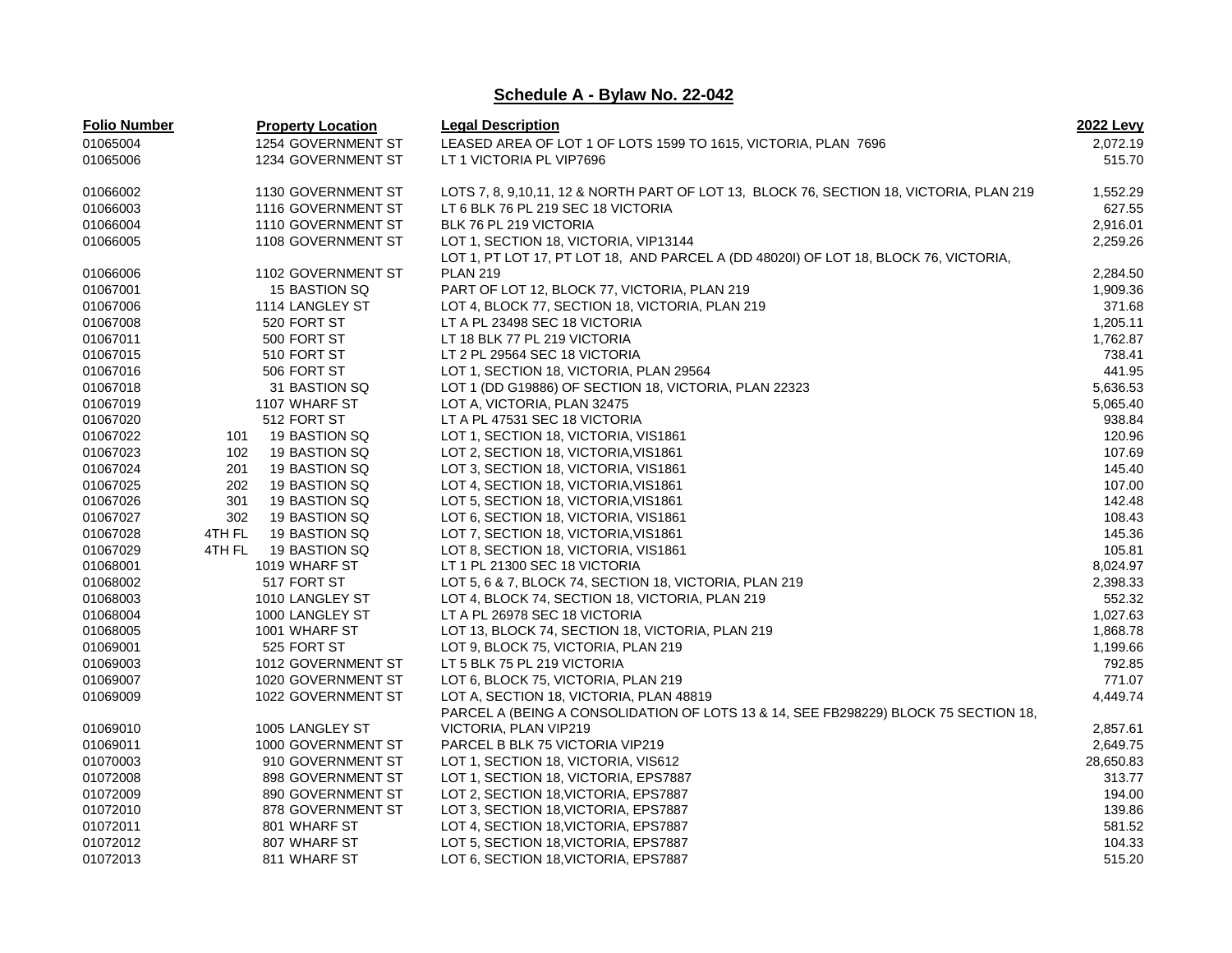| <b>Folio Number</b> | <b>Property Location</b> | <b>Legal Description</b>                                                         | 2022 Levy |
|---------------------|--------------------------|----------------------------------------------------------------------------------|-----------|
| 01072014            | 813 WHARF ST             | LOT 7, SECTION 18, VICTORIA, EPS7887                                             | 379.10    |
| 01072015            | 819 WHARF ST             | LOT 8, SECTION 18, VICTORIA, EPS7887                                             | 352.87    |
| 01072016            | 895 WHARF ST             | LOT 9, SECTION 18, VICTORIA, EPS7887                                             | 199.30    |
| 01073022            | 1202 WHARF ST            | LOT 2, OF LOTS 200A, 200B, AND LOT 203, VICTORIA, PLAN 28188                     | 4,323.53  |
| 01073028            | 108 1218 WHARF ST        | LOT 1 OF LOT 203, VICTORIA, VIS490                                               | 321.35    |
| 01073029            | B 1218 WHARF ST          | LOT 2 OF LOT 203, VICTORIA, VIS490                                               | 574.59    |
| 01073102            | 812 WHARF ST             | LT 1 PL 46631 SEC 18 VICTORIA                                                    | 3.317.88  |
|                     |                          | LEASED PORTION OF LOT 1, SECTION 18, VICTORIA, & PART OF THE BED OF VICTORIA     |           |
| 01073103            | 102 812 WHARF ST         | HARBOUR, PLAN 46631                                                              | 385.04    |
|                     |                          | LEASED PORTION OF LOT 1, SECTION 18, VICTORIA, AND PART OF THE BED OF VICTORIA   |           |
| 01073104            | 812 WHARF ST             | HARBOUR, PLAN 46631                                                              | 820.07    |
| 01073105            | 1004 WHARF ST            | LOT 1, VICTORIA, PLAN 46965                                                      | 239.04    |
| 01073106            | 1002 WHARF ST            | LT 2 PL 46965 VICTORIA                                                           | 1,601.53  |
|                     |                          | LEASED PORTION OF LOT 1, SECTION 18, VICTORIA, AND PART OF THE BED OF VICTORIA   |           |
| 01073112            | 812 WHARF ST             | HARBOUR, PLAN 46631                                                              | 18.66     |
| 01073113            | 812 WHARF ST             | LEASED PT OF LOT 1 SEC 18 VICTORIA VIP46631                                      | 547.87    |
| 01073116            | 1006 WHARF ST            | LOT 1 OF THE BED OF VICTORIA HARBOUR, VICTORIA, PLAN 73553                       | 532.03    |
| 01073117            | 1244 WHARF ST            | LOT A, LOT 201, VICTORIA, VIP86556                                               | 1,612.91  |
| 01073118            | 700 GOVERNMENT ST        | LT A VICTORIA PL VIP73552                                                        | 0.84      |
| 01073119            | 950 WHARF ST             | LOT 1 VICTORIA EPP41916                                                          | 2,204.82  |
| 01074005            | 1314 WHARF ST            | LOT A, VICTORIA, EPP107260                                                       | 2,177.65  |
| 01075004            | 1630 STORE ST            | PARCEL A (DD 83205I) OF LOT 126, VICTORIA                                        | 1,663.39  |
| 01075022            | 405 SWIFT ST             | LOT 1 VICTORIA EPP66695                                                          | 316.25    |
|                     |                          |                                                                                  |           |
|                     |                          | LOT A VICTORIA LEASE/PERMIT/LICENCE # W9010246, WATER LOT FRONTING ON PART OF    |           |
| 01075024            | <b>SWIFT ST</b>          | LOT A OF LOTS 125 AND 126 VICTORIA PUBLIC HARBOUR LEASE NO W9010246 & W05101172. | 36.47     |
| 01075124            | 100 407 SWIFT ST         | LOT 100 OF LOTS 125 & 126, AND PART OF VICTORIA HARBOUR, VICTORIA, VIS4930       | 503.32    |
| 01075141            | W01 456 PANDORA AVE      | LT 1 EPS3614                                                                     | 256.36    |
| 01075142            | 1620 STORE ST            | LT 2 EPS3614                                                                     | 66.27     |
| 01075143            | 490 PANDORA AVE          | LT 3 EPS3614                                                                     | 351.39    |
| 01075144            | 480 PANDORA AVE          | LT 4 EPS3614                                                                     | 141.69    |
| 01075145            | 470 PANDORA AVE          | LT 5 EPS3614                                                                     | 110.96    |
| 01075146            | 460 PANDORA AVE          | LT 6 EPS3614                                                                     | 184.80    |
| 01075270            | 1624 STORE ST            | LOT A VICTORIA EPP70042                                                          | 57.21     |
| 01076002            | 1720 STORE ST            | LOT A, LOTS 122-124 AND 1271, VICTORIA, PLAN 18303                               | 2,904.13  |
| 01076004            | 450 SWIFT ST             | LOT A, VICTORIA, EPP111963                                                       | 2,411.70  |
| 01076007            | 461 HERALD ST            | LT A PL 33307 VICTORIA                                                           | 848.28    |
| 01076010            | 402 SWIFT ST             | PL 36884 VICTORIA                                                                | 37.17     |
| 01077017            | 2040 STORE ST            | WATER LOT FRONTING ON LOT 1 PL 8736                                              | 318.23    |
| 01077024            | 1810 STORE ST            | LOT 1, VICTORIA LOTS 109-112, VICTORIA, PLAN 40579                               | 6,668.42  |
| 01077027            | 1824 STORE ST            | LOT 113, VICTORIA                                                                | 2,007.50  |
| 01077035            | 1808 STORE ST            | LEASED PORTION FRONTING ON LOT 1 PLAN 40579                                      | 72.75     |
| 01077039            | <b>STORE ST</b>          | LOT A, PART OF THE BED OF VICTORIA HARBOUR, VICTORIA, VIP79899                   | 17.42     |
| 01077040            | 1924 STORE ST            | LOT A OF PART OF THE BED OF VICTORIA HARBOUR, VICTORIA, VIP89366                 | 1,642.56  |
| 01077042            | 1908 STORE ST            | LOT A OF LOTS 116, 131, 132 AND 133 VICTORIA EPP54189                            | 2,587.09  |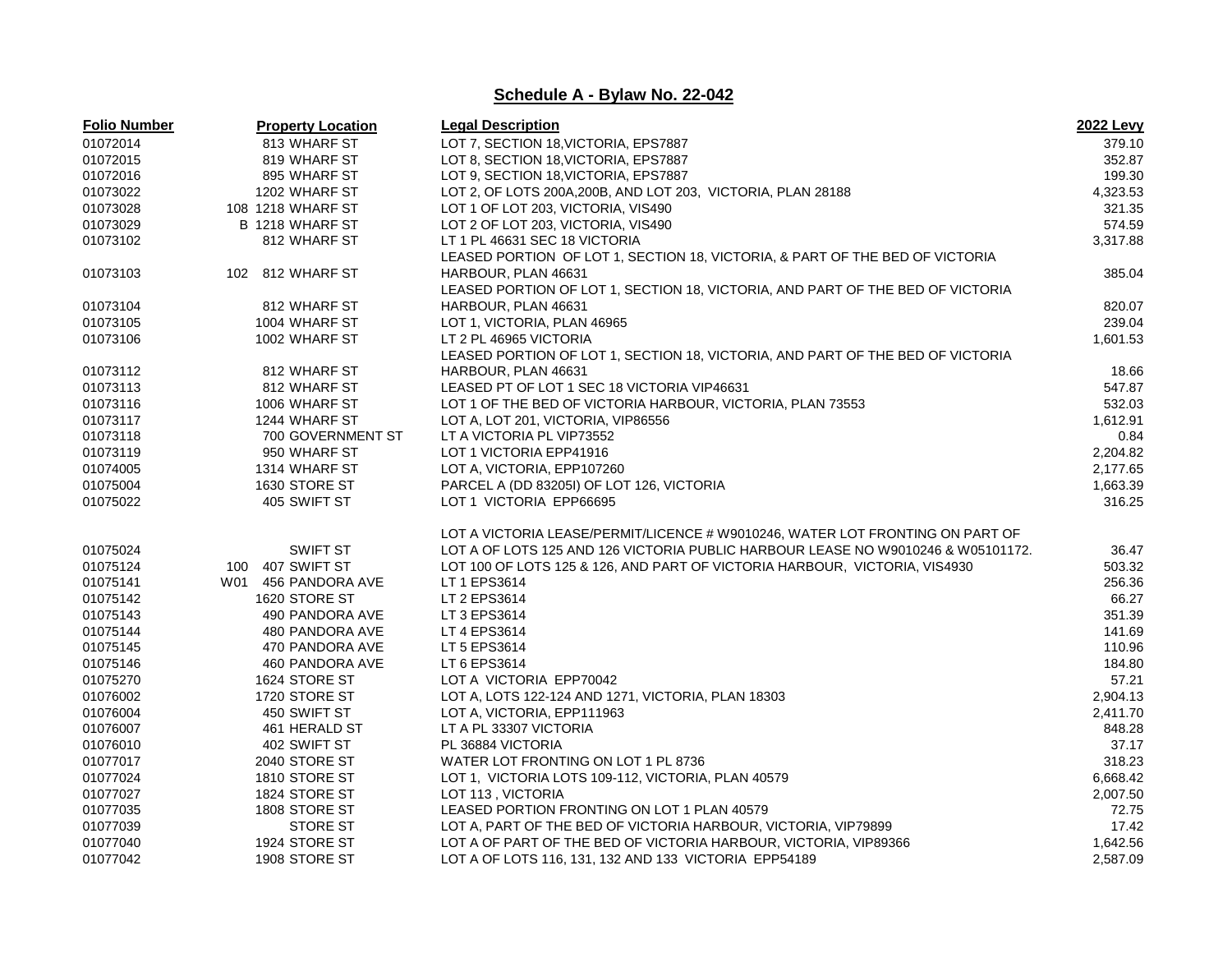| <b>Folio Number</b> | <b>Property Location</b> | <b>Legal Description</b>                                                            | <b>2022 Levy</b> |
|---------------------|--------------------------|-------------------------------------------------------------------------------------|------------------|
| 01077043            | 2010 STORE ST            | W PT OF CLOSED PORTION OF DISCOVERY ST VIP588BL                                     | 177.67           |
| 01077044            | 1900 STORE ST            | LOT 1 OF LOTS 114 & 115 VICTORIA VIP18628                                           | 3,462.89         |
| 01077047            | 2040 STORE ST            | LOT A SEC 18 VICTORIA EPP73964                                                      | 6,483.82         |
| 01077048            | 2110 STORE ST            | LOT A, SECTION 18, VICTORIA, EPP78164                                               | 3,482.68         |
| 01077050            | 2140 STORE ST            | LOT A SECTION 18 VICTORIA EPP109732                                                 | 3,664.81         |
| 01090135            | 225 BELLEVILLE ST        | LOT 122, OF LOTS 563,-568, 575, 577-580, VICTORIA, VIS259                           | 1,413.96         |
| 01090140            | <b>MONTREAL ST</b>       | LOT C, BED OF VICTORIA HARBOUR, VICTORIA, EPP81234                                  | 45.28            |
| 01090141            | 680 MONTREAL ST          | LOT 1, VICTORIA, EPP107803                                                          | 8,649.79         |
|                     |                          | LEASE PORTION OF LOT 1 OF LOTS 502A-505A,539A-543A,890A-893A, VICTORIA, AND THE BED |                  |
| 01091020            | 430 BELLEVILLE ST        | OF THE PUBLIC HARBOUR OF VICTORIA, PLAN 32311                                       | 6,338.31         |
|                     |                          | LOT A VICTORIA VIP73166 OF PART OF THE BED OF THE VICTORIA HARBOUR, LOT A, PLAN     |                  |
|                     |                          | VIP32311, PT OF LOT 1 PL 32311 AND PT OF FORESHORE FRONTING ON MENZIES ST -         |                  |
| 01091034            | 490 BELLEVILLE ST        | LEASED FROM PROVINCIAL CAPITAL COMMISSION.                                          | 3.71             |
| 01091035            | 200 470 BELLEVILLE ST    | LT 1 PL VIP32311 LEASE                                                              | 918.06           |
|                     |                          | LEASED PORTION OF LOT 1 OF PART OF THE BED OF VICTORIA HARBOUR, VICTORIA,           |                  |
| 01091040            | 254 BELLEVILLE ST        | VIP88260                                                                            | 2,175.62         |
| 01091043            | 300 470 BELLEVILLE ST    | LT 1 VICTORIA PL VIP32311                                                           | 851.74           |
| 01091047            | 470 BELLEVILLE ST        | LT 1 VICTORIA PL VIP32311                                                           | 304.37           |
| 01495013            | 1022 PANDORA AVE         | LT A PL 30174 VICTORIA                                                              | 600.33           |
| 01495034            | 1010 PANDORA AVE         | AIRSPACE PARCEL 6, SUBURBAN LOT 15, VICTORIA, AIRSPACE PLAN EPP89897                | 9,112.78         |
| 01495035            | 1050 PANDORA AVE         | LOT A, SUBURBAN LOT 15, VICTORIA, EPP102395                                         | 4,747.18         |
| 01496003            | 916 PANDORA AVE          | THE WESTERLY 23 FEET OF LOT 4, SUBURBAN LOT 10, VICTORIA, PLAN 25                   | 472.09           |
| 01496004            | 920 PANDORA AVE          | THE EASTERLY 30 FEET OF LOT 4, SUBURBAN LOT 10, VICTORIA, PLAN 25                   | 224.19           |
| 01496005            | 922 PANDORA AVE          | LOT 5, SUBURBAN LOT 10, VICTORIA, PLAN 25                                           | 1,509.62         |
| 01496007            | 980 PANDORA AVE          | LOT A, SEC SL 10, VICTORIA, PLAN 25 EXCEPT PLAN 29435                               | 4,475.52         |
| 01496010            | 908 PANDORA AVE          | LOT A, SUBURBAN LOT 10, VICTORIA, PLAN 55214                                        | 6,799.57         |
| 01514005            | 1 1925 BLANSHARD ST      | VIP74315, PART OF THE SAVE-ON-FOODS MEMORIAL CENTRE                                 | 1,096.23         |
| 01515001            | 1855 BLANSHARD ST        | LOT 1, BLOCK B, SUBURBAN LOT 2, VICTORIA                                            | 1,599.75         |
| 01515026            | 1815 BLANSHARD ST        | LOT 1 OF SUBURBAN LOT 3, VICTORIA, CITY                                             | 1,098.70         |
| 01516001            | 1725 BLANSHARD ST        | LOT A (DD 80401W), SUBURBAN LOT 3, VICTORIA, PLAN 24225                             | 1,479.78         |
| 01516028            | 1703 BLANSHARD ST        | LOT 1, SUBURBAN LOTS 3 & 4, VICTORIA, PLAN 44563                                    | 2,343.45         |
| 01517160            | 1601 BLANSHARD ST        | LT 53 VICTORIA                                                                      | 810.27           |
| 01517161            | 1609 BLANSHARD ST        | LT 1 PL VIP72894 VICTORIA                                                           | 1,971.77         |
| 01520002            | 830 PANDORA AVE          | LOT 1, SUBURBAN LOT 5, VICTORIA, PLAN 15680                                         | 1,785.59         |
| 01520003            | 854 PANDORA AVE          | LOT 2, SUBURBAN LOT 5, VICTORIA, PLAN 15680                                         | 1,992.95         |
| 01520004            | 880 PANDORA AVE          | LOT A, SUBURBAN LOT 5, VICTORIA, PLAN 14906                                         | 2,131.13         |
| 01521011            | 952 JOHNSON ST           | LT A PL 13740 VICTORIA                                                              | 562.22           |
| 01521017            | 920 JOHNSON ST           | LT A PL VIP71785 VICTORIA                                                           | 2,911.11         |
| 01521018            | 101 932 JOHNSON ST       | LOT 1 OF LOTS 835 & 836, VICTORIA, VIS5587                                          | 87.01            |
| 01521061            | 975 PANDORA AVE          | LOT 1, VICTORIA, EPP113118                                                          | 3,807.84         |
| 01522004            | 1025 PANDORA AVE         | LT 1 PL 28222 VICTORIA                                                              | 2,511.17         |
| 01522006            | 1035 PANDORA AVE         | LT 858                                                                              | 1,073.16         |
| 01522009            | 1488 COOK ST             | LT A VICTORIA EPP35034                                                              | 350.40           |
| 01522010            | 1088 JOHNSON ST          | LT B VICTORIA EPP35034                                                              | 188.07           |
| 01522016            | 111 1034 JOHNSON ST      | LOT 1 OF LOTS 865, 866 & 867, VICTORIA, VIS1330                                     | 277.45           |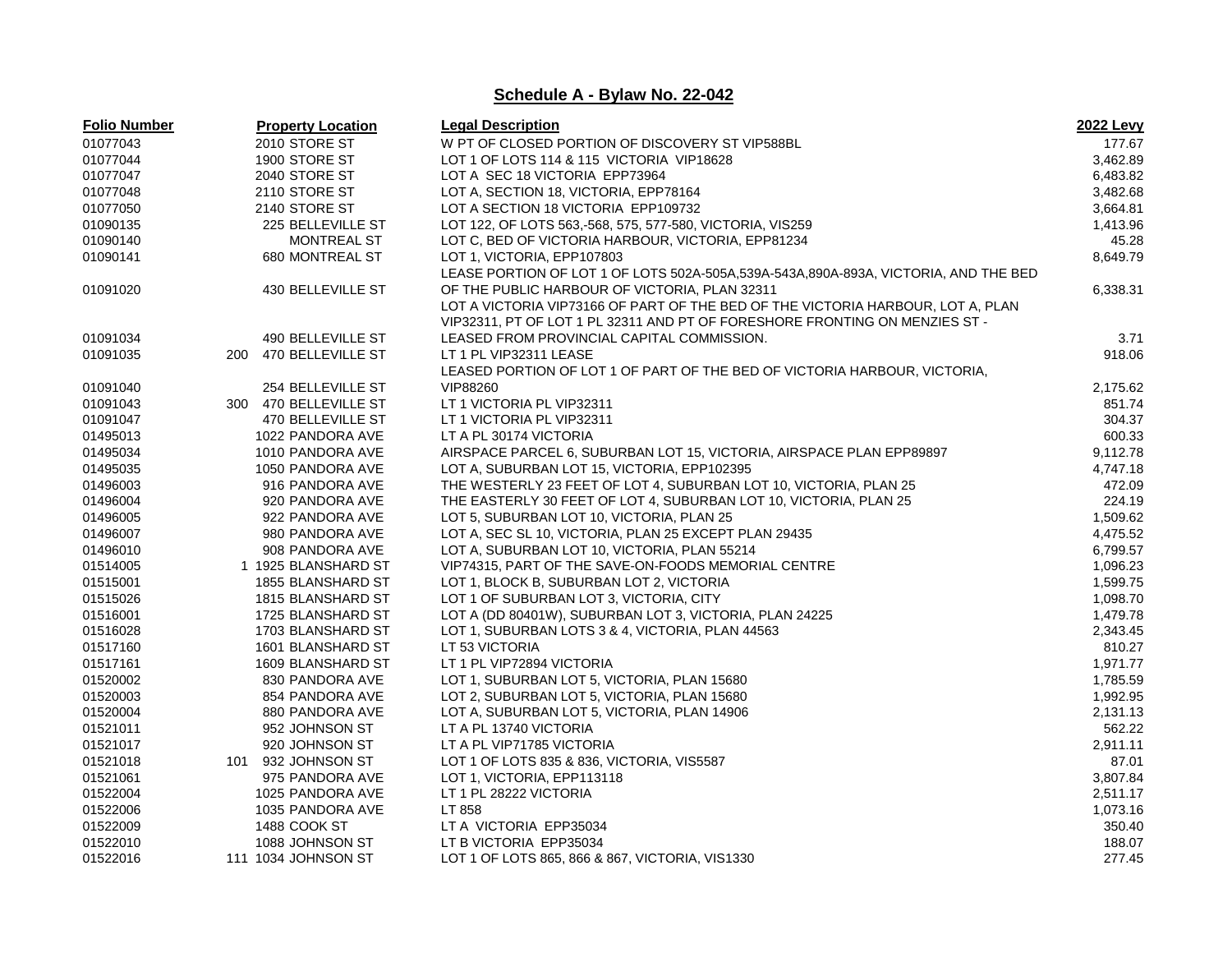| <b>Folio Number</b> | <b>Property Location</b> | <b>Legal Description</b>                                                    | <b>2022 Levy</b> |
|---------------------|--------------------------|-----------------------------------------------------------------------------|------------------|
| 01522017            | 109 1034 JOHNSON ST      | LOT 2 OF LOTS 865, 866 & 867, VICTORIA, VIS1330                             | 269.23           |
| 01522054            | 109 1026 JOHNSON ST      | LOT 1 OF LOTS 867 AND 868, VICTORIA, VIS1331                                | 236.57           |
| 01522055            | 111 1026 JOHNSON ST      | LOT 2 OF LOTS 867 & 868, VICTORIA, VIS1331                                  | 230.13           |
| 01522125            | 106 1090 JOHNSON ST      | LOT 1 OF LOTS 862 AND 863, VICTORIA, EPS1502                                | 176.19           |
| 01522126            | 105 1090 JOHNSON ST      | LOT 2 OF LOTS 862 AND 863, VICTORIA, EPS1502                                | 334.56           |
| 01522127            | 104 1090 JOHNSON ST      | LOT 3 OF LOTS 862 AND 863, VICTORIA, EPS1502                                | 264.28           |
| 01522128            | 103 1090 JOHNSON ST      | LOT 4 OF LOTS 862 AND 863, VICTORIA, EPS1502                                | 252.90           |
| 01523007            | 1025 JOHNSON ST          | LOT 1, VICTORIA, EPP88913                                                   | 3,330.74         |
| 01523008            | 1050 YATES ST            | LOT 2, VICTORIA, EPP88913                                                   | 11,023.13        |
| 01523012            | 1032 YATES ST            | <b>VICTORIA</b>                                                             | 622.70           |
| 01523018            | 1006 YATES ST            | LOT 1 OF LOTS 964, 974 AND AMENDED LOTS 965 & 975, VICTORIA, VIP52312       | 4,327.39         |
| 01523019            | A 1011 JOHNSON ST        | LOT 1 OF LOTS 962 & 963, VICTORIA, VIS4816                                  | 178.66           |
| 01523020            | B 1011 JOHNSON ST        | LOT 2 OF LOTS 962 & 963, VICTORIA. VIS4816                                  | 175.69           |
| 01523021            | C 1011 JOHNSON ST        | LOT 3 OF LOTS 962 & 963, VICTORIA, VIS4816                                  | 170.35           |
| 01523058            | 111 1030 YATES ST        | LOT 1 OF LOTS 971 & 972, VICTORIA, VIS5679                                  | 135.51           |
| 01523062            | 109 1030 YATES ST        | LOT 5 OF LOTS 971 & 972, VICTORIA, VIS5679                                  | 193.51           |
| 01523064            | 108 1030 YATES ST        | LOT 7 OF LOTS 971 & 972, VICTORIA, VIS5679                                  | 26.73            |
| 01523121            | 1 1007 JOHNSON ST        | LOT 17 OF LOT 964, VICTORIA, VIS6976                                        | 661.69           |
| 01524001            | 1321 QUADRA ST           | THE N 1/2 OF LOT 830 & 831, VICTORIA                                        | 1,312.50         |
| 01524008            | 966 YATES ST             | LT 812                                                                      | 1,173.43         |
| 01524010            | 950 YATES ST             | LT A PL 7579 VICTORIA                                                       | 1,211.49         |
| 01524012            | 904 YATES ST             | LT 821 VICTORIA                                                             | 1,163.43         |
| 01524013            | 1317 QUADRA ST           | <b>VICTORIA</b>                                                             | 1,553.03         |
| 01524016            | 914 YATES ST             | LOTS 819 & 820, VICTORIA, CITY                                              | 4,149.82         |
| 01524068            | 935 JOHNSON ST           | LT 49 PL VIS3533 VICTORIA                                                   | 340.25           |
| 01524201            | 101 960 YATES ST         | LOT 1 OF LOTS 813 AND 814 VICTORIA EPS2915                                  | 280.61           |
| 01524202            | 102 960 YATES ST         | LOT 2 OF LOTS 813 AND 814 VICTORIA EPS2915                                  | 240.03           |
| 01524301            | 104 989 JOHNSON ST       | LOT 1, BLOCKS 822-825, VICTORIA, EPS6135                                    | 835.41           |
| 01524302            | 105 989 JOHNSON ST       | LOT 2, BLOCKS 822-825, VICTORIA, EPS6135                                    | 1,116.52         |
| 01525012            | 1205 QUADRA ST           | LOT 3 & 4, OF LOT 792, VICTORIA, PLAN 6                                     | 654.67           |
| 01525013            | 1209 QUADRA ST           | LOT 2 OF LOT 792, VICTORIA, PLAN 6                                          | 443.44           |
| 01525015            | 910 VIEW ST              | LOT 1 OF LOTS 792, 793 AND 794, VICTORIA, PLAN 30140                        | 3,100.12         |
| 01525018            | 903 YATES ST             | LT B PL 45965 VICTORIA                                                      | 1,204.41         |
| 01525020            | 911 YATES ST             | LOT D (DD EN81850) OF LOTS 795 THROUGH 811 INCLUSIVE, VICTORIA, PLAN 45965  | 16.007.37        |
|                     |                          | LOT 1 OF LOTS 976-978, 988, VICTORIA, PLAN 26779                            |                  |
|                     |                          | LOT 980, VICTORIA CITY                                                      |                  |
| 01526005            | 1045 YATES ST            | LOT A, (DD 60683W) OF LOTS 979 & 989, VICTORIA, PLAN 20163                  | 13,295.76        |
| 01527001            | <b>1003 VIEW ST</b>      | LOT A OF LOTS 1005 & 1015, VICTORIA, PLAN 6109                              | 1,122.46         |
| 01527009            | 1086 FORT ST             | LOT A, LOTS 1006 & 1007, VICTORIA, PLAN 16515                               | 5,075.80         |
| 01527012            | 1038 FORT ST             | <b>VICTORIA</b>                                                             | 542.42           |
| 01527013            | <b>1030 FORT ST</b>      | <b>VICTORIA</b>                                                             | 1,005.51         |
| 01527014            | 1028 FORT ST             | LOT 1011, VICTORIA, EXCEPT THE S 8 FT                                       | 1,095.73         |
|                     |                          |                                                                             |                  |
| 01527016            | 1016 FORT ST             | THE EASTERLY 1/2 OF LOT 1013, VICTORIA, EXCEPT THE SOUTHERLY 8 FEET THEREOF | 240.87           |
| 01527017            | 1012 FORT ST             | <b>VICTORIA</b>                                                             | 564.69           |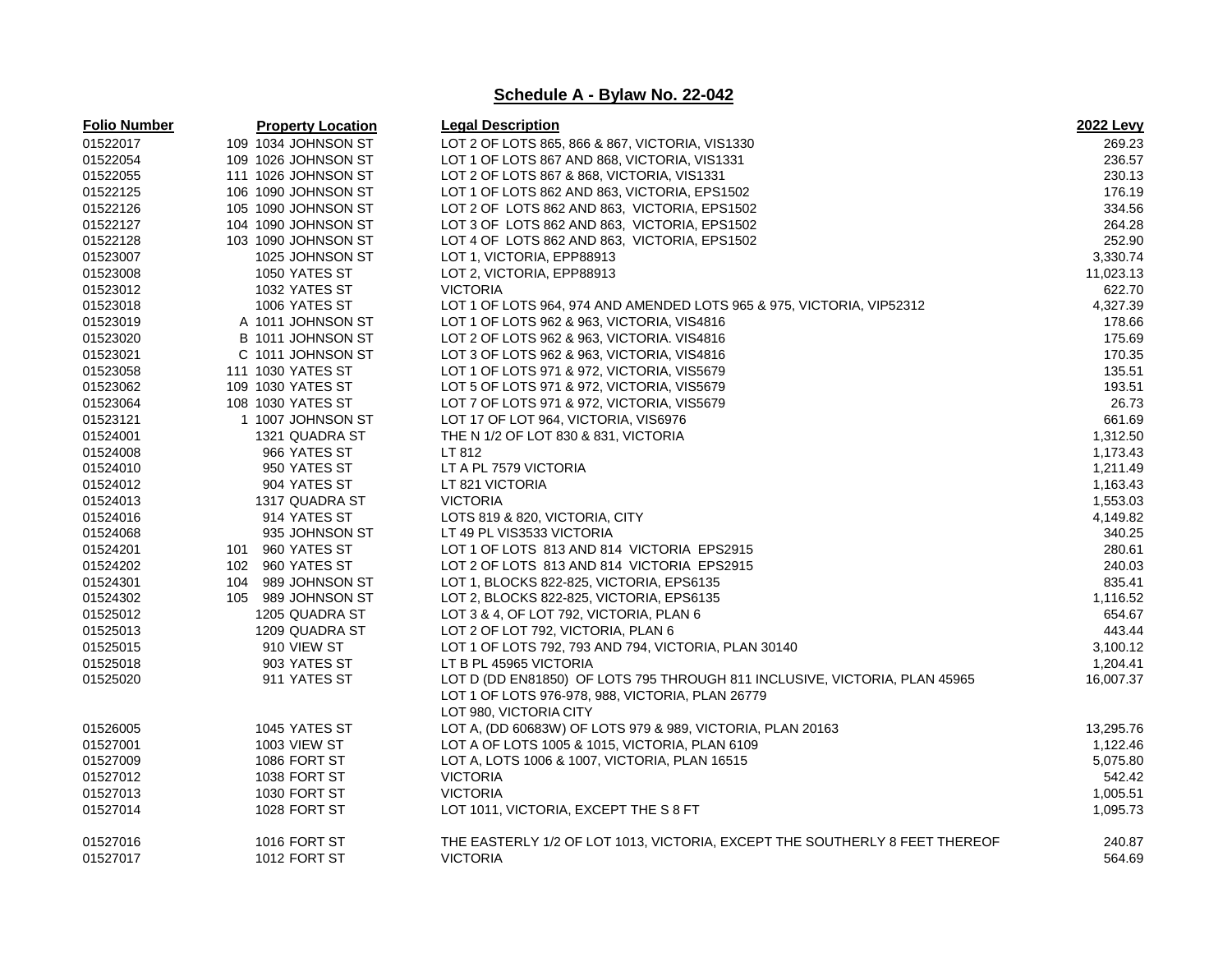| <b>Folio Number</b> | <b>Property Location</b> | <b>Legal Description</b>                                                      | <b>2022 Levy</b> |
|---------------------|--------------------------|-------------------------------------------------------------------------------|------------------|
|                     |                          | LOT 1014, VICTORIA, EXCEPT THE SOUTHERLY 8 FEET THEREOF NOW INCLUDED IN THE   |                  |
| 01527018            | 1010 FORT ST             | LIMITS OF FORT ST                                                             | 1,006.70         |
| 01527019            | 1006 FORT ST             | <b>VICTORIA</b>                                                               | 2,400.31         |
| 01527021            | 1044 FORT ST             | THE E 1/2 OF LOT 1009 AND LOT 1008 EXCEPT THE S 8 FT THEREOF, VICTORIA        | 1,743.82         |
| 01527023            | 1026 FORT ST             | LOT 1 OF LOT 1012, VICTORIA, VIS6085                                          | 306.84           |
| 01527024            | 1024 FORT ST             | LOT 2 OF LOT 1012, VICTORIA, VIS6085                                          | 246.96           |
| 01527101            | 112 1029 VIEW ST         | L0T 1 DL 1001 VICTORIA EPS5860                                                | 171.24           |
| 01527102            | 111 1029 VIEW ST         | LOT 2 DL 1001 VICTORIA EPS5860                                                | 198.46           |
| 01527103            | 110 1029 VIEW ST         | LOT 3 DL 1001 VICTORIA EPS5860                                                | 246.47           |
| 01527104            | 109 1029 VIEW ST         | LOT 4 DL 1001 VICTORIA EPS5860                                                | 230.63           |
| 01527105            | 108 1029 VIEW ST         | LOT 5 DL 1001 VICTORIA EPS5860                                                | 220.23           |
| 01527106            | 107 1029 VIEW ST         | LOT 6 DL 1001 VICTORIA EPS5860                                                | 223.20           |
| 01527107            | 106 1029 VIEW ST         | LOT 7 DL 1001 VICTORIA EPS5860                                                | 200.44           |
| 01527108            | 105 1029 VIEW ST         | LOT 8 DL 1001 VICTORIA EPS5860                                                | 187.57           |
| 01527109            | 104 1029 VIEW ST         | LOT 9 DL 1001 VICTORIA EPS5860                                                | 188.07           |
| 01527110            | 103 1029 VIEW ST         | LOT 10 DL 1001 VICTORIA EPS5860                                               | 195.49           |
| 01527111            | 102 1029 VIEW ST         | LOT 11 DL 1001 VICTORIA EPS5860                                               | 195.49           |
| 01527112            | 101 1029 VIEW ST         | LOT 12 DL 1001 VICTORIA EPS5860                                               | 165.79           |
| 01527328            | 1150 COOK ST             | LOT 1, VICTORIA, EPP112147                                                    | 41.92            |
| 01528001            | 1147 QUADRA ST           | LOT A, OF 772-775, 787-791, VICTORIA, PLAN 26363                              | 4,897.63         |
| 01528004            | 941 VIEW ST              | LOT 1, OF LOT 784, VICTORIA, PLAN 17055                                       | 1,238.81         |
| 01528006            | 1124 VANCOUVER ST        | PARCEL A (DD 68978I) OF LOTS 782 & 783, VICTORIA, EXCEPT PART IN PLAN 32624   | 1,349.22         |
| 01528007            | 990 FORT ST              | LOT 781, VICTORIA, EXCEPT THE S 8 FEET THEREOF                                | 2,114.26         |
|                     |                          | THE EAST 1/2 OF LOT 780, VICTORIA, EXCEPT THE SOUTHERLY 8 FEET TAKEN FOR ROAD |                  |
| 01528008            | 950 FORT ST              | <b>PURPOSES</b>                                                               | 498.87           |
| 01528009            | 946 FORT ST              | <b>VICTORIA</b>                                                               | 159.36           |
| 01528014            | 926 FORT ST              | LOT 776, VICTORIA, EXCEPT THE EAST 20' THEREOF & EXCEPT THE SOUTH 8'          | 703.86           |
| 01528015            | 953 VIEW ST              | PL 32624 VICTORIA                                                             | 1,411.98         |
| 01528017            | 937 VIEW ST              | LOT A, OF LOTS 785-787, VICTORIA, PLAN 36505                                  | 3,139.21         |
| 01528018            | 930 FORT ST              | LOT 1 OF LOTS 776 & 777, VICTORIA, PLAN 36636                                 | 1,673.79         |
| 01528019            | 938 FORT ST              | LT A PL 46462 VICTORIA                                                        | 1,017.98         |
| 01528020            | 944 FORT ST              | LT 1 PL VIP64360 VICTORIA                                                     | 540.54           |
| 01528021            | 942 FORT ST              | LOT 2 CITY LOT 779 VICTORIA, VIP64360                                         | 538.96           |
| 01529001            | 905 FORT ST              | LT 681 VICTORIA                                                               | 1,316.96         |
| 01529002            | 907 FORT ST              | LOT 682 PLAN CITY                                                             | 1,293.20         |
| 01529006            | 931 FORT ST              | LT 721 VICTORIA                                                               | 2,414.67         |
| 01529007            | 947 FORT ST              | LOT 1 OF LOTS 722 & 741, VICTORIA, PLAN 26075                                 | 11,736.79        |
| 01529008            | 975 FORT ST              | LOT 742, VICTORIA, EXCEPT THE NORTHERLY 8 FEET                                | 1,275.88         |
| 01529009            | 977 FORT ST              | LOT 761, VICTORIA CITY, EXCEPT THE NORTHERLY 8 FEET                           | 1,803.95         |
| 01529010            | 999 FORT ST              | LOT 762, VICTORIA, EXCEPT THE NORTHERLY 8 FEET THEROF                         | 1,017.83         |
| 01529011            | 915 FORT ST              | LOT A, OF LOT 701, VICTORIA, PLAN 36187                                       | 2,348.35         |
| 01529012            | 919 FORT ST              | LT 1 PL 36196 VICTORIA                                                        | 1,473.84         |
| 01530001            | 1007 FORT ST             | LOT 1 OF LOTS 1024 AND 1025, VICTORIA, PLAN 27545                             | 3,347.57         |
| 01530002            | 1011 FORT ST             | PART OF LOT 1024, VICTORIA                                                    | 1,060.10         |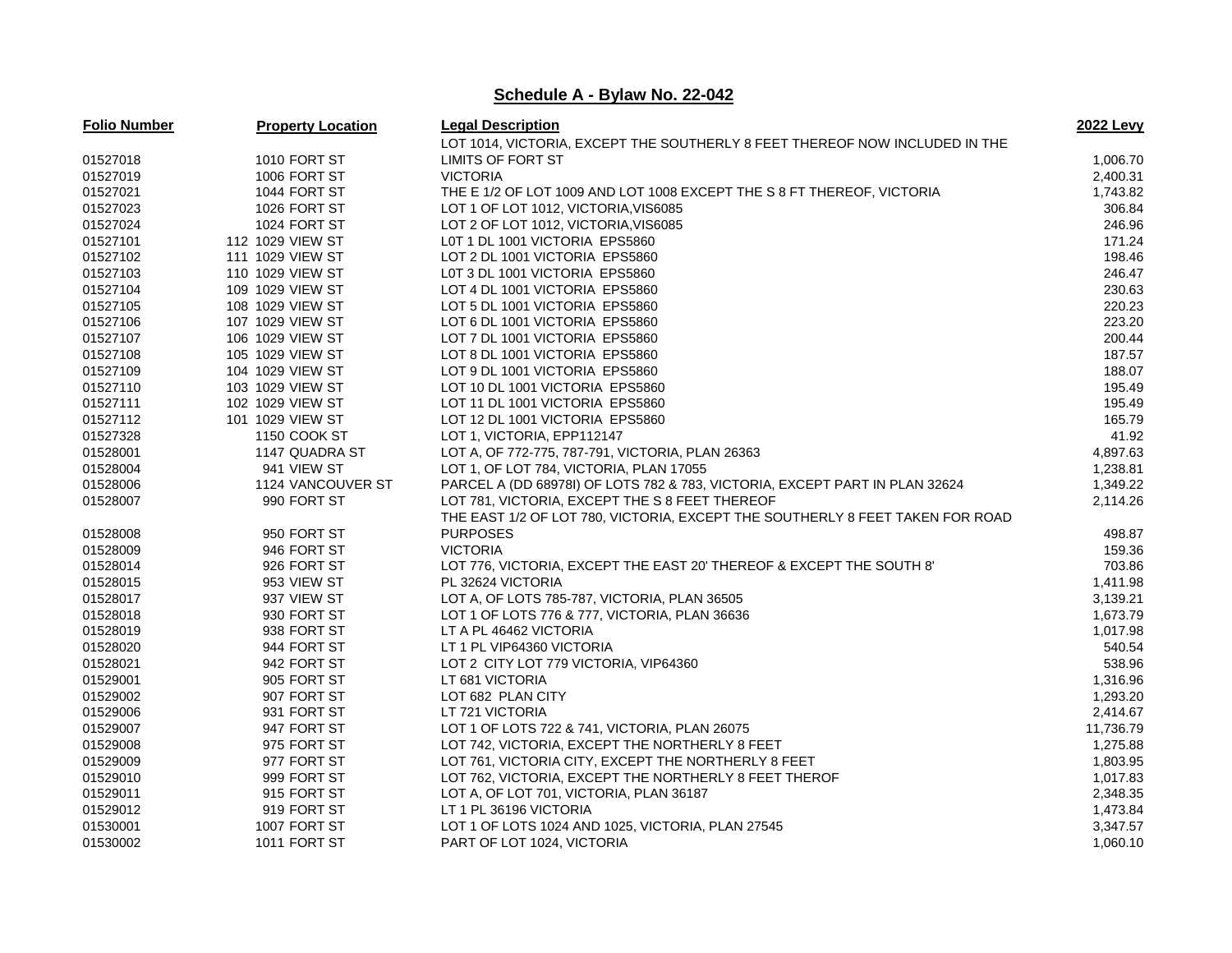| <b>Folio Number</b> |     | <b>Property Location</b> | <b>Legal Description</b>                                                     | <b>2022 Levy</b> |
|---------------------|-----|--------------------------|------------------------------------------------------------------------------|------------------|
|                     |     |                          | THE WESTERLY 1/2 OF LOT 1023, VICTORIA, EXCEPT THE NORTHERLY 8 FEET THEREOF  |                  |
| 01530003            |     | <b>1015 FORT ST</b>      | TAKEN FOR ROAD PURPOSES                                                      | 964.58           |
| 01530004            |     | 1019 FORT ST             | THE EAST 1/2 OF LOT 1023, VICTORIA, EXCEPT THE NORTHERLY 8 FEET THEREOF      | 926.47           |
| 01530005            |     | 1023 FORT ST             | THE W 1/2 OF LOT 1022, VICTORIA, EXCEPT THE N 8 FT THEREOF                   | 483.53           |
| 01530006            |     | 1025 FORT ST             | THE E 1/2 OF LOT 1022, VICTORIA, EXCEPT THE N 8 FT TAKEN FOR ROAD PURPOSES   | 520.15           |
| 01530009            |     | 1071 FORT ST             | LT A PL 10855 VICTORIA                                                       | 1,467.31         |
| 01530012            |     | 1060 MEARES ST           | LOT 1 OF LOTS 1019 & 1020, VICTORIA, VIS4928                                 | 161.29           |
| 01530013            |     | 1063 FORT ST             | LOT 2 OF LOT 1019 & 1020, VICTORIA, VIS4928                                  | 606.26           |
| 01530014            |     | 1057 FORT ST             | LT 3 PL VIS4928 VICTORIA                                                     | 186.83           |
| 01530015            |     | 1059 FORT ST             | LOT 4, LOT 1019 & 1020, VICTORIA, VIS4928                                    | 472.64           |
| 01530016            |     | 1050 MEARES ST           | LOT 5, LOT 1019 & 1020, VICTORIA, VIS4928                                    | 241.66           |
| 01530102            |     | 1031 FORT ST             | LOT 1 OF LOT 1021, VICTORIA, VIS5087                                         | 275.52           |
| 01530103            |     | 1033 FORT ST             | LOT 11 OF LOT 1021, VICTORIA, VIS5087                                        | 262.80           |
| 01530105            |     | 1037 FORT ST             | LOT 4 OF LOT 1021, VICTORIA, VIS5087                                         | 213.70           |
| 01530112            |     | 1035 FORT ST             | LOT 16, OF LOT 1021, VICTORIA, VIS5087                                       | 340.50           |
| 01530116            |     | 1089 FORT ST             | LOT 1 OF LOT 1017, VICTORIA, VIS6458                                         | 417.61           |
| 02114004            |     | 640 MONTREAL ST          | VICTORIA LEASE/PERMIT/LICENCE # W05071159                                    | 37.37            |
| 02114091            | P01 | 630 MONTREAL ST          | LT 44 PL VIS1897 VICTORIA                                                    | 1,083.85         |
| 02114142            |     | <b>KINGSTON ST</b>       | PL 47225 VICTORIA                                                            | 60.38            |
| 02114145            |     | 144 KINGSTON ST          | LOT B OF LOTS 1282-1285, VICTORIA, VIP65113                                  | 139.42           |
|                     |     |                          | LOT 1 OF LOTS 1282-1285 AND PART OF THE BED OF THE PUBLIC HARBOUR, VICTORIA, |                  |
| 02114146            |     | 146 KINGSTON ST          | VIP68049                                                                     | 3,241.66         |
| 02114147            |     | <b>KINGSTON ST</b>       | LOT A VICTORIA HARBOUR VICTORIA EPP77417                                     | 94.53            |
| 02117020            |     | 309 BELLEVILLE ST        | LOT A, OF LOTS 549-551, 556-561, 1272 AND 1273, VICTORIA, PLAN 33406         | 4,849.13         |
| 02118009            |     | 500 OSWEGO ST            | LOT 1 OF LOTS 931-934, VICTORIA, VIS6280                                     | 306.35           |
| 02118010            |     | 500 OSWEGO ST            | LOT 2 OF LOTS 931-934, VICTORIA, VIS6280                                     | 269.28           |
| 02118011            |     | 110 500 OSWEGO ST        | LOT 3 OF LOTS 931-934, VICTORIA, VIS6280                                     | 29.47            |
| 02118012            | 111 | 500 OSWEGO ST            | LOT 4 OF LOTS 931-934, VICTORIA, VIS6280                                     | 44.62            |
| 02118013            | 203 | 500 OSWEGO ST            | LOT 5 OF LOTS 931-934, VICTORIA, VIS6280                                     | 22.32            |
| 02118014            | 204 | 500 OSWEGO ST            | LOT 6 OF LOTS 931-934, VICTORIA, VIS6280                                     | 20.86            |
| 02118015            | 205 | 500 OSWEGO ST            | LOT 7 OF LOTS 931-934, VICTORIA, VIS6280                                     | 35.14            |
| 02118016            | 206 | 500 OSWEGO ST            | LOT 8 OF LOTS 931-934, VICTORIA, VIS6280                                     | 32.49            |
| 02118017            | 207 | 500 OSWEGO ST            | LOT 9 OF LOTS 931-934, VICTORIA, VIS6280                                     | 32.81            |
| 02118018            |     | 208 500 OSWEGO ST        | LOT 10 OF LOTS 931-934, VICTORIA, VIS6280                                    | 31.01            |
| 02118019            | 209 | 500 OSWEGO ST            | LOT 11 OF LOTS 931-934, VICTORIA, VIS6280                                    | 48.40            |
| 02118020            | 210 | 500 OSWEGO ST            | LOT 12 OF LOTS 931-934, VICTORIA, VIS6280                                    | 31.85            |
| 02118021            | 211 | 500 OSWEGO ST            | LOT 13 OF LOTS 931-934, VICTORIA, VIS6280                                    | 47.34            |
| 02118022            |     | 302 500 OSWEGO ST        | LOT 14 OF LOTS 931-934, VICTORIA, VIS6280                                    | 25.76            |
| 02118023            | 303 | 500 OSWEGO ST            | LOT 15 OF LOTS 931-934, VICTORIA, VIS6280                                    | 38.21            |
| 02118024            | 304 | 500 OSWEGO ST            | LOT 16 OF LOTS 931-934, VICTORIA, VIS6280                                    | 22.96            |
| 02118025            | 305 | 500 OSWEGO ST            | LOT 17 OF LOTS 931-934, VICTORIA, VIS6280                                    | 37.54            |
| 02118026            | 306 | 500 OSWEGO ST            | LOT 18 OF LOTS 931-934, VICTORIA, VIS6280                                    | 35.51            |
| 02118027            | 307 | 500 OSWEGO ST            | LOT 19 OF LOTS 931-934, VICTORIA, VIS6280                                    | 34.97            |
| 02118028            | 308 | 500 OSWEGO ST            | LOT 20 OF LOTS 931-934, VICTORIA, VIS6280                                    | 33.33            |
| 02118029            | 309 | 500 OSWEGO ST            | LOT 21 OF LOTS 931-934, VICTORIA, VIS6280                                    | 52.36            |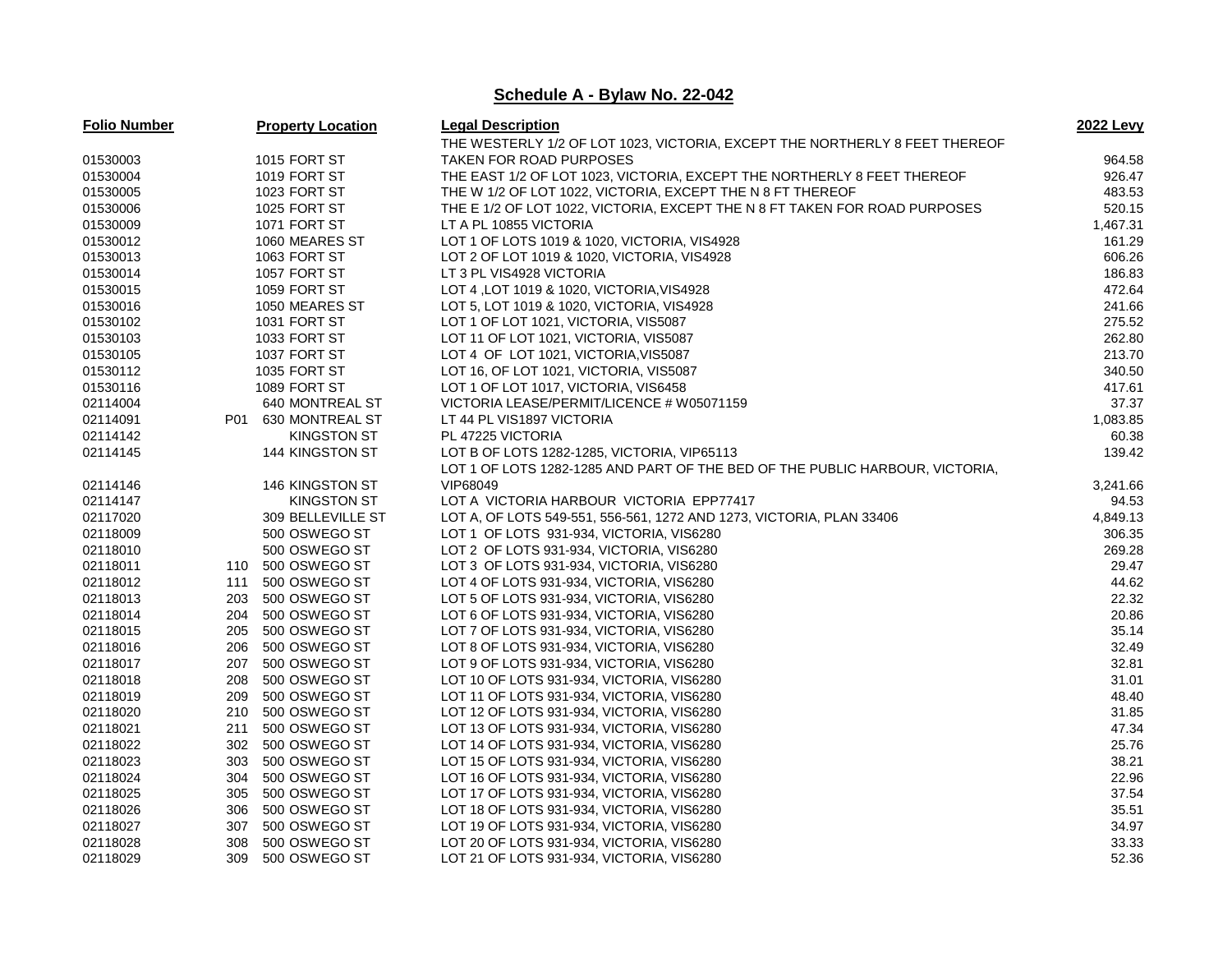| <b>Folio Number</b> | <b>Property Location</b> | <b>Legal Description</b>                  | <b>2022 Levy</b> |
|---------------------|--------------------------|-------------------------------------------|------------------|
| 02118030            | 310 500 OSWEGO ST        | LOT 22 OF LOTS 931-934, VICTORIA, VIS6280 | 33.65            |
| 02118031            | 311<br>500 OSWEGO ST     | LOT 23 OF LOTS 931-934, VICTORIA, VIS6280 | 52.04            |
| 02118032            | 402<br>500 OSWEGO ST     | LOT 24 OF LOTS 931-934, VICTORIA, VIS6280 | 26.60            |
| 02118033            | 500 OSWEGO ST<br>403     | LOT 25 OF LOTS 931-934, VICTORIA, VIS6280 | 39.44            |
| 02118034            | 500 OSWEGO ST<br>404     | LOT 26 OF LOTS 931-934, VICTORIA, VIS6280 | 23.38            |
| 02118035            | 405<br>500 OSWEGO ST     | LOT 27 OF LOTS 931-934, VICTORIA, VIS6280 | 39.07            |
| 02118036            | 500 OSWEGO ST<br>406     | LOT 28 OF LOTS 931-934, VICTORIA, VIS6280 | 36.50            |
| 02118037            | 407<br>500 OSWEGO ST     | LOT 29 OF LOTS 931-934, VICTORIA, VIS6280 | 35.96            |
| 02118038            | 500 OSWEGO ST<br>408     | LOT 30 OF LOTS 931-934, VICTORIA, VIS6280 | 34.32            |
| 02118039            | 409<br>500 OSWEGO ST     | LOT 31 OF LOTS 931-934, VICTORIA, VIS6280 | 53.85            |
| 02118040            | 410<br>500 OSWEGO ST     | LOT 32 OF LOTS 931-934, VICTORIA, VIS6280 | 35.31            |
| 02118041            | 411<br>500 OSWEGO ST     | LOT 33 OF LOTS 931-934, VICTORIA, VIS6280 | 52.53            |
| 02118042            | 501<br>500 OSWEGO ST     | LOT 34 OF LOTS 931-934, VICTORIA, VIS6280 | 35.39            |
| 02118043            | 502<br>500 OSWEGO ST     | LOT 35 OF LOTS 931-934, VICTORIA, VIS6280 | 27.34            |
| 02118044            | 503<br>500 OSWEGO ST     | LOT 36 OF LOTS 931-934, VICTORIA, VIS6280 | 25.64            |
| 02118045            | 504<br>500 OSWEGO ST     | LOT 37 OF LOTS 931-934, VICTORIA, VIS6280 | 23.88            |
| 02118046            | 505<br>500 OSWEGO ST     | LOT 38 OF LOTS 931-934, VICTORIA, VIS6280 | 39.84            |
| 02118047            | 500 OSWEGO ST<br>506     | LOT 39 OF LOTS 931-934, VICTORIA, VIS6280 | 37.24            |
| 02118048            | 507<br>500 OSWEGO ST     | LOT 40 OF LOTS 931-934, VICTORIA, VIS6280 | 37.69            |
| 02118049            | 508<br>500 OSWEGO ST     | LOT 41 OF LOTS 931-934, VICTORIA, VIS6280 | 36.05            |
| 02118050            | 500 OSWEGO ST<br>509     | LOT 42 OF LOTS 931-934, VICTORIA, VIS6280 | 55.08            |
| 02118051            | 500 OSWEGO ST<br>601     | LOT 43 OF LOTS 931-934, VICTORIA, VIS6280 | 36.87            |
| 02118052            | 602<br>500 OSWEGO ST     | LOT 44 OF LOTS 931-934, VICTORIA, VIS6280 | 27.91            |
| 02118053            | 603<br>500 OSWEGO ST     | LOT 45 OF LOTS 931-934, VICTORIA, VIS6280 | 26.18            |
| 02118054            | 604<br>500 OSWEGO ST     | LOT 46 OF LOTS 931-934, VICTORIA, VIS6280 | 24.60            |
| 02118055            | 500 OSWEGO ST<br>605     | LOT 47 OF LOTS 931-934, VICTORIA, VIS6280 | 40.53            |
| 02118056            | 606<br>500 OSWEGO ST     | LOT 48 OF LOTS 931-934, VICTORIA, VIS6280 | 37.98            |
| 02118057            | 607<br>500 OSWEGO ST     | LOT 49 OF LOTS 931-934, VICTORIA, VIS6280 | 38.43            |
| 02118058            | 608<br>500 OSWEGO ST     | LOT 50 OF LOTS 931-934, VICTORIA, VIS6280 | 36.80            |
| 02118059            | 500 OSWEGO ST<br>609     | LOT 51 OF LOTS 931-934, VICTORIA, VIS6280 | 56.07            |
| 02118060            | 500 OSWEGO ST<br>701     | LOT 52 OF LOTS 931-934, VICTORIA, VIS6280 | 37.86            |
| 02118061            | 702<br>500 OSWEGO ST     | LOT 53 OF LOTS 931-934 VICTORIA, VIS6280  | 54.32            |
| 02118062            | 500 OSWEGO ST<br>703     | LOT 54 OF LOTS 931-934, VICTORIA, VIS6280 | 26.75            |
| 02118063            | 500 OSWEGO ST<br>704     | LOT 55 OF LOTS 931-934, VICTORIA, VIS6280 | 25.09            |
| 02118064            | 500 OSWEGO ST<br>705     | LOT 56 OF LOTS 931-934, VICTORIA, VIS6280 | 41.28            |
| 02118065            | 706<br>500 OSWEGO ST     | LOT 57 OF LOTS 931-934, VICTORIA, VIS6280 | 8.59             |
| 02118066            | 707<br>500 OSWEGO ST     | LOT 58 OF LOTS 931-934, VICTORIA, VIS6280 | 39.91            |
| 02118067            | 500 OSWEGO ST<br>708     | LOT 59 OF LOTS 931-934, VICTORIA, VIS6280 | 38.31            |
| 02118068            | 709<br>500 OSWEGO ST     | LOT 60 OF LOTS 931-934, VICTORIA, VIS6280 | 58.03            |
| 02118069            | 801<br>500 OSWEGO ST     | LOT 61 OF LOTS 931-934, VICTORIA, VIS6280 | 38.60            |
| 02118070            | 802<br>500 OSWEGO ST     | LOT 62 OF LOTS 931-934, VICTORIA, VIS6280 | 29.65            |
| 02118071            | 500 OSWEGO ST<br>803     | LOT 63 OF LOTS 931-934, VICTORIA, VIS6280 | 27.29            |
| 02118072            | 804<br>500 OSWEGO ST     | LOT 64 OF LOTS 931-934, VICTORIA, VIS6280 | 25.54            |
| 02118073            | 805<br>500 OSWEGO ST     | LOT 65 OF LOTS 931-934, VICTORIA, VIS6280 | 42.04            |
| 02118074            | 806<br>500 OSWEGO ST     | LOT 66 OF LOTS 931-934, VICTORIA, VIS6280 | 39.47            |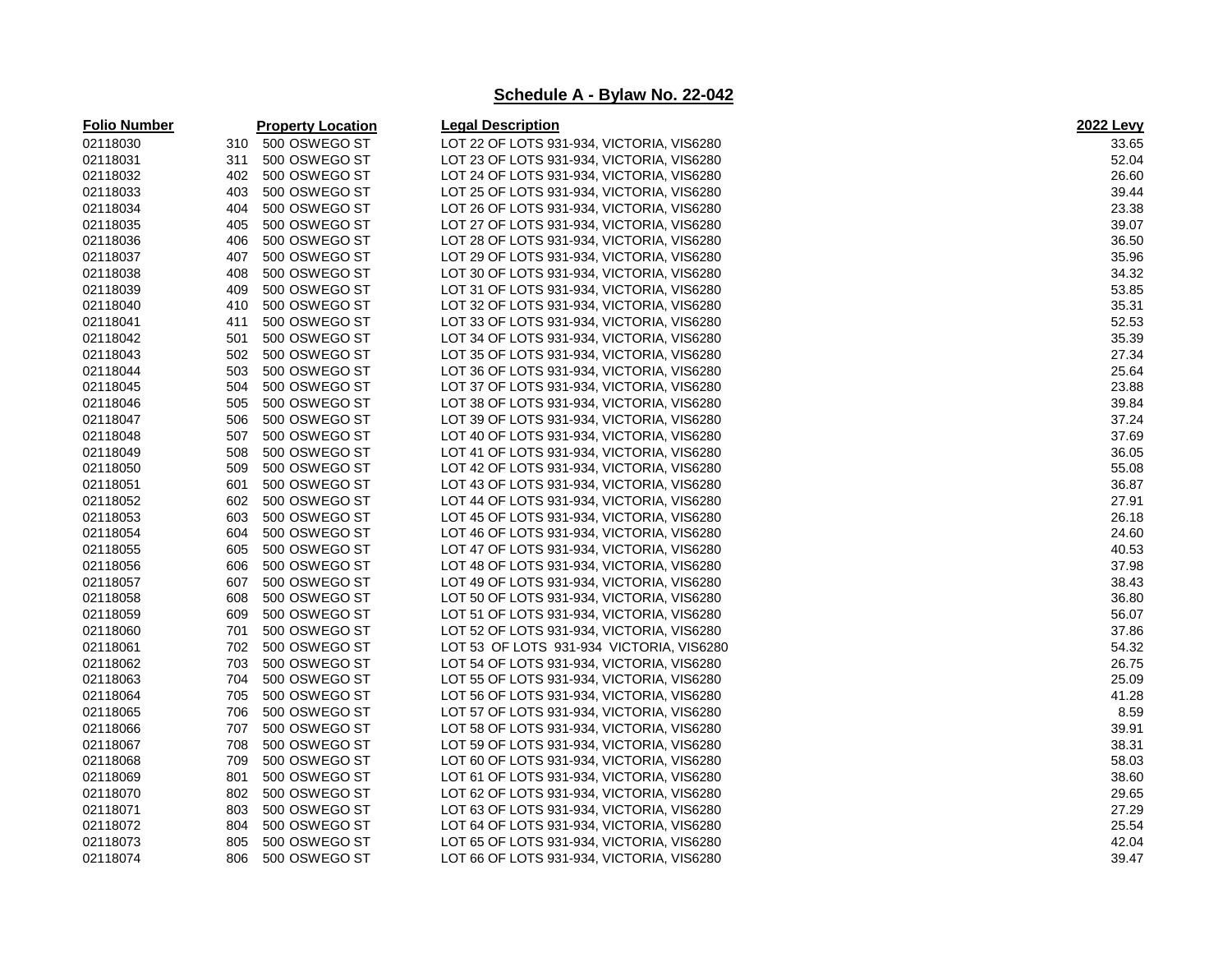| <b>Folio Number</b> |             | <b>Property Location</b>        | <b>Legal Description</b>                                          | <b>2022 Levy</b> |
|---------------------|-------------|---------------------------------|-------------------------------------------------------------------|------------------|
| 02118075            | 807         | 500 OSWEGO ST                   | LOT 67 OF LOTS 931-934, VICTORIA, VIS6280                         | 40.66            |
| 02118076            | 808         | 500 OSWEGO ST                   | LOT 68 OF LOTS 931-934, VICTORIA, VIS6280                         | 39.02            |
| 02118077            | 809         | 500 OSWEGO ST                   | LOT 69 OF LOTS 931-934, VICTORIA, VIS6280                         | 59.76            |
| 02118078            | 901         | 500 OSWEGO ST                   | LOT 70 OF LOTS 931-934, VICTORIA, VIS6280                         | 39.35            |
| 02118079            | 902         | 500 OSWEGO ST                   | LOT 71 OF LOTS 931-934, VICTORIA, VIS6280                         | 30.39            |
| 02118080            | 903         | 500 OSWEGO ST                   | LOT 72 OF LOTS 931-934, VICTORIA, VIS6280                         | 27.84            |
| 02118081            | 904         | 500 OSWEGO ST                   | LOT 73 OF LOTS 931-934, VICTORIA, VIS6280                         | 26.06            |
| 02118082            | 905         | 500 OSWEGO ST                   | LOT 74 OF LOTS 931-934, VICTORIA, VIS6280                         | 42.76            |
| 02118083            | 906         | 500 OSWEGO ST                   | LOT 75 OF LOTS 931-934, VICTORIA, VIS6280                         | 40.16            |
| 02118084            | 907         | 500 OSWEGO ST                   | LOT 76 OF LOTS 931-934, VICTORIA, VIS6280                         | 41.72            |
| 02118085            | 908         | 500 OSWEGO ST                   | LOT 77 OF LOTS 931-934, VICTORIA, VIS6280                         | 39.52            |
| 02118086            | 909         | 500 OSWEGO ST                   | LOT 78 OF LOTS 931-934, VICTORIA, VIS6280                         | 63.47            |
| 02118087            | 1001        | 500 OSWEGO ST                   | LOT 79 OF LOTS 931-934, VICTORIA, VIS6280                         | 67.53            |
| 02118088            | 1002        | 500 OSWEGO ST                   | LOT 80 OF LOTS 931-934, VICTORIA, VIS6280                         | 41.57            |
| 02118089            | 1003        | 500 OSWEGO ST                   | LOT 81 OF LOTS 931-934, VICTORIA, VIS6280                         | 60.45            |
| 02118090            | 1004        | 500 OSWEGO ST                   | LOT 82 OF LOTS 931-934, VICTORIA, VIS6280                         | 71.94            |
| 02119001            |             | 205 QUEBEC ST                   | <b>VICTORIA</b>                                                   | 2,014.78         |
| 02119006            |             | 225 QUEBEC ST                   | LT 936 VICTORIA                                                   | 581.52           |
| 02119010            |             | 218 KINGSTON ST                 | LOT 949, VICTORIA                                                 | 1,007.14         |
| 02119011            |             | 214 KINGSTON ST                 | LT 2 PL 9158                                                      | 578.05           |
| 02119012            |             | 210 KINGSTON ST                 | <b>VICTORIA</b>                                                   | 315.26           |
| 02119013            |             | 507 MONTREAL ST                 | LT 1 PL 9158                                                      | 1,229.85         |
| 02139016            |             | 520 MENZIES ST                  | LOT A OF LOTS 898, 899, 900, 912, 913 & 914, VICTORIA, PLAN 34995 | 2,908.54         |
| 02139017            |             | 425 QUEBEC ST                   | LT A PL 16491 VICTORIA                                            | 6,005.68         |
| 02140002            |             | 427 BELLEVILLE ST               | LT 1 PL 26549 VICTORIA                                            | 3,076.01         |
| 02140003            |             | 463 BELLEVILLE ST               | LT A PL 29722 VICTORIA                                            | 8,434.26         |
| 02140013            |             | 404 QUEBEC ST                   | <b>VICTORIA</b>                                                   | 783.15           |
| 02140014            |             | 412 QUEBEC ST                   | LOT A, OF LOTS 544, 545, AND 546, VICTORIA, PLAN 34577            | 1,956.38         |
| 03193065            | P           | 810 HUMBOLDT ST                 | LOT 1 OF LOTS 328-331, 1240-1244, VICTORIA, VIS6830               | 1,325.37         |
| 03193066            | AG01        | 810 HUMBOLDT ST                 | LOT 2 OF LOTS 328-331, 1240-1244, VICTORIA, VIS6830               | 617.15           |
| 03193067            |             | AG04 810 HUMBOLDT ST            | LOT 3 OF LOTS 328-331, 1240-1244, VICTORIA, VIS6830               | 110.17           |
| 03193068            |             | AG05 810 HUMBOLDT ST            | LOT 4 OF LOTS 328-331, 1240-1244, VICTORIA, VIS6830               | 418.20           |
| 03193070            |             | BG02 810 HUMBOLDT ST            | LOT 6 OF LOTS 328-331, 1240-1244, VICTORIA, VIS6830               | 166.64           |
| 03193071            | <b>BG01</b> | 810 HUMBOLDT ST                 | LOT 7 OF LOTS 328-331, 1240-1244, VICTORIA, VIS6830               | 145.70           |
| 03193072            |             | AO1 810 HUMBOLDT ST             | LOT 8 OF LOTS 328-331, 1240-1244, VICTORIA, VIS6830               | 109.42           |
| 03193073            |             | AO <sub>2</sub> 810 HUMBOLDT ST | LOT 9 OF LOTS 328-331, 1240-1244, VICTORIA, VIS6830               | 132.93           |
| 03193074            |             | AO3 810 HUMBOLDT ST             | LOT 10 OF LOTS 328-331, 1240-1244, VICTORIA, VIS6830              | 70.77            |
| 03193075            |             | AO4 810 HUMBOLDT ST             | LOT 11 OF LOTS 328-331, 1240-1244, VICTORIA, VIS6830              | 113.68           |
| 03193076            |             | AO5 810 HUMBOLDT ST             | LOT 12 OF LOTS 328-331, 1240-1244, VICTORIA, VIS6830              | 130.90           |
| 03193077            |             | 809 FAIRFIELD RD                | LOT 13 OF LOTS 328-331, 1240-1244, VICTORIA, VIS6830              | 256.36           |
| 03193078            |             | 805 FAIRFIELD RD                | LOT 14 OF LOTS 328-331, 1240-1244, VICTORIA, VIS6830              | 297.94           |
| 03208010            |             | 1026 COOK ST                    | LT NPT B PL 6933 VICTORIA                                         | 330.60           |
| 03208011            |             | 1022 COOK ST                    | LOT 1, OF LOTS 1567 & 1568, VICTORIA, PLAN 7794                   | 366.73           |
| 03208012            |             | 1020 COOK ST                    | LOT 2 OF LOTS 1567 & 1568, VICTORIA, PLAN 7794                    | 213.80           |
| 03208013            |             | 1010 COOK ST                    | LOT A OF LOTS 1567 & 1568, VICTORIA, PLAN 6933                    | 399.59           |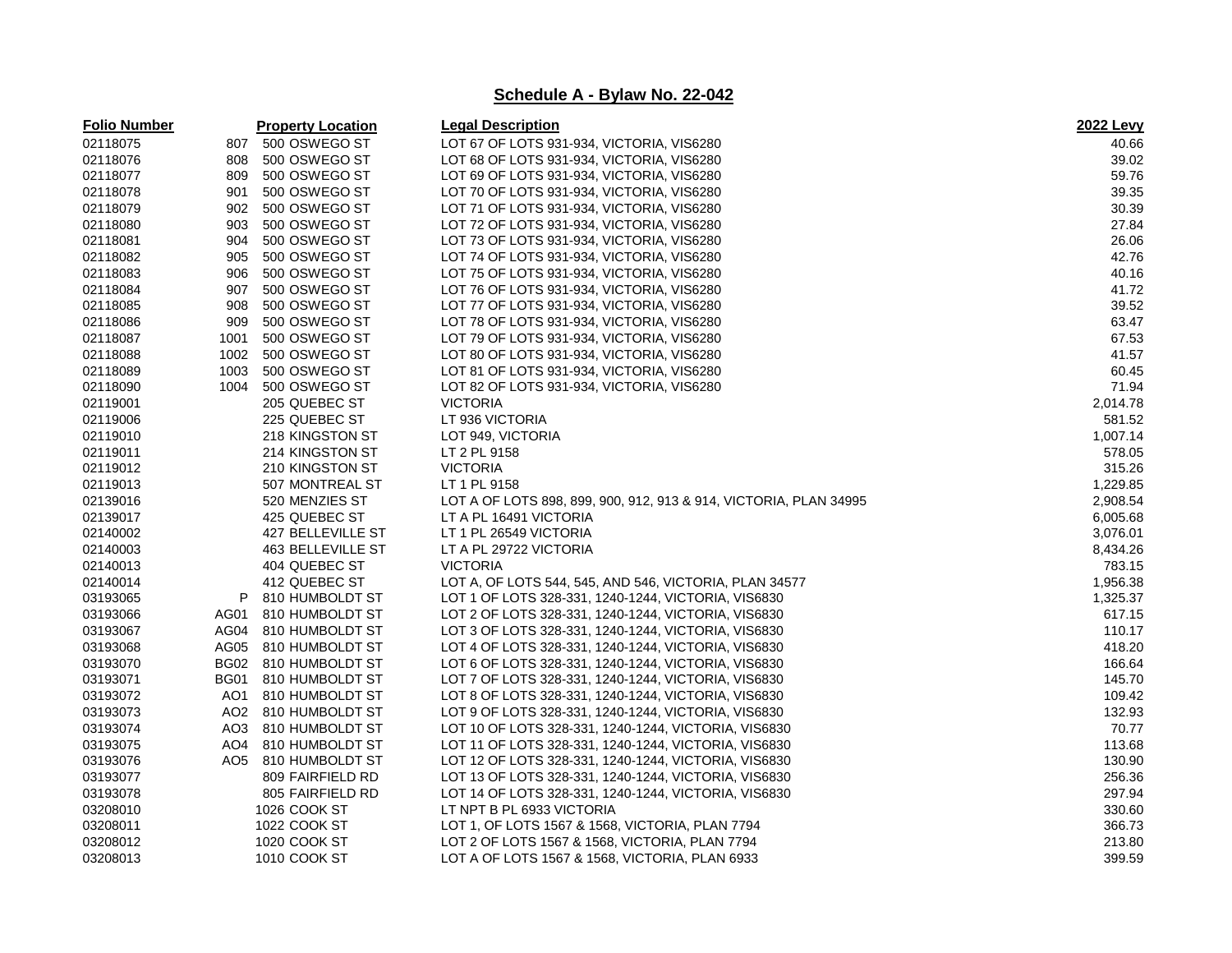| <b>Folio Number</b> | <b>Property Location</b> | <b>Legal Description</b>                                                              | 2022 Levy |
|---------------------|--------------------------|---------------------------------------------------------------------------------------|-----------|
| 03212101            | 1101 FORT ST             | LOT 1, VICTORIA, EPS6069                                                              | 439.97    |
| 03212104            | <b>1105 FORT ST</b>      | LOT 4, VICTORIA, EPS6069                                                              | 330.10    |
| 03212105            | 1107 FORT ST             | LOT 5, VICTORIA, EPS6069                                                              | 252.90    |
| 03212106            | 1109 FORT ST             | LOT 6, VICTORIA, EPS6069                                                              | 281.60    |
| 03212107            | 1025 COOK ST             | LOT 7, VICTORIA, EPS6069                                                              | 573.60    |
| 03212183            | 1103 FORT ST             | LOT 83, VICTORIA, EPS6069                                                             | 290.02    |
| 03213001            | 1021 COOK ST             | THE N 1/2 OF LOT 1592 & THE N 1/2 OF 1593, VICTORIA                                   | 799.77    |
| 03213010            | 1005 COOK ST             | THE SOUTHERLY HALF OF LOT 1574 & 1575, VICTORIA, CITY                                 | 502.19    |
| 03213025            | 1009 COOK ST             | LT A PL VIP71608 VICTORIA                                                             | 358.31    |
| 07491206            | 106 1411 COOK ST         | LOT 106, VICTORIA, EPS6871                                                            | 456.85    |
| 07491207            | 107 1411 COOK ST         | LOT 107, VICTORIA, EPS6871                                                            | 705.74    |
| 07491208            | 108 1411 COOK ST         | LOT 108, VICTORIA, EPS6871                                                            | 1,201.15  |
| 07491209            | 109 1105 PANDORA AVE     | LOT 109, VICTORIA, EPS6871                                                            | 100.96    |
| 07491210            | 110 1105 PANDORA AVE     | LOT 110, VICTORIA, EPS6871                                                            | 296.90    |
| 07491211            | 111 1105 PANDORA AVE     | LOT 111, VICTORIA, EPS6871                                                            | 355.15    |
| 07491212            | 112 1105 PANDORA AVE     | LOT 112, VICTORIA, EPS6871                                                            | 770.08    |
|                     |                          | LOT 1 OF LOTS 1064 & 1065, PLAN 28733 AND THE SOUTH 1/2 OF THE SOUTH 1/2 OF LOT 1055, |           |
| 07492033            | 1100 YATES ST            | CITY, VICTORIA                                                                        | 480.06    |
| 07492035            | 1321 COOK ST             | THE NORTH 1/2 OF THE SOUTH 1/2 OF LOT 1055, VICTORIA, CITY                            | 281.16    |
| 07492108            | 1329 COOK ST             | LOT A OF LOT 1055, VICTORIA, VIP81781                                                 | 518.17    |
| 07493038            | 1101 YATES ST            | LT A PL 43478 VICTORIA                                                                | 6,685.74  |
| 07494029            | 1100 FORT ST             | PL 26933 VICTORIA                                                                     | 1,124.09  |
| 07494033            | 1175 COOK ST             | LOT A OF LOTS 1093, 1094, 1095, VICTORIA, PLAN 32303                                  | 4,860.02  |
| 09697024            | 2503 DOUGLAS ST          | LOT A, SECTION 4, VICTORIA, PLAN 49186                                                | 1,403.56  |
| 09697025            | 712 BAY ST               | LOT A SEC 4 VICTORIA EPP63244                                                         | 2,589.86  |
| 09698011            | 2500 DOUGLAS ST          | LOTS 1, 2 AND 3, SECTION 4, VICTORIA, PLAN 162                                        | 698.32    |
| 09698014            | 2507 GOVERNMENT ST       | LT 1 PL 18140 SEC 4 VICTORIA                                                          | 1,290.08  |
| 09699005            | <b>720 BAY ST</b>        | LOT 4, SECTION 4, VICTORIA, PLAN 28764                                                | 356.83    |
| 09699007            | 770 BAY ST               | LOT 1, SECTION 4, VICTORIA, PLAN 37796                                                | 7,112.85  |
| 10706012            | 2504 GOVERNMENT ST       | LOT 1, SECTION 4, VICTORIA, PLAN 19764                                                | 2,321.13  |
| 10706013            | 2519 ROCK BAY AVE        | LOT 1, SECTION 4, VICTORIA, PLAN 21841                                                | 1,539.17  |
| 10706014            | 2515 ROCK BAY AVE        | LOT 1, SECTION 4, VICTORIA, PLAN 25830                                                | 1,316.96  |
| 10714013            | 568 BAY ST               | LT 4 BLK Z PL 33A SEC 4 VICTORIA                                                      | 227.16    |
| 10714014            | <b>566 BAY ST</b>        | LT 2 BLK Z PL 33A SEC 4 VICTORIA                                                      | 408.80    |
| 10714018            | 570 BAY ST               | LT A PL VIP57334 SEC 4 VICTORIA                                                       | 1,170.46  |
|                     |                          | PARCEL A (BEING A CONSOLIDATION OF LOTS A & B, SEE CA2591040) SECTION 4, VICTORIA,    |           |
| 10714021            | 2500 ROCK BAY AVE        | EPP16981                                                                              | 1,607.47  |
| 10715003            | 545 JOHN ST              | PL 5380 SEC 4 VICTORIA                                                                | 894.95    |
| 10715004            | 550 BAY ST               | AMENDED LOT 6 (DD 200880-I) OF SECTION 4, VICTORIA, PLAN 5380                         | 1,141.76  |
| 10715007            | 2525 BRIDGE ST           | LOT 1, OF SECTION 4, VICTORIA AND OF LOT 120-A, VICTORIA, PLAN 43822                  | 1,911.84  |
| 13080153            | 234 100 HARBOUR RD       | LOT 1, DISTRICT LOT 119, ESQUIMALT, VIS2360                                           | 29.10     |
| 13080154            | 236 100 HARBOUR RD       | LOT 2, DISTRICT LOT 119, ESQUIMALT, VIS2360                                           | 28.51     |
| 13080155            | 238 100 HARBOUR RD       | LOT 3, DISTRICT LOT 119, ESQUIMALT, VIS2360                                           | 52.14     |
| 13080156            | 240<br>100 HARBOUR RD    | LOT 4, DISTRICT LOT 119, ESQUIMALT, VIS2360                                           | 29.25     |
| 13080157            | 242<br>100 HARBOUR RD    | LOT 5, DISTRICT LOT 119, ESQUIMALT, VIS2360                                           | 26.65     |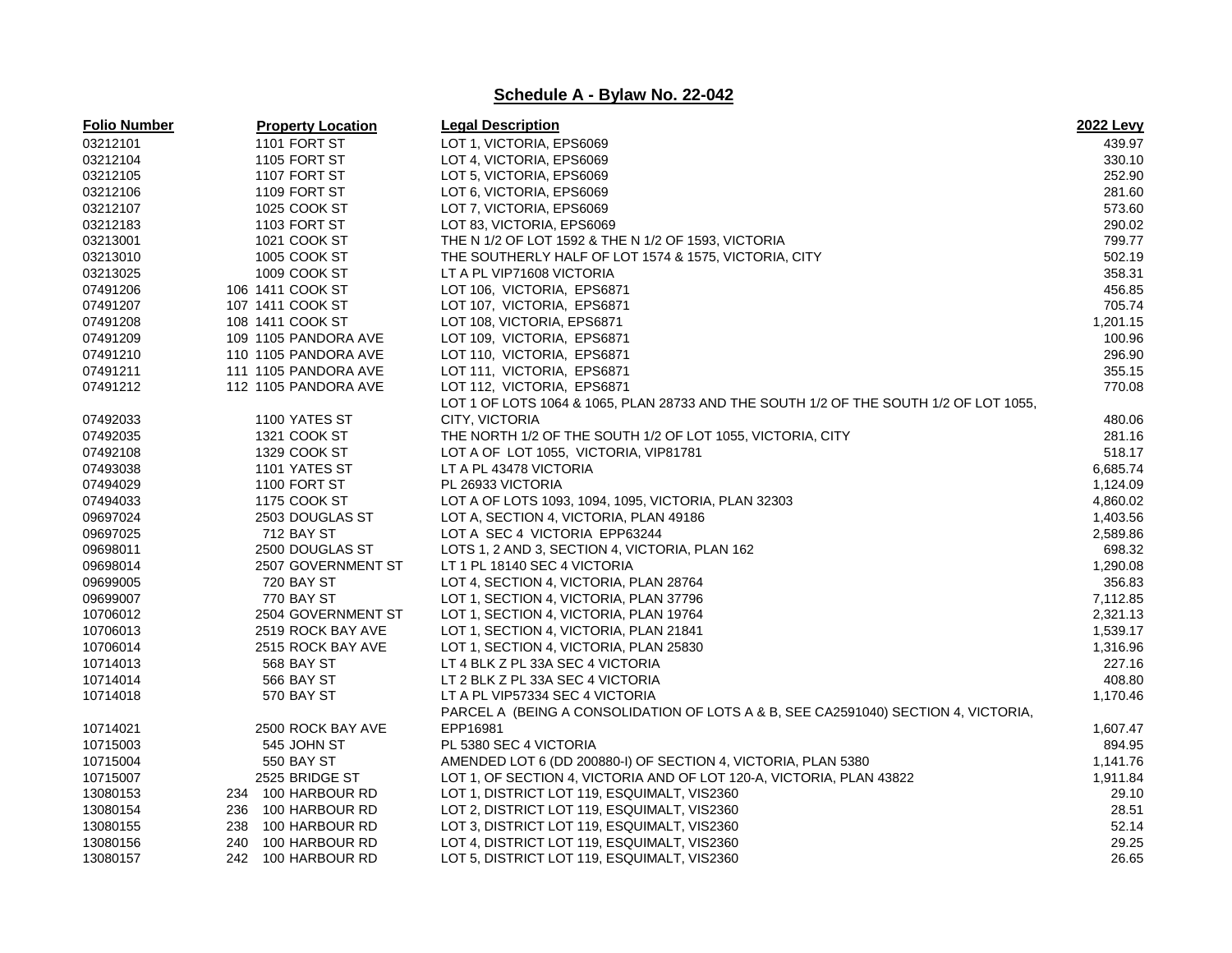| <b>Folio Number</b> |     | <b>Property Location</b> | <b>Legal Description</b>                     | <b>2022 Levy</b> |
|---------------------|-----|--------------------------|----------------------------------------------|------------------|
| 13080158            |     | 244 100 HARBOUR RD       | LOT 6, DISTRICT LOT 119, ESQUIMALT, VIS2360  | 29.92            |
| 13080159            | 246 | 100 HARBOUR RD           | LOT 7, DISTRICT LOT 119, ESQUIMALT, VIS2360  | 26.06            |
| 13080160            | 248 | 100 HARBOUR RD           | LOT 8, DISTRICT LOT 119, ESQUIMALT, VIS2360  | 29.25            |
| 13080161            | 250 | 100 HARBOUR RD           | LOT 9, DISTRICT LOT 119, ESQUIMALT, VIS2360  | 28.66            |
| 13080162            | 252 | 100 HARBOUR RD           | LOT 10, DISTRICT LOT 119, ESQUIMALT, VIS2360 | 28.88            |
| 13080163            | 254 | 100 HARBOUR RD           | LOT 11, DISTRICT LOT 119, ESQUIMALT, VIS2360 | 35.68            |
| 13080164            | 239 | 100 HARBOUR RD           | LOT 12, DISTRICT LOT 119, ESQUIMALT, VIS2360 | 29.69            |
| 13080165            | 237 | 100 HARBOUR RD           | LOT 13, DISTRICT LOT 119, ESQUIMALT, VIS2360 | 28.66            |
| 13080166            | 235 | 100 HARBOUR RD           | LOT 14, DISTRICT LOT 119, ESQUIMALT, VIS2360 | 28.78            |
| 13080167            | 233 | 100 HARBOUR RD           | LOT 15, DISTRICT LOT 119, ESQUIMALT, VIS2360 | 28.56            |
| 13080168            | 231 | 100 HARBOUR RD           | LOT 16, DISTRICT LOT 119, ESQUIMALT, VIS2360 | 28.66            |
| 13080169            | 229 | 100 HARBOUR RD           | LOT 17, DISTRICT LOT 119, ESQUIMALT, VIS2360 | 29.03            |
| 13080170            | 227 | 100 HARBOUR RD           | LOT 18, DISTRICT LOT 119, ESQUIMALT, VIS2360 | 28.06            |
| 13080171            | 332 | 100 HARBOUR RD           | LOT 19, DISTRICT LOT 119, ESQUIMALT, VIS2360 | 25.27            |
| 13080172            | 334 | 100 HARBOUR RD           | LOT 20, DISTRICT LOT 119, ESQUIMALT, VIS2360 | 28.51            |
| 13080173            | 336 | 100 HARBOUR RD           | LOT 21, DISTRICT LOT 119, ESQUIMALT, VIS2360 | 83.14            |
| 13080174            | 340 | 100 HARBOUR RD           | LOT 22, DISTRICT LOT 119, ESQUIMALT, VIS2360 | 28.95            |
| 13080175            | 342 | 100 HARBOUR RD           | LOT 23, DISTRICT LOT 119, ESQUIMALT, VIS2360 | 26.28            |
| 13080176            | 344 | 100 HARBOUR RD           | LOT 24, DISTRICT LOT 119, ESQUIMALT, VIS2360 | 29.47            |
| 13080177            | 346 | 100 HARBOUR RD           | LOT 25, DISTRICT LOT 119, ESQUIMALT, VIS2360 | 26.50            |
| 13080178            | 348 | 100 HARBOUR RD           | LOT 26, DISTRICT LOT 119, ESQUIMALT, VIS2360 | 29.25            |
| 13080179            | 350 | 100 HARBOUR RD           | LOT 27, DISTRICT LOT 119, ESQUIMALT, VIS2360 | 28.88            |
| 13080180            | 352 | 100 HARBOUR RD           | LOT 28, DISTRICT LOT 119, ESQUIMALT, VIS2360 | 28.88            |
| 13080181            | 354 | 100 HARBOUR RD           | LOT 29, DISTRICT LOT 119, ESQUIMALT, VIS2360 | 35.31            |
| 13080182            | 339 | 100 HARBOUR RD           | LOT 30, DISTRICT LOT 119, ESQUIMALT, VIS2360 | 29.25            |
| 13080183            | 337 | 100 HARBOUR RD           | LOT 31, DISTRICT LOT 119, ESQUIMALT, VIS2360 | 28.73            |
| 13080184            | 335 | 100 HARBOUR RD           | LOT 32, DISTRICT LOT 119, ESQUIMALT, VIS2360 | 28.88            |
| 13080185            | 333 | 100 HARBOUR RD           | LOT 33, DISTRICT LOT 119, ESQUIMALT, VIS2360 | 28.73            |
| 13080186            | 331 | 100 HARBOUR RD           | LOT 34, DISTRICT LOT 119, ESQUIMALT, VIS2360 | 28.78            |
| 13080187            | 329 | 100 HARBOUR RD           | LOT 35, DISTRICT LOT 119, ESQUIMALT, VIS2360 | 29.03            |
| 13080188            | 327 | 100 HARBOUR RD           | LOT 36, DISTRICT LOT 119, ESQUIMALT, VIS2360 | 27.99            |
| 13080189            | 325 | 100 HARBOUR RD           | LOT 37, DISTRICT LOT 119, ESQUIMALT, VIS2360 | 27.47            |
| 13080190            | 309 | 100 HARBOUR RD           | LOT 38, DISTRICT LOT 119, ESQUIMALT, VIS2360 | 26.23            |
| 13080191            | 307 | 100 HARBOUR RD           | LOT 39, DISTRICT LOT 119, ESQUIMALT, VIS2360 | 24.35            |
| 13080192            | 305 | 100 HARBOUR RD           | LOT 40, DISTRICT LOT 119, ESQUIMALT, VIS2360 | 24.20            |
| 13080193            | 303 | 100 HARBOUR RD           | LOT 41, DISTRICT LOT 119, ESQUIMALT, VIS2360 | 24.52            |
| 13080194            | 301 | 100 HARBOUR RD           | LOT 42, DISTRICT LOT 119, ESQUIMALT, VIS2360 | 25.31            |
| 13080195            | 302 | 100 HARBOUR RD           | LOT 43, DISTRICT LOT 119, ESQUIMALT, VIS2360 | 27.10            |
| 13080196            | 304 | 100 HARBOUR RD           | LOT 44, DISTRICT LOT 119, ESQUIMALT, VIS2360 | 25.27            |
| 13080197            | 306 | 100 HARBOUR RD           | LOT 45, DISTRICT LOT 119, ESQUIMALT, VIS2360 | 25.27            |
| 13080198            | 308 | 100 HARBOUR RD           | LOT 46, DISTRICT LOT 119, ESQUIMALT, VIS2360 | 25.27            |
| 13080199            | 328 | 100 HARBOUR RD           | LOT 47, DISTRICT LOT 119, ESQUIMALT, VIS2360 | 24.72            |
| 13080200            | 330 | 100 HARBOUR RD           | LOT 48, DISTRICT LOT 119, ESQUIMALT, VIS2360 | 24.72            |
| 13080201            | 432 | 100 HARBOUR RD           | LOT 49, DISTRICT LOT 119, ESQUIMALT, VIS2360 | 23.85            |
| 13080202            | 434 | 100 HARBOUR RD           | LOT 50, DISTRICT LOT 119, ESQUIMALT, VIS2360 | 27.17            |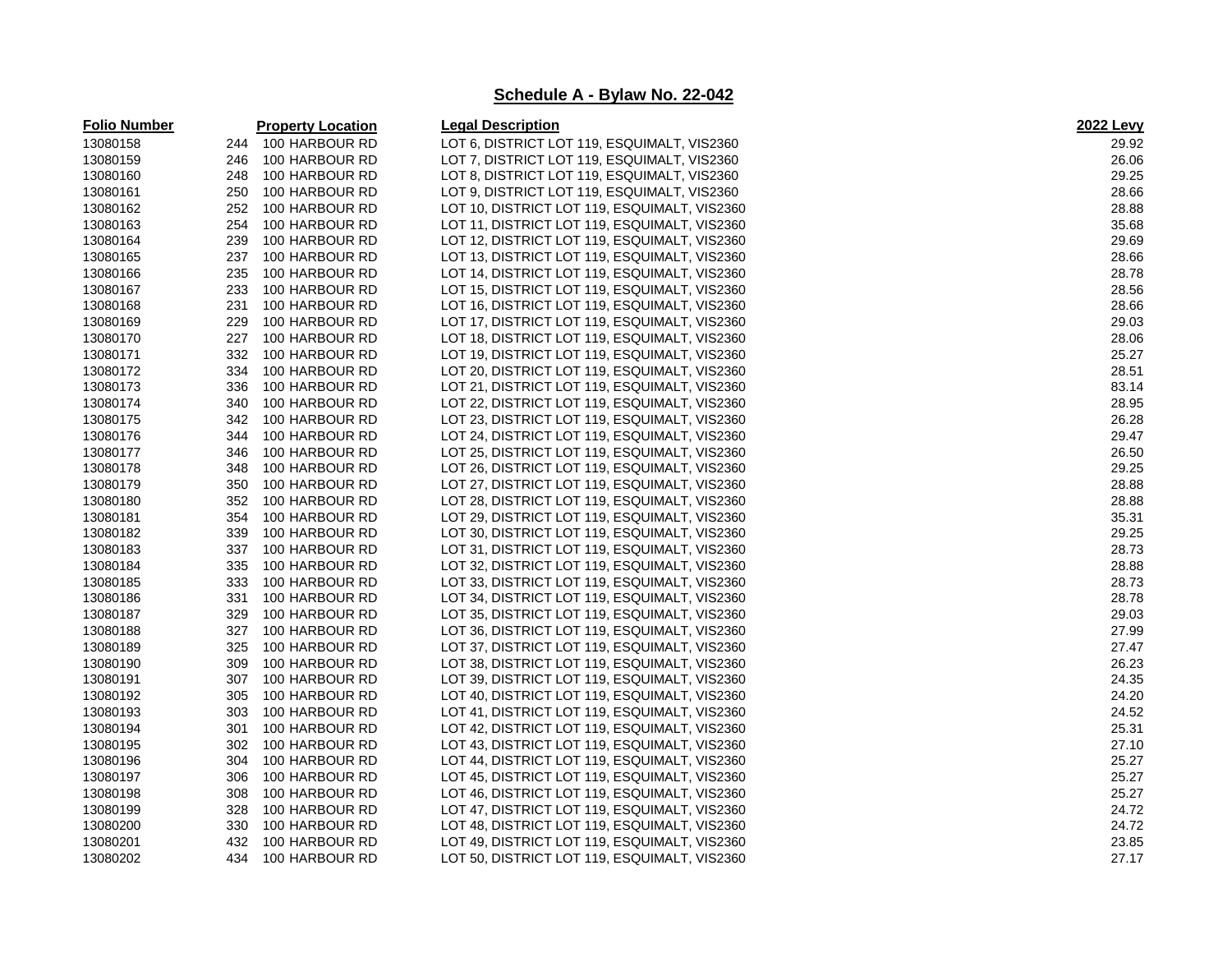| <b>Legal Description</b><br><b>Folio Number</b><br><b>Property Location</b>       | <b>2022 Levy</b> |
|-----------------------------------------------------------------------------------|------------------|
| 13080203<br>100 HARBOUR RD<br>LOT 51, DISTRICT LOT 119, ESQUIMALT, VIS2360<br>436 | 27.39            |
| 13080204<br>LOT 52, DISTRICT LOT 119, ESQUIMALT, VIS2360<br>438<br>100 HARBOUR RD | 48.15            |
| 13080205<br>440<br>100 HARBOUR RD<br>LOT 53, DISTRICT LOT 119, ESQUIMALT, VIS2360 | 29.25            |
| 13080206<br>100 HARBOUR RD<br>LOT 54, DISTRICT LOT 119, ESQUIMALT, VIS2360<br>442 | 25.76            |
| 13080207<br>100 HARBOUR RD<br>LOT 55, DISTRICT LOT 119, ESQUIMALT, VIS2360<br>444 | 29.84            |
| 13080208<br>446<br>100 HARBOUR RD<br>LOT 56, DISTRICT LOT 119, ESQUIMALT, VIS2360 | 26.50            |
| 13080209<br>448<br>100 HARBOUR RD<br>LOT 57, DISTRICT LOT 119, ESQUIMALT, VIS2360 | 29.25            |
| 13080210<br>450<br>100 HARBOUR RD<br>LOT 58, DISTRICT LOT 119, ESQUIMALT, VIS2360 | 28.95            |
| 13080211<br>452<br>100 HARBOUR RD<br>LOT 59, DISTRICT LOT 119, ESQUIMALT, VIS2360 | 28.95            |
| 13080212<br>454<br>100 HARBOUR RD<br>LOT 60, DISTRICT LOT 119, ESQUIMALT, VIS2360 | 35.61            |
| 13080213<br>100 HARBOUR RD<br>439<br>LOT 61, DISTRICT LOT 119, ESQUIMALT, VIS2360 | 29.52            |
| 13080214<br>437<br>100 HARBOUR RD<br>LOT 62, DISTRICT LOT 119, ESQUIMALT, VIS2360 | 28.73            |
| 13080215<br>435<br>100 HARBOUR RD<br>LOT 63, DISTRICT LOT 119, ESQUIMALT, VIS2360 | 28.88            |
| 13080216<br>433<br>100 HARBOUR RD<br>LOT 64, DISTRICT LOT 119, ESQUIMALT, VIS2360 | 28.73            |
| 13080217<br>431<br>100 HARBOUR RD<br>LOT 65, DISTRICT LOT 119, ESQUIMALT, VIS2360 | 28.78            |
| 13080218<br>429<br>100 HARBOUR RD<br>LOT 66, DISTRICT LOT 119, ESQUIMALT, VIS2360 | 28.78            |
| 13080219<br>427<br>100 HARBOUR RD<br>LOT 67, DISTRICT LOT 119, ESQUIMALT, VIS2360 | 27.84            |
| 13080220<br>425<br>100 HARBOUR RD<br>LOT 68, DISTRICT LOT 119, ESQUIMALT, VIS2360 | 27.54            |
| 13080221<br>423<br>100 HARBOUR RD<br>LOT 69, DISTRICT LOT 119, ESQUIMALT, VIS2360 | 24.30            |
| 13080222<br>421<br>100 HARBOUR RD<br>LOT 70, DISTRICT LOT 119, ESQUIMALT, VIS2360 | 24.42            |
| 13080223<br>419<br>100 HARBOUR RD<br>LOT 71, DISTRICT LOT 119, ESQUIMALT, VIS2360 | 24.52            |
| 13080224<br>417<br>100 HARBOUR RD<br>LOT 72, DISTRICT LOT 119, ESQUIMALT, VIS2360 | 24.13            |
| 13080225<br>415<br>100 HARBOUR RD<br>LOT 73, DISTRICT LOT 119, ESQUIMALT, VIS2360 | 27.02            |
| 13080226<br>413<br>100 HARBOUR RD<br>LOT 74, DISTRICT LOT 119, ESQUIMALT, VIS2360 | 26.87            |
| 13080227<br>411<br>100 HARBOUR RD<br>LOT 75, DISTRICT LOT 119, ESQUIMALT, VIS2360 | 26.95            |
| 13080228<br>100 HARBOUR RD<br>409<br>LOT 76, DISTRICT LOT 119, ESQUIMALT, VIS2360 | 26.35            |
| 13080229<br>100 HARBOUR RD<br>407<br>LOT 77, DISTRICT LOT 119, ESQUIMALT, VIS2360 | 24.30            |
| 13080230<br>405<br>100 HARBOUR RD<br>LOT 78, DISTRICT LOT 119, ESQUIMALT, VIS2360 | 23.98            |
| 13080231<br>403<br>100 HARBOUR RD<br>LOT 79, DISTRICT LOT 119, ESQUIMALT, VIS2360 | 24.35            |
| 13080232<br>401<br>100 HARBOUR RD<br>LOT 80, DISTRICT LOT 119, ESQUIMALT, VIS2360 | 25.49            |
| 13080233<br>402<br>100 HARBOUR RD<br>LOT 81, DISTRICT LOT 119, ESQUIMALT, VIS2360 | 27.47            |
| 13080234<br>404<br>100 HARBOUR RD<br>LOT 82, DISTRICT LOT 119, ESQUIMALT, VIS2360 | 25.39            |
| 13080235<br>406<br>100 HARBOUR RD<br>LOT 83, DISTRICT LOT 119, ESQUIMALT, VIS2360 | 25.39            |
| 13080236<br>100 HARBOUR RD<br>LOT 84, DISTRICT LOT 119, ESQUIMALT, VIS2360<br>408 | 25.39            |
| 13080237<br>100 HARBOUR RD<br>LOT 85, DISTRICT LOT 119, ESQUIMALT, VIS2360<br>410 | 25.61            |
| 13080238<br>412<br>100 HARBOUR RD<br>LOT 86, DISTRICT LOT 119, ESQUIMALT, VIS2360 | 26.80            |
| 13080239<br>414<br>100 HARBOUR RD<br>LOT 87, DISTRICT LOT 119, ESQUIMALT, VIS2360 | 27.62            |
| 13080240<br>416<br>100 HARBOUR RD<br>LOT 88, DISTRICT LOT 119, ESQUIMALT, VIS2360 | 27.76            |
| 13080241<br>418<br>100 HARBOUR RD<br>LOT 89, DISTRICT LOT 119, ESQUIMALT, VIS2360 | 27.10            |
| 13080242<br>420<br>100 HARBOUR RD<br>LOT 90, DISTRICT LOT 119, ESQUIMALT, VIS2360 | 34.35            |
| 13080243<br>422<br>100 HARBOUR RD<br>LOT 91, DISTRICT LOT 119, ESQUIMALT, VIS2360 | 24.30            |
| 13080244<br>424<br>100 HARBOUR RD<br>LOT 92, DISTRICT LOT 119, ESQUIMALT, VIS2360 | 24.20            |
| 13080245<br>426<br>100 HARBOUR RD<br>LOT 93, DISTRICT LOT 119, ESQUIMALT, VIS2360 | 24.30            |
| 13080246<br>428<br>100 HARBOUR RD<br>LOT 94, DISTRICT LOT 119, ESQUIMALT, VIS2360 | 24.35            |
| 13080247<br>430<br>100 HARBOUR RD<br>LOT 95, DISTRICT LOT 119, ESQUIMALT, VIS2360 | 25.17            |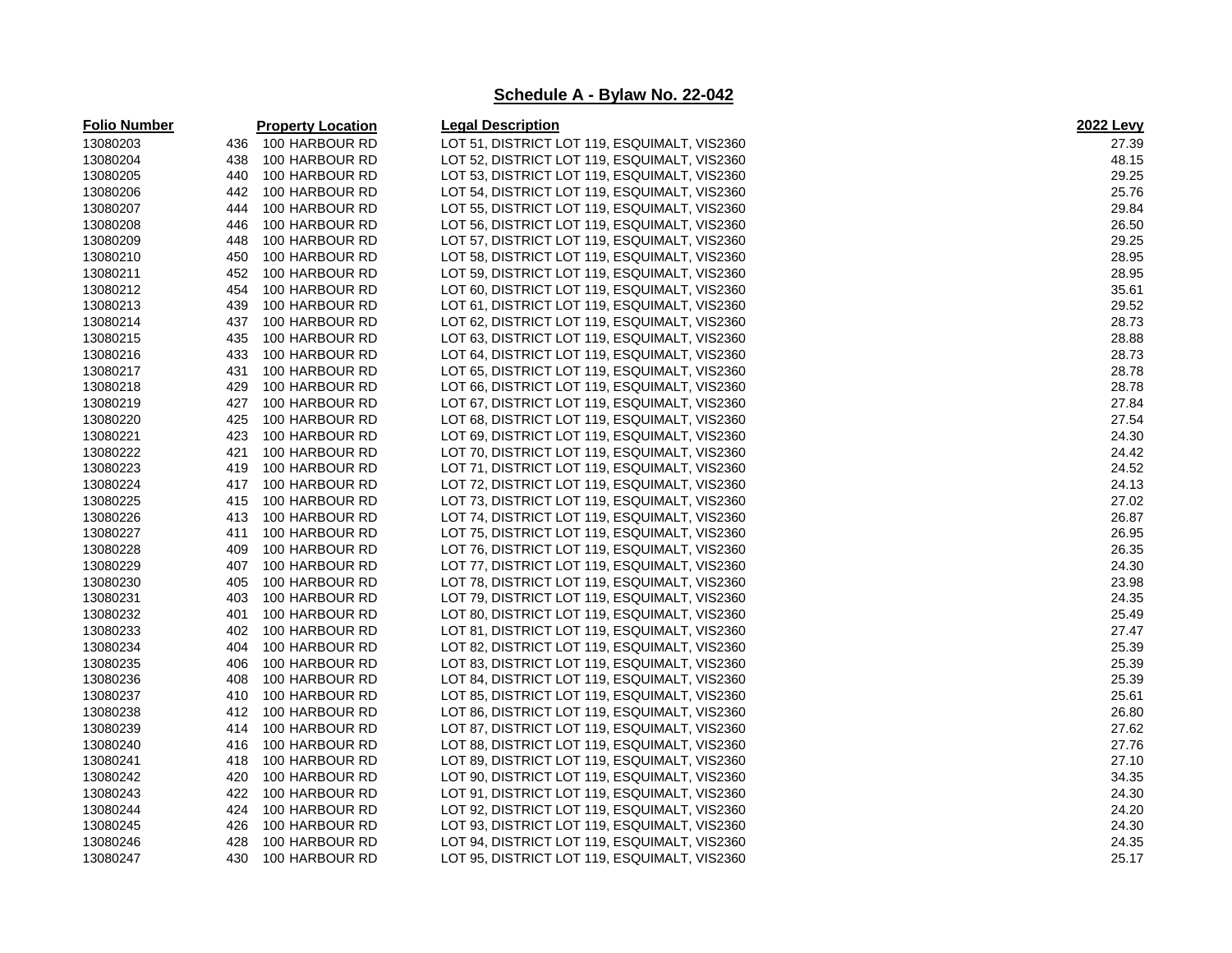| <b>Folio Number</b> |     | <b>Property Location</b> | <b>Legal Description</b>                      | <b>2022 Levy</b> |
|---------------------|-----|--------------------------|-----------------------------------------------|------------------|
| 13080248            |     | 532 100 HARBOUR RD       | LOT 96, DISTRICT LOT 119, ESQUIMALT, VIS2360  | 25.04            |
| 13080249            | 534 | 100 HARBOUR RD           | LOT 97, DISTRICT LOT 119, ESQUIMALT, VIS2360  | 26.06            |
| 13080250            | 536 | 100 HARBOUR RD           | LOT 98, DISTRICT LOT 119, ESQUIMALT, VIS2360  | 27.37            |
| 13080251            | 538 | 100 HARBOUR RD           | LOT 99, DISTRICT LOT 119, ESQUIMALT, VIS2360  | 48.60            |
| 13080252            | 540 | 100 HARBOUR RD           | LOT 100, DISTRICT LOT 119, ESQUIMALT, VIS2360 | 29.17            |
| 13080253            | 542 | 100 HARBOUR RD           | LOT 101, DISTRICT LOT 119, ESQUIMALT, VIS2360 | 26.43            |
| 13080254            | 544 | 100 HARBOUR RD           | LOT 102, DISTRICT LOT 119, ESQUIMALT, VIS2360 | 29.74            |
| 13080255            | 546 | 100 HARBOUR RD           | LOT 103, DISTRICT LOT 119, ESQUIMALT, VIS2360 | 26.43            |
| 13080256            | 548 | 100 HARBOUR RD           | LOT 104, DISTRICT LOT 119, ESQUIMALT, VIS2360 | 28.78            |
| 13080257            | 550 | 100 HARBOUR RD           | LOT 105, DISTRICT LOT 119, ESQUIMALT, VIS2360 | 28.88            |
| 13080258            | 552 | 100 HARBOUR RD           | LOT 106, DISTRICT LOT 119, ESQUIMALT, VIS2360 | 28.88            |
| 13080259            | 554 | 100 HARBOUR RD           | LOT 107, DISTRICT LOT 119, ESQUIMALT, VIS2360 | 35.31            |
| 13080260            | 539 | 100 HARBOUR RD           | LOT 108, DISTRICT LOT 119, ESQUIMALT, VIS2360 | 29.40            |
| 13080261            | 537 | 100 HARBOUR RD           | LOT 109, DISTRICT LOT 119, ESQUIMALT, VIS2360 | 28.51            |
| 13080262            | 535 | 100 HARBOUR RD           | LOT 110, DISTRICT LOT 119, ESQUIMALT, VIS2360 | 28.73            |
| 13080263            | 533 | 100 HARBOUR RD           | LOT 111, DISTRICT LOT 119, ESQUIMALT, VIS2360 | 28.73            |
| 13080264            | 531 | 100 HARBOUR RD           | LOT 112, DISTRICT LOT 119, ESQUIMALT, VIS2360 | 28.73            |
| 13080265            | 529 | 100 HARBOUR RD           | LOT 113, DISTRICT LOT 119, ESQUIMALT, VIS2360 | 28.78            |
| 13080266            | 527 | 100 HARBOUR RD           | LOT 114, DISTRICT LOT 119, ESQUIMALT, VIS2360 | 27.84            |
| 13080267            | 525 | 100 HARBOUR RD           | LOT 115, DISTRICT LOT 119, ESQUIMALT, VIS2360 | 27.54            |
| 13080268            | 523 | 100 HARBOUR RD           | LOT 116, DISTRICT LOT 119, ESQUIMALT, VIS2360 | 24.30            |
| 13080269            | 521 | 100 HARBOUR RD           | LOT 117, DISTRICT LOT 119, ESQUIMALT, VIS2360 | 24.13            |
| 13080270            | 519 | 100 HARBOUR RD           | LOT 118, DISTRICT LOT 119, ESQUIMALT, VIS2360 | 24.20            |
| 13080271            | 517 | 100 HARBOUR RD           | LOT 119, DISTRICT LOT 119, ESQUIMALT, VIS2360 | 24.20            |
| 13080272            | 515 | 100 HARBOUR RD           | LOT 120, DISTRICT LOT 119, ESQUIMALT, VIS2360 | 27.10            |
| 13080273            |     | 513 100 HARBOUR RD       | LOT 121, DISTRICT LOT 119, ESQUIMALT, VIS2360 | 27.10            |
| 13080274            | 511 | 100 HARBOUR RD           | LOT 122, DISTRICT LOT 119, ESQUIMALT, VIS2360 | 26.95            |
| 13080275            | 509 | 100 HARBOUR RD           | LOT 123, DISTRICT LOT 119, ESQUIMALT, VIS2360 | 26.35            |
| 13080276            |     | 507 100 HARBOUR RD       | LOT 124, DISTRICT LOT 119, ESQUIMALT, VIS2360 | 24.20            |
| 13080277            | 505 | 100 HARBOUR RD           | LOT 125, DISTRICT LOT 119, ESQUIMALT, VIS2360 | 23.90            |
| 13080278            | 503 | 100 HARBOUR RD           | LOT 126, DISTRICT LOT 119, ESQUIMALT, VIS2360 | 24.28            |
| 13080279            | 501 | 100 HARBOUR RD           | LOT 127, DISTRICT LOT 119, ESQUIMALT, VIS2360 | 25.24            |
| 13080280            | 502 | 100 HARBOUR RD           | LOT 128, DISTRICT LOT 119, ESQUIMALT, VIS2360 | 27.47            |
| 13080281            | 504 | 100 HARBOUR RD           | LOT 129, DISTRICT LOT 119, ESQUIMALT, VIS2360 | 25.39            |
| 13080282            | 506 | 100 HARBOUR RD           | LOT 130, DISTRICT LOT 119, ESQUIMALT, VIS2360 | 25.31            |
| 13080283            | 508 | 100 HARBOUR RD           | LOT 131, DISTRICT LOT 119, ESQUIMALT, VIS2360 | 25.39            |
| 13080284            | 510 | 100 HARBOUR RD           | LOT 132, DISTRICT LOT 119, ESQUIMALT, VIS2360 | 25.61            |
| 13080285            | 512 | 100 HARBOUR RD           | LOT 133, DISTRICT LOT 119, ESQUIMALT, VIS2360 | 26.80            |
| 13080286            | 514 | 100 HARBOUR RD           | LOT 134, DISTRICT LOT 119, ESQUIMALT, VIS2360 | 27.62            |
| 13080287            | 516 | 100 HARBOUR RD           | LOT 135, DISTRICT LOT 119, ESQUIMALT, VIS2360 | 27.69            |
| 13080288            | 518 | 100 HARBOUR RD           | LOT 136, DISTRICT LOT 119, ESQUIMALT, VIS2360 | 27.10            |
| 13080289            | 520 | 100 HARBOUR RD           | LOT 137, DISTRICT LOT 119, ESQUIMALT, VIS2360 | 34.42            |
| 13080290            | 522 | 100 HARBOUR RD           | LOT 138, DISTRICT LOT 119, ESQUIMALT, VIS2360 | 24.35            |
| 13080291            | 524 | 100 HARBOUR RD           | LOT 139, DISTRICT LOT 119, ESQUIMALT, VIS2360 | 24.30            |
| 13080292            | 526 | 100 HARBOUR RD           | LOT 140, DISTRICT LOT 119, ESQUIMALT, VIS2360 | 24.35            |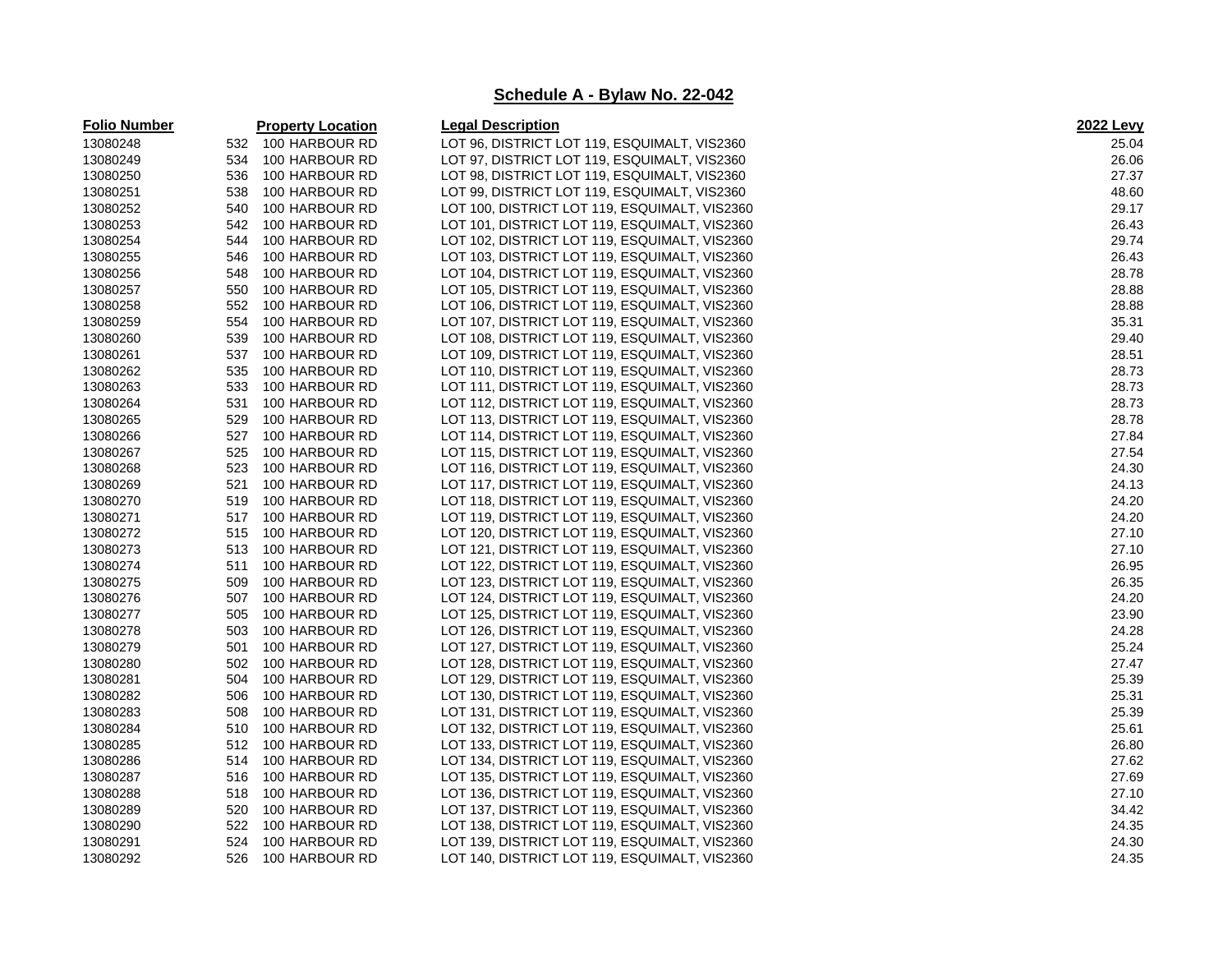| 13080293<br>100 HARBOUR RD<br>LOT 141, DISTRICT LOT 119, ESQUIMALT, VIS2360<br>24.42<br>528<br>13080294<br>LOT 142, DISTRICT LOT 119, ESQUIMALT, VIS2360<br>25.17<br>530<br>100 HARBOUR RD<br>29.84<br>13080295<br>LOT 143, DISTRICT LOT 119, ESQUIMALT, VIS2360<br>638<br>100 HARBOUR RD<br>29.10<br>13080296<br>100 HARBOUR RD<br>LOT 144, DISTRICT LOT 119, ESQUIMALT, VIS2360<br>640<br>26.50<br>13080297<br>642<br>100 HARBOUR RD<br>LOT 145, DISTRICT LOT 119, ESQUIMALT, VIS2360<br>13080298<br>29.69<br>100 HARBOUR RD<br>LOT 146, DISTRICT LOT 119, ESQUIMALT, VIS2360<br>644<br>26.50<br>13080299<br>100 HARBOUR RD<br>LOT 147, DISTRICT LOT 119, ESQUIMALT, VIS2360<br>646<br>29.25<br>13080300<br>100 HARBOUR RD<br>LOT 148, DISTRICT LOT 119, ESQUIMALT, VIS2360<br>648<br>28.95<br>13080301<br>650<br>100 HARBOUR RD<br>LOT 149, DISTRICT LOT 119, ESQUIMALT, VIS2360<br>28.78<br>13080302<br>652<br>100 HARBOUR RD<br>LOT 150, DISTRICT LOT 119, ESQUIMALT, VIS2360<br>35.31<br>13080303<br>654<br>100 HARBOUR RD<br>LOT 151, DISTRICT LOT 119, ESQUIMALT, VIS2360<br>13080304<br>100 HARBOUR RD<br>28.88<br>639<br>LOT 152, DISTRICT LOT 119, ESQUIMALT, VIS2360<br>28.14<br>13080305<br>637<br>100 HARBOUR RD<br>LOT 153, DISTRICT LOT 119, ESQUIMALT, VIS2360<br>28.33<br>13080306<br>100 HARBOUR RD<br>LOT 154, DISTRICT LOT 119, ESQUIMALT, VIS2360<br>635<br>28.33<br>13080307<br>633<br>LOT 155, DISTRICT LOT 119, ESQUIMALT, VIS2360<br>100 HARBOUR RD<br>28.33 |
|----------------------------------------------------------------------------------------------------------------------------------------------------------------------------------------------------------------------------------------------------------------------------------------------------------------------------------------------------------------------------------------------------------------------------------------------------------------------------------------------------------------------------------------------------------------------------------------------------------------------------------------------------------------------------------------------------------------------------------------------------------------------------------------------------------------------------------------------------------------------------------------------------------------------------------------------------------------------------------------------------------------------------------------------------------------------------------------------------------------------------------------------------------------------------------------------------------------------------------------------------------------------------------------------------------------------------------------------------------------------------------------------------------------------------------------------------------------------------------------|
|                                                                                                                                                                                                                                                                                                                                                                                                                                                                                                                                                                                                                                                                                                                                                                                                                                                                                                                                                                                                                                                                                                                                                                                                                                                                                                                                                                                                                                                                                        |
|                                                                                                                                                                                                                                                                                                                                                                                                                                                                                                                                                                                                                                                                                                                                                                                                                                                                                                                                                                                                                                                                                                                                                                                                                                                                                                                                                                                                                                                                                        |
|                                                                                                                                                                                                                                                                                                                                                                                                                                                                                                                                                                                                                                                                                                                                                                                                                                                                                                                                                                                                                                                                                                                                                                                                                                                                                                                                                                                                                                                                                        |
|                                                                                                                                                                                                                                                                                                                                                                                                                                                                                                                                                                                                                                                                                                                                                                                                                                                                                                                                                                                                                                                                                                                                                                                                                                                                                                                                                                                                                                                                                        |
|                                                                                                                                                                                                                                                                                                                                                                                                                                                                                                                                                                                                                                                                                                                                                                                                                                                                                                                                                                                                                                                                                                                                                                                                                                                                                                                                                                                                                                                                                        |
|                                                                                                                                                                                                                                                                                                                                                                                                                                                                                                                                                                                                                                                                                                                                                                                                                                                                                                                                                                                                                                                                                                                                                                                                                                                                                                                                                                                                                                                                                        |
|                                                                                                                                                                                                                                                                                                                                                                                                                                                                                                                                                                                                                                                                                                                                                                                                                                                                                                                                                                                                                                                                                                                                                                                                                                                                                                                                                                                                                                                                                        |
|                                                                                                                                                                                                                                                                                                                                                                                                                                                                                                                                                                                                                                                                                                                                                                                                                                                                                                                                                                                                                                                                                                                                                                                                                                                                                                                                                                                                                                                                                        |
|                                                                                                                                                                                                                                                                                                                                                                                                                                                                                                                                                                                                                                                                                                                                                                                                                                                                                                                                                                                                                                                                                                                                                                                                                                                                                                                                                                                                                                                                                        |
|                                                                                                                                                                                                                                                                                                                                                                                                                                                                                                                                                                                                                                                                                                                                                                                                                                                                                                                                                                                                                                                                                                                                                                                                                                                                                                                                                                                                                                                                                        |
|                                                                                                                                                                                                                                                                                                                                                                                                                                                                                                                                                                                                                                                                                                                                                                                                                                                                                                                                                                                                                                                                                                                                                                                                                                                                                                                                                                                                                                                                                        |
|                                                                                                                                                                                                                                                                                                                                                                                                                                                                                                                                                                                                                                                                                                                                                                                                                                                                                                                                                                                                                                                                                                                                                                                                                                                                                                                                                                                                                                                                                        |
|                                                                                                                                                                                                                                                                                                                                                                                                                                                                                                                                                                                                                                                                                                                                                                                                                                                                                                                                                                                                                                                                                                                                                                                                                                                                                                                                                                                                                                                                                        |
|                                                                                                                                                                                                                                                                                                                                                                                                                                                                                                                                                                                                                                                                                                                                                                                                                                                                                                                                                                                                                                                                                                                                                                                                                                                                                                                                                                                                                                                                                        |
|                                                                                                                                                                                                                                                                                                                                                                                                                                                                                                                                                                                                                                                                                                                                                                                                                                                                                                                                                                                                                                                                                                                                                                                                                                                                                                                                                                                                                                                                                        |
| 13080308<br>631<br>100 HARBOUR RD<br>LOT 156, DISTRICT LOT 119, ESQUIMALT, VIS2360                                                                                                                                                                                                                                                                                                                                                                                                                                                                                                                                                                                                                                                                                                                                                                                                                                                                                                                                                                                                                                                                                                                                                                                                                                                                                                                                                                                                     |
| 28.33<br>13080309<br>629<br>100 HARBOUR RD<br>LOT 157, DISTRICT LOT 119, ESQUIMALT, VIS2360                                                                                                                                                                                                                                                                                                                                                                                                                                                                                                                                                                                                                                                                                                                                                                                                                                                                                                                                                                                                                                                                                                                                                                                                                                                                                                                                                                                            |
| 27.62<br>13080310<br>627<br>100 HARBOUR RD<br>LOT 158, DISTRICT LOT 119, ESQUIMALT, VIS2360                                                                                                                                                                                                                                                                                                                                                                                                                                                                                                                                                                                                                                                                                                                                                                                                                                                                                                                                                                                                                                                                                                                                                                                                                                                                                                                                                                                            |
| 27.54<br>13080311<br>625<br>100 HARBOUR RD<br>LOT 159, DISTRICT LOT 119, ESQUIMALT, VIS2360                                                                                                                                                                                                                                                                                                                                                                                                                                                                                                                                                                                                                                                                                                                                                                                                                                                                                                                                                                                                                                                                                                                                                                                                                                                                                                                                                                                            |
| 24.35<br>13080312<br>623<br>100 HARBOUR RD<br>LOT 160, DISTRICT LOT 119, ESQUIMALT, VIS2360                                                                                                                                                                                                                                                                                                                                                                                                                                                                                                                                                                                                                                                                                                                                                                                                                                                                                                                                                                                                                                                                                                                                                                                                                                                                                                                                                                                            |
| 13080313<br>621<br>100 HARBOUR RD<br>LOT 161, DISTRICT LOT 119, ESQUIMALT, VIS2360<br>24.13                                                                                                                                                                                                                                                                                                                                                                                                                                                                                                                                                                                                                                                                                                                                                                                                                                                                                                                                                                                                                                                                                                                                                                                                                                                                                                                                                                                            |
| 24.20<br>13080314<br>100 HARBOUR RD<br>619<br>LOT 162, DISTRICT LOT 119, ESQUIMALT, VIS2360                                                                                                                                                                                                                                                                                                                                                                                                                                                                                                                                                                                                                                                                                                                                                                                                                                                                                                                                                                                                                                                                                                                                                                                                                                                                                                                                                                                            |
| 23.98<br>13080315<br>617<br>100 HARBOUR RD<br>LOT 163, DISTRICT LOT 119, ESQUIMALT, VIS2360                                                                                                                                                                                                                                                                                                                                                                                                                                                                                                                                                                                                                                                                                                                                                                                                                                                                                                                                                                                                                                                                                                                                                                                                                                                                                                                                                                                            |
| 27.10<br>13080316<br>615<br>100 HARBOUR RD<br>LOT 164, DISTRICT LOT 119, ESQUIMALT, VIS2360                                                                                                                                                                                                                                                                                                                                                                                                                                                                                                                                                                                                                                                                                                                                                                                                                                                                                                                                                                                                                                                                                                                                                                                                                                                                                                                                                                                            |
| 13080317<br>26.87<br>613<br>100 HARBOUR RD<br>LOT 165, DISTRICT LOT 119, ESQUIMALT, VIS2360                                                                                                                                                                                                                                                                                                                                                                                                                                                                                                                                                                                                                                                                                                                                                                                                                                                                                                                                                                                                                                                                                                                                                                                                                                                                                                                                                                                            |
| 26.95<br>13080318<br>100 HARBOUR RD<br>LOT 166, DISTRICT LOT 119, ESQUIMALT, VIS2360<br>611                                                                                                                                                                                                                                                                                                                                                                                                                                                                                                                                                                                                                                                                                                                                                                                                                                                                                                                                                                                                                                                                                                                                                                                                                                                                                                                                                                                            |
| 13080319<br>100 HARBOUR RD<br>26.23<br>609<br>LOT 167, DISTRICT LOT 119, ESQUIMALT, VIS2360                                                                                                                                                                                                                                                                                                                                                                                                                                                                                                                                                                                                                                                                                                                                                                                                                                                                                                                                                                                                                                                                                                                                                                                                                                                                                                                                                                                            |
| 24.13<br>13080320<br>607<br>100 HARBOUR RD<br>LOT 168, DISTRICT LOT 119, ESQUIMALT, VIS2360                                                                                                                                                                                                                                                                                                                                                                                                                                                                                                                                                                                                                                                                                                                                                                                                                                                                                                                                                                                                                                                                                                                                                                                                                                                                                                                                                                                            |
| 23.90<br>13080321<br>605<br>100 HARBOUR RD<br>LOT 169, DISTRICT LOT 119, ESQUIMALT, VIS2360                                                                                                                                                                                                                                                                                                                                                                                                                                                                                                                                                                                                                                                                                                                                                                                                                                                                                                                                                                                                                                                                                                                                                                                                                                                                                                                                                                                            |
| 13080322<br>24.30<br>603<br>100 HARBOUR RD<br>LOT 170, DISTRICT LOT 119, ESQUIMALT, VIS2360                                                                                                                                                                                                                                                                                                                                                                                                                                                                                                                                                                                                                                                                                                                                                                                                                                                                                                                                                                                                                                                                                                                                                                                                                                                                                                                                                                                            |
| 13080323<br>24.94<br>601<br>100 HARBOUR RD<br>LOT 171, DISTRICT LOT 119, ESQUIMALT, VIS2360                                                                                                                                                                                                                                                                                                                                                                                                                                                                                                                                                                                                                                                                                                                                                                                                                                                                                                                                                                                                                                                                                                                                                                                                                                                                                                                                                                                            |
| 27.39<br>13080324<br>602<br>100 HARBOUR RD<br>LOT 172, DISTRICT LOT 119, ESQUIMALT, VIS2360                                                                                                                                                                                                                                                                                                                                                                                                                                                                                                                                                                                                                                                                                                                                                                                                                                                                                                                                                                                                                                                                                                                                                                                                                                                                                                                                                                                            |
| 13080325<br>25.31<br>604<br>100 HARBOUR RD<br>LOT 173, DISTRICT LOT 119, ESQUIMALT, VIS2360                                                                                                                                                                                                                                                                                                                                                                                                                                                                                                                                                                                                                                                                                                                                                                                                                                                                                                                                                                                                                                                                                                                                                                                                                                                                                                                                                                                            |
| 13080326<br>25.31<br>606<br>100 HARBOUR RD<br>LOT 174, DISTRICT LOT 119, ESQUIMALT, VIS2360                                                                                                                                                                                                                                                                                                                                                                                                                                                                                                                                                                                                                                                                                                                                                                                                                                                                                                                                                                                                                                                                                                                                                                                                                                                                                                                                                                                            |
| 25.27<br>13080327<br>608<br>100 HARBOUR RD<br>LOT 175, DISTRICT LOT 119, ESQUIMALT, VIS2360                                                                                                                                                                                                                                                                                                                                                                                                                                                                                                                                                                                                                                                                                                                                                                                                                                                                                                                                                                                                                                                                                                                                                                                                                                                                                                                                                                                            |
| 13080328<br>25.54<br>100 HARBOUR RD<br>LOT 176, DISTRICT LOT 119, ESQUIMALT, VIS2360<br>610                                                                                                                                                                                                                                                                                                                                                                                                                                                                                                                                                                                                                                                                                                                                                                                                                                                                                                                                                                                                                                                                                                                                                                                                                                                                                                                                                                                            |
| 13080329<br>26.80<br>612<br>100 HARBOUR RD<br>LOT 177, DISTRICT LOT 119, ESQUIMALT, VIS2360                                                                                                                                                                                                                                                                                                                                                                                                                                                                                                                                                                                                                                                                                                                                                                                                                                                                                                                                                                                                                                                                                                                                                                                                                                                                                                                                                                                            |
| 13080330<br>27.62<br>614<br>100 HARBOUR RD<br>LOT 178, DISTRICT LOT 119, ESQUIMALT, VIS2360                                                                                                                                                                                                                                                                                                                                                                                                                                                                                                                                                                                                                                                                                                                                                                                                                                                                                                                                                                                                                                                                                                                                                                                                                                                                                                                                                                                            |
| 13080331<br>27.69<br>100 HARBOUR RD<br>LOT 179, DISTRICT LOT 119, ESQUIMALT, VIS2360<br>616                                                                                                                                                                                                                                                                                                                                                                                                                                                                                                                                                                                                                                                                                                                                                                                                                                                                                                                                                                                                                                                                                                                                                                                                                                                                                                                                                                                            |
| 13080332<br>27.02<br>618<br>100 HARBOUR RD<br>LOT 180, DISTRICT LOT 119, ESQUIMALT, VIS2360                                                                                                                                                                                                                                                                                                                                                                                                                                                                                                                                                                                                                                                                                                                                                                                                                                                                                                                                                                                                                                                                                                                                                                                                                                                                                                                                                                                            |
| 13080333<br>34.35<br>620<br>100 HARBOUR RD<br>LOT 181, DISTRICT LOT 119, ESQUIMALT, VIS2360                                                                                                                                                                                                                                                                                                                                                                                                                                                                                                                                                                                                                                                                                                                                                                                                                                                                                                                                                                                                                                                                                                                                                                                                                                                                                                                                                                                            |
| 13080334<br>622<br>100 HARBOUR RD<br>24.30<br>LOT 182, DISTRICT LOT 119, ESQUIMALT, VIS2360                                                                                                                                                                                                                                                                                                                                                                                                                                                                                                                                                                                                                                                                                                                                                                                                                                                                                                                                                                                                                                                                                                                                                                                                                                                                                                                                                                                            |
| 13080335<br>24.20<br>624<br>100 HARBOUR RD<br>LOT 183, DISTRICT LOT 119, ESQUIMALT, VIS2360                                                                                                                                                                                                                                                                                                                                                                                                                                                                                                                                                                                                                                                                                                                                                                                                                                                                                                                                                                                                                                                                                                                                                                                                                                                                                                                                                                                            |
| 24.30<br>13080336<br>626<br>100 HARBOUR RD<br>LOT 184, DISTRICT LOT 119, ESQUIMALT, VIS2360                                                                                                                                                                                                                                                                                                                                                                                                                                                                                                                                                                                                                                                                                                                                                                                                                                                                                                                                                                                                                                                                                                                                                                                                                                                                                                                                                                                            |
| 13080337<br>628<br>24.35<br>100 HARBOUR RD<br>LOT 185, DISTRICT LOT 119, ESQUIMALT, VIS2360                                                                                                                                                                                                                                                                                                                                                                                                                                                                                                                                                                                                                                                                                                                                                                                                                                                                                                                                                                                                                                                                                                                                                                                                                                                                                                                                                                                            |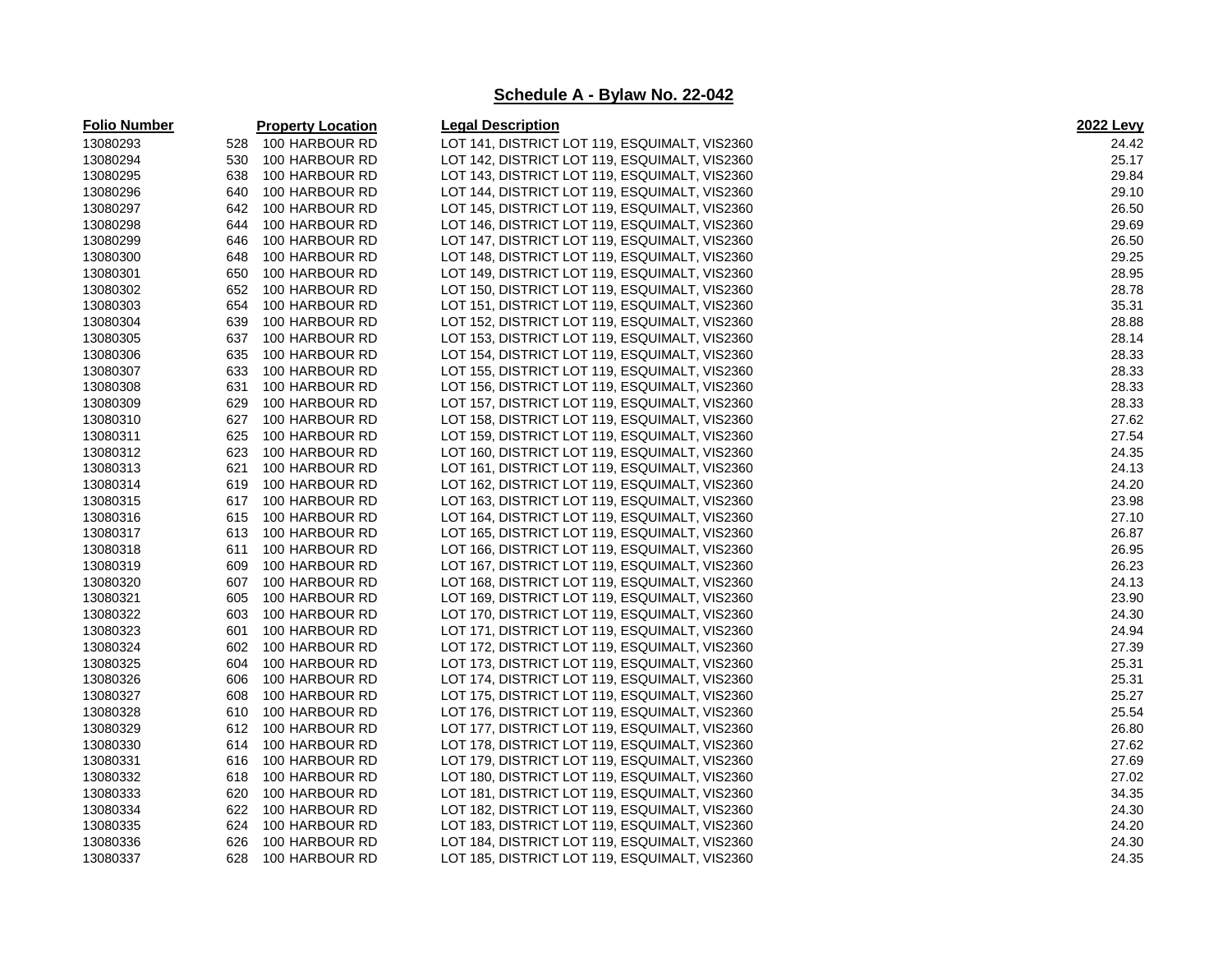| <b>Folio Number</b> |     | <b>Property Location</b> | <b>Legal Description</b>                      | 2022 Levy |
|---------------------|-----|--------------------------|-----------------------------------------------|-----------|
| 13080338            | 630 | 100 HARBOUR RD           | LOT 186, DISTRICT LOT 119, ESQUIMALT, VIS2360 | 25.04     |
| 13080339            | 738 | 100 HARBOUR RD           | LOT 187, DISTRICT LOT 119, ESQUIMALT, VIS2360 | 25.98     |
| 13080340            | 740 | 100 HARBOUR RD           | LOT 188, DISTRICT LOT 119, ESQUIMALT, VIS2360 | 25.91     |
| 13080341            | 742 | 100 HARBOUR RD           | LOT 189, DISTRICT LOT 119, ESQUIMALT, VIS2360 | 25.49     |
| 13080342            | 744 | 100 HARBOUR RD           | LOT 190, DISTRICT LOT 119, ESQUIMALT, VIS2360 | 24.20     |
| 13080343            | 746 | 100 HARBOUR RD           | LOT 191, DISTRICT LOT 119, ESQUIMALT, VIS2360 | 25.39     |
| 13080344            | 748 | 100 HARBOUR RD           | LOT 192, DISTRICT LOT 119, ESQUIMALT, VIS2360 | 24.30     |
| 13080345            | 750 | 100 HARBOUR RD           | LOT 193, DISTRICT LOT 119, ESQUIMALT, VIS2360 | 25.76     |
| 13080346            | 752 | 100 HARBOUR RD           | LOT 194, DISTRICT LOT 119, ESQUIMALT, VIS2360 | 25.76     |
| 13080347            | 754 | 100 HARBOUR RD           | LOT 195, DISTRICT LOT 119, ESQUIMALT, VIS2360 | 34.12     |
| 13080348            | 739 | 100 HARBOUR RD           | LOT 196, DISTRICT LOT 119, ESQUIMALT, VIS2360 | 26.43     |
| 13080349            | 737 | 100 HARBOUR RD           | LOT 197, DISTRICT LOT 119, ESQUIMALT, VIS2360 | 25.69     |
| 13080350            | 735 | 100 HARBOUR RD           | LOT 198, DISTRICT LOT 119, ESQUIMALT, VIS2360 | 25.83     |
| 13080351            | 733 | 100 HARBOUR RD           | LOT 199, DISTRICT LOT 119, ESQUIMALT, VIS2360 | 25.91     |
| 13080352            | 731 | 100 HARBOUR RD           | LOT 200, DISTRICT LOT 119, ESQUIMALT, VIS2360 | 25.83     |
| 13080353            | 729 | 100 HARBOUR RD           | LOT 201, DISTRICT LOT 119, ESQUIMALT, VIS2360 | 25.91     |
| 13080354            | 727 | 100 HARBOUR RD           | LOT 202, DISTRICT LOT 119, ESQUIMALT, VIS2360 | 25.69     |
| 13080355            | 725 | 100 HARBOUR RD           | LOT 203, DISTRICT LOT 119, ESQUIMALT, VIS2360 | 27.32     |
| 13080356            | 723 | 100 HARBOUR RD           | LOT 204, DISTRICT LOT 119, ESQUIMALT, VIS2360 | 23.98     |
| 13080357            | 721 | 100 HARBOUR RD           | LOT 205, DISTRICT LOT 119, ESQUIMALT, VIS2360 | 23.85     |
| 13080358            | 719 | 100 HARBOUR RD           | LOT 206, DISTRICT LOT 119, ESQUIMALT, VIS2360 | 23.85     |
| 13080359            | 717 | 100 HARBOUR RD           | LOT 207, DISTRICT LOT 119, ESQUIMALT, VIS2360 | 24.13     |
| 13080360            | 715 | 100 HARBOUR RD           | LOT 208, DISTRICT LOT 119, ESQUIMALT, VIS2360 | 27.10     |
| 13080361            | 713 | 100 HARBOUR RD           | LOT 209, DISTRICT LOT 119, ESQUIMALT, VIS2360 | 26.87     |
| 13080362            | 711 | 100 HARBOUR RD           | LOT 210, DISTRICT LOT 119, ESQUIMALT, VIS2360 | 26.95     |
| 13080363            | 709 | 100 HARBOUR RD           | LOT 211, DISTRICT LOT 119, ESQUIMALT, VIS2360 | 26.23     |
| 13080364            | 707 | 100 HARBOUR RD           | LOT 212, DISTRICT LOT 119, ESQUIMALT, VIS2360 | 22.22     |
| 13080365            | 705 | 100 HARBOUR RD           | LOT 213, DISTRICT LOT 119, ESQUIMALT, VIS2360 | 23.68     |
| 13080366            | 703 | 100 HARBOUR RD           | LOT 214, DISTRICT LOT 119, ESQUIMALT, VIS2360 | 23.90     |
| 13080367            | 701 | 100 HARBOUR RD           | LOT 215, DISTRICT LOT 119, ESQUIMALT, VIS2360 | 22.59     |
| 13080368            | 704 | 100 HARBOUR RD           | LOT 216, DISTRICT LOT 119, ESQUIMALT, VIS2360 | 42.04     |
| 13080369            | 706 | 100 HARBOUR RD           | LOT 217, DISTRICT LOT 119, ESQUIMALT, VIS2360 | 24.72     |
| 13080370            | 708 | 100 HARBOUR RD           | LOT 218, DISTRICT LOT 119, ESQUIMALT, VIS2360 | 24.52     |
| 13080371            | 710 | 100 HARBOUR RD           | LOT 219, DISTRICT LOT 119, ESQUIMALT, VIS2360 | 25.04     |
| 13080372            | 712 | 100 HARBOUR RD           | LOT 220, DISTRICT LOT 119, ESQUIMALT, VIS2360 | 26.87     |
| 13080373            | 714 | 100 HARBOUR RD           | LOT 221, DISTRICT LOT 119, ESQUIMALT, VIS2360 | 27.62     |
| 13080374            | 716 | 100 HARBOUR RD           | LOT 222, DISTRICT LOT 119, ESQUIMALT, VIS2360 | 27.76     |
| 13080375            | 718 | 100 HARBOUR RD           | LOT 223, DISTRICT LOT 119, ESQUIMALT, VIS2360 | 27.02     |
| 13080376            | 720 | 100 HARBOUR RD           | LOT 224, DISTRICT LOT 119, ESQUIMALT, VIS2360 | 34.12     |
| 13080377            | 722 | 100 HARBOUR RD           | LOT 225, DISTRICT LOT 119, ESQUIMALT, VIS2360 | 23.98     |
| 13080378            | 724 | 100 HARBOUR RD           | LOT 226, DISTRICT LOT 119, ESQUIMALT, VIS2360 | 23.98     |
| 13080379            | 726 | 100 HARBOUR RD           | LOT 227, DISTRICT LOT 119, ESQUIMALT, VIS2360 | 23.98     |
| 13080380            | 728 | 100 HARBOUR RD           | LOT 228, DISTRICT LOT 119, ESQUIMALT, VIS2360 | 23.98     |
| 13080381            | 823 | 100 HARBOUR RD           | LOT 229, DISTRICT LOT 119, ESQUIMALT, VIS2360 | 27.47     |
| 13080382            | 821 | 100 HARBOUR RD           | LOT 230, DISTRICT LOT 119, ESQUIMALT, VIS2360 | 21.78     |